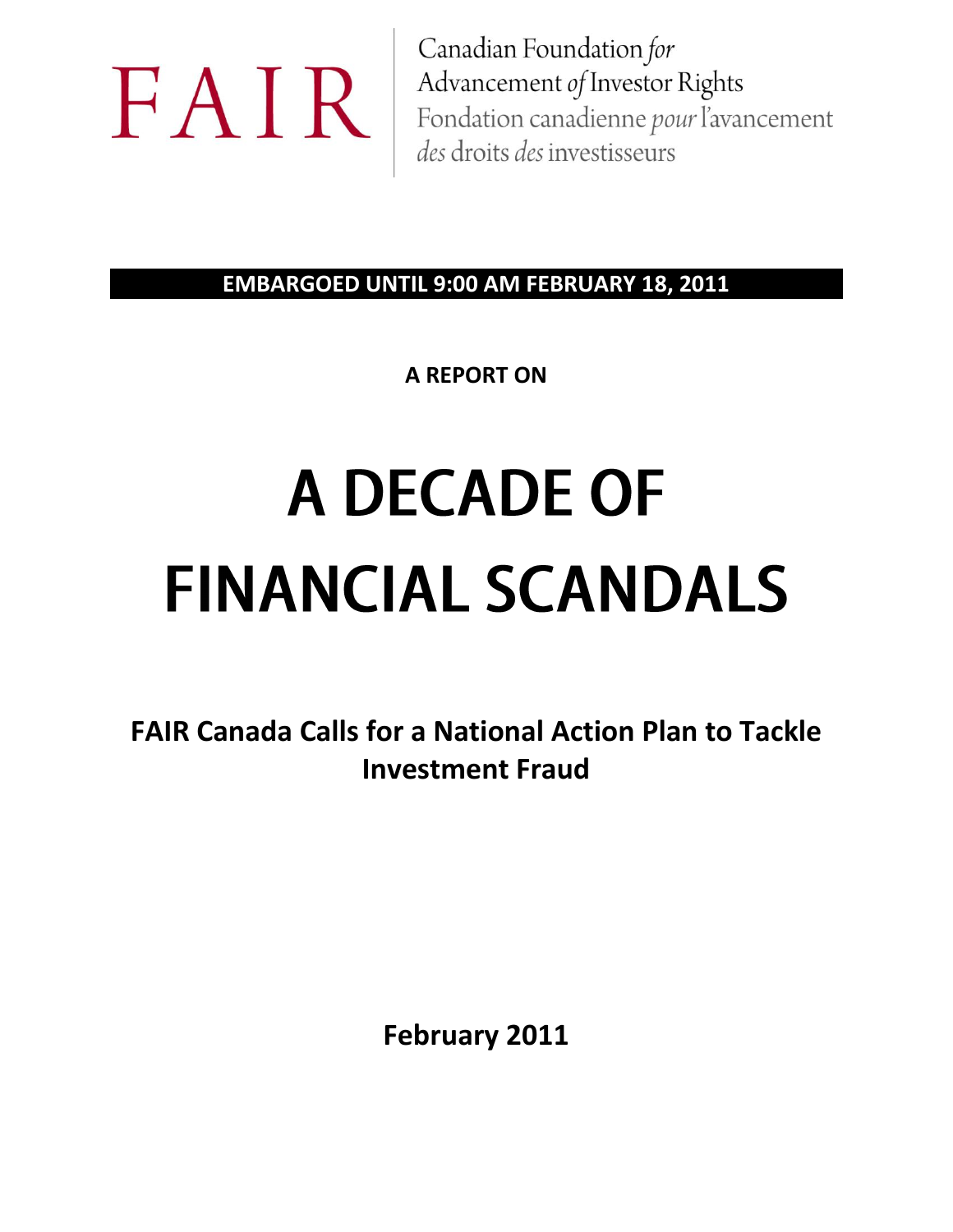

# **Executive Summary**

### **Financial Fraud a Major Problem**

- 1. For years, there has been a widely held belief that financial fraud is rampant in Canada. One in ten Canadians say that they have actually invested money in what turned out to be a fraudulent scheme. The number of fraud victims appears to be on the rise as does the amount invested.
- 2. FAIR Canada decided to study a select number of financial frauds to see if there were lessons to be learned about: (1) how to improve prevention, detection and prosecution of financial fraud and (2) how to better protect investors and compensate victims of fraud.
- 3. FAIR Canada limited its study to fifteen cases (most of which were high profile cases involving a significant amount of money and large number of victims) from across the country (including BC, Alberta, Ontario and Quebec). The review yielded some interesting and surprising results. However, the study was not a comprehensive empirical study of investment fraud in Canada. The findings should be seen in light of their being limited to these fifteen cases.
- 4. Preparing a report on combating investment fraud through better prevention, earlier detection and more effective prosecution and how to better compensate victims of investment fraud is an enormous undertaking requiring significant resources and access to information. FAIR Canada has limited resources and (although we have consulted with stakeholders) limited access to information. We welcome feedback from all stakeholders (and in particular, the governments, securities regulators, SROs, and others mentioned in this report), and may issue an amended version of this report with the benefit of such feedback.

### **Complex and Fragmented System Not Effective**

- 5. The Canadian securities regulatory system is complex and fragmented. There are thirteen provincial and territorial securities regulators and two national SROs. In addition, there are many other provincial and federal regulators involved in regulating financial institutions and the financial products they sell. For example, insurance regulators regulate segregated funds, which are essentially a form of mutual fund with an insurance component added.
- 6. When it comes to the investigation and prosecution of financial fraud, the complexity and fragmentation of the system in Canada is far worse. In addition to the regulators listed above, local and provincial police, as well as the RCMP and IMET are involved in investigations. In addition, numerous provincial and territorial Attorneys General can be involved in prosecutions.
- 7. With this bewildering array of regulators, investigation agencies and prosecutors, no one agency has ultimate responsibility for combating investment fraud. If a victim of fraud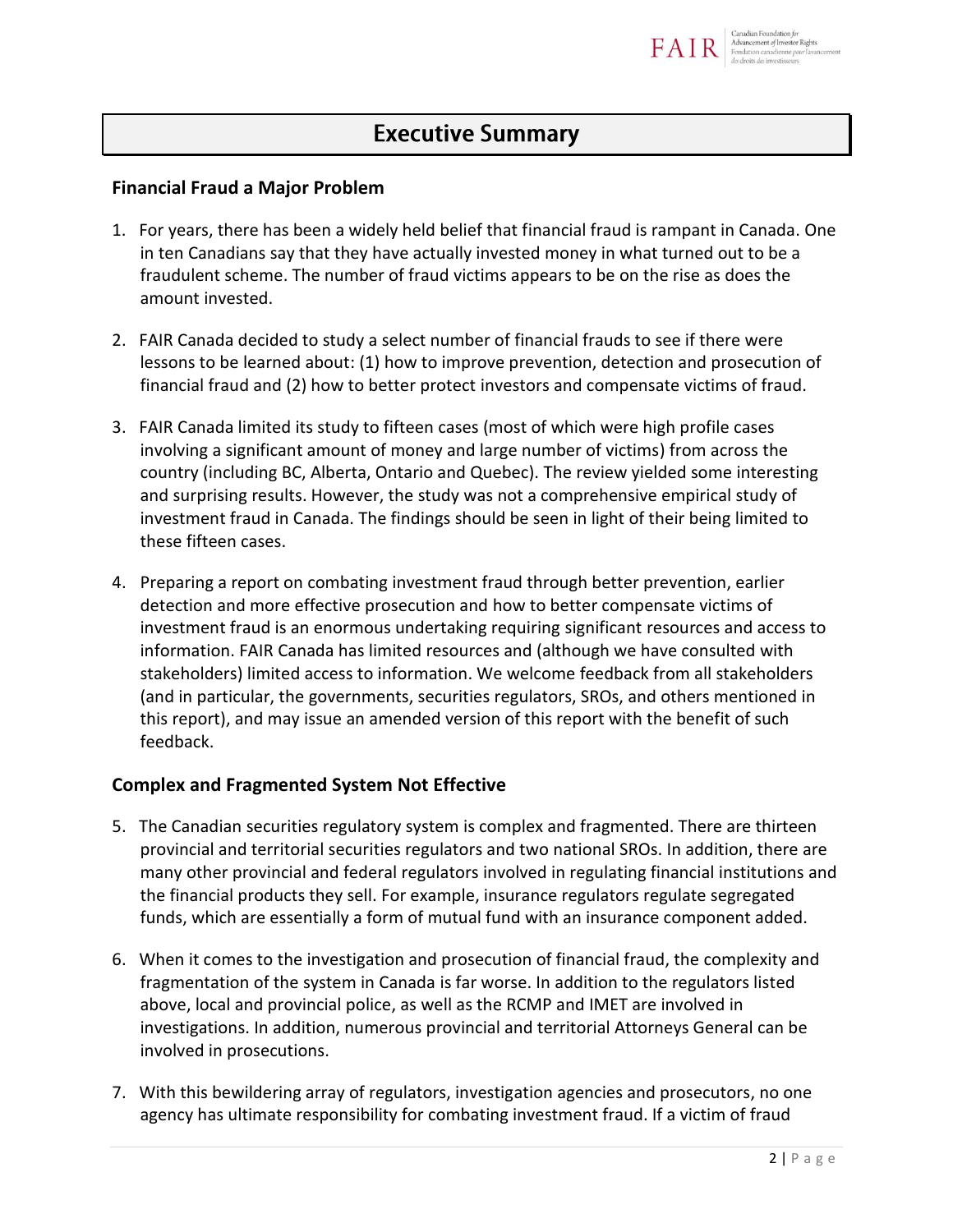

contacts the police or regulators, more often than not they will be referred to another agency.

### **Findings of Review of Cases**

- 8. Findings from the fifteen cases reviewed by FAIR Canada included the following:
	- Approximately 78% of the losses in the fifteen cases involved firms or individuals registered with regulators.
	- Approximately 17% of the losses involved registered persons were with firms that were members of an SRO. Members of the two SROs are backed by compensation funds in the event of firm insolvency.
	- Some 61% of the losses were with registered firms directly regulated by a securities regulator but that were not members of an SRO. These firms are not backed by a compensation fund. Investors with non SRO registrants sustained higher losses and were not likely to recover most of their money.
	- Approximately 22% of the losses were a result of dealing with persons who were not registered with a securities regulator and investors often lost all of their money.
	- Even though there are two compensation funds (CIPF and IPF) that compensate investors in event of insolvency of investment firms and mutual fund dealers, the funds only compensated 2% of the financial losses because most of the investment scams involved firms that were not members of the compensation fund and related SRO and of the five that were, three fell outside the scope of coverage. The registrants that appear to be the highest risk to retail investors are not members of an SRO and have no compensation fund.

### **RECOMMENDATIONS**

- 9. In summary, our recommendations address fraud prevention, early detection of fraud, enforcement and victim compensation:
	- **1. Fraud prevention** Government and regulators should launch a major campaign to educate consumers on avoiding financial fraud and securities regulators should provide a comprehensive national database to check registration, disciplinary history, SRO membership etc. We also suggest that: (a) firms be made responsible for misconduct by rogue advisors even when they sell non-firm products, (b) registrants have a professional duty to report misconduct by other registrants, and (c) financial incentives be considered to encourage reporting of fraud to regulators.
	- **2. Earlier detection of fraud** We recommend that regulators have dedicated resources to detect fraud. Regulators should reform "exempt offerings" and "accredited investor" exemptions in securities laws and should audit high-risk exempt offer filings.
	- **3. Prosecution** Canada needs a new expert national agency under the Attorney General of Canada dedicated to combating financial fraud.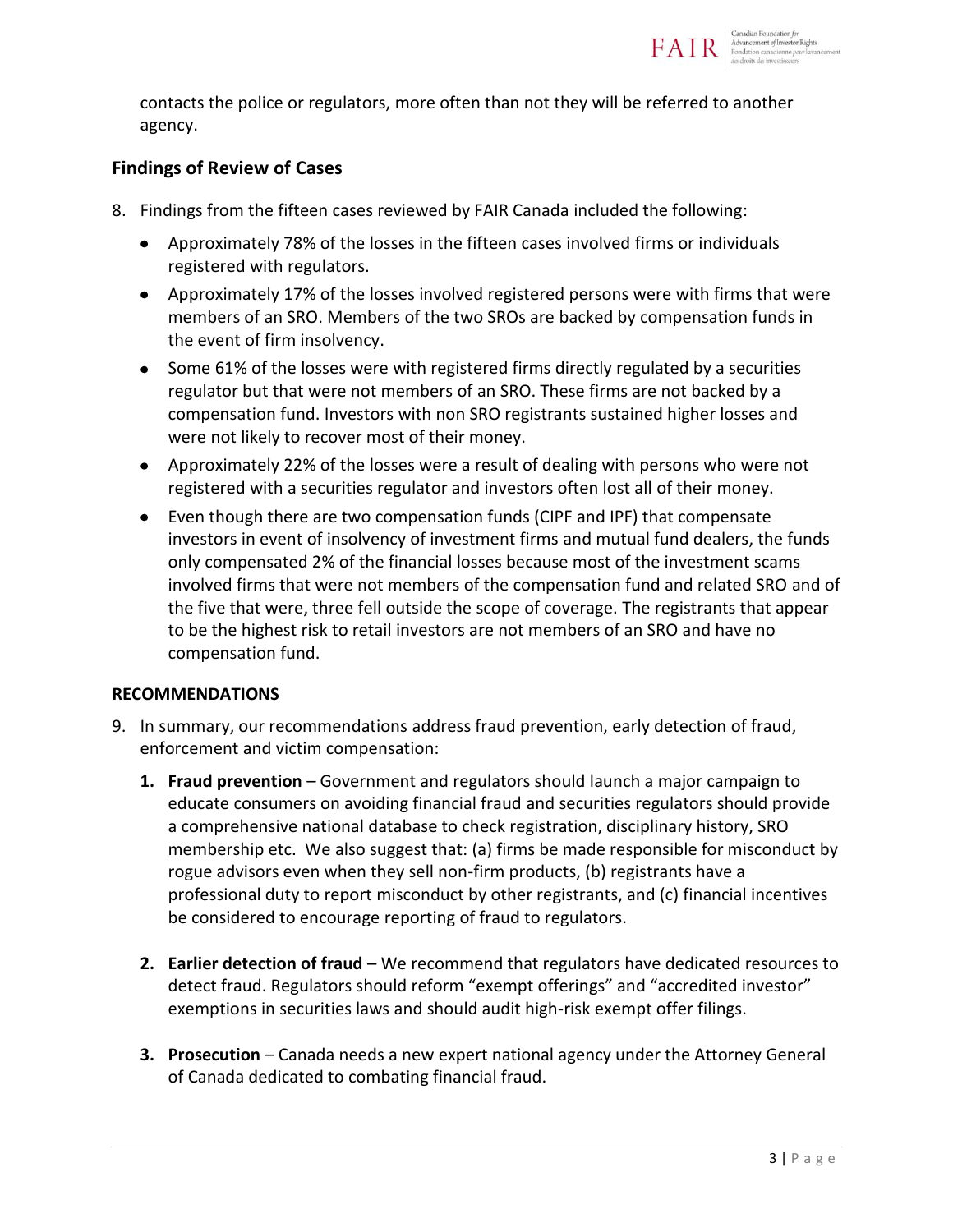

**4. Compensation** – FAIR Canada recommends that all registrants that deal with the public be required to be members of an SRO with an existing compensation fund. Further, regulators should have consistent statutory powers to order compensation for victims of financial fraud and should have a clear mandate to seek compensation for victims of fraud.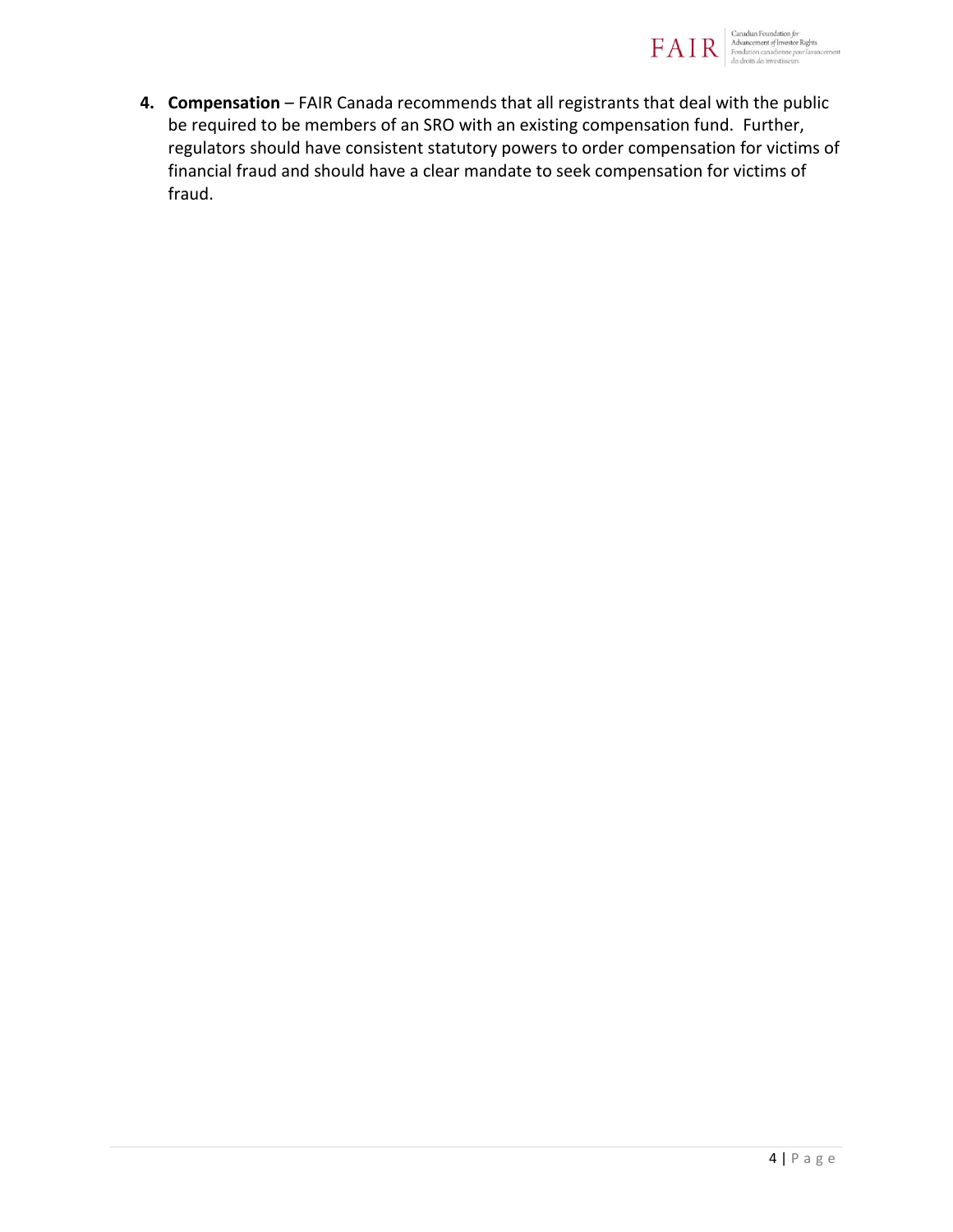

# **Recommendations for Combating Financial Fraud and Compensating Victims**

### **1. Fraud Prevention**

### **FAIR Canada recommends that:**

- Government, regulators and SROs launch a major public education campaign to educate Canadians about avoiding financial scams.
- Regulators provide a comprehensive, plain language, "one stop" national system for the public to check registration status, background information (including proficiency and disciplinary record) and SRO membership for firms and individuals advisors.
- Registered firms be made financially responsible for compensating clients that are victimized by a rogue advisor that they employ.
- Regulators consider introducing rules that require all registrants to report potential serious misconduct by another registered person.
- Financial incentives be considered for members of the public who report potential financial fraud (whether the potential fraudster is a registrant or not) to regulators or police.

### **2. Earlier Detection of Financial Fraud**

### **FAIR Canada recommends that:**

- Securities regulators devote dedicated resources to financial fraud detection and engage in more proactive measures to detect and prevent fraud.
- Securities regulators reform the "exempt offerings" and "accredited investor" exemptions to ensure that they are not used to sell investments to unsophisticated consumers.
- Regulators audit the veracity of exempt offering filings based on a risk assessment.

### **3. Enforcement**

### **FAIR Canada recommends that:**

The Federal and Provincial Attorneys General, regulators and police convene a summit to discuss how Canada can do a better job of preventing, detecting and prosecuting investment fraud.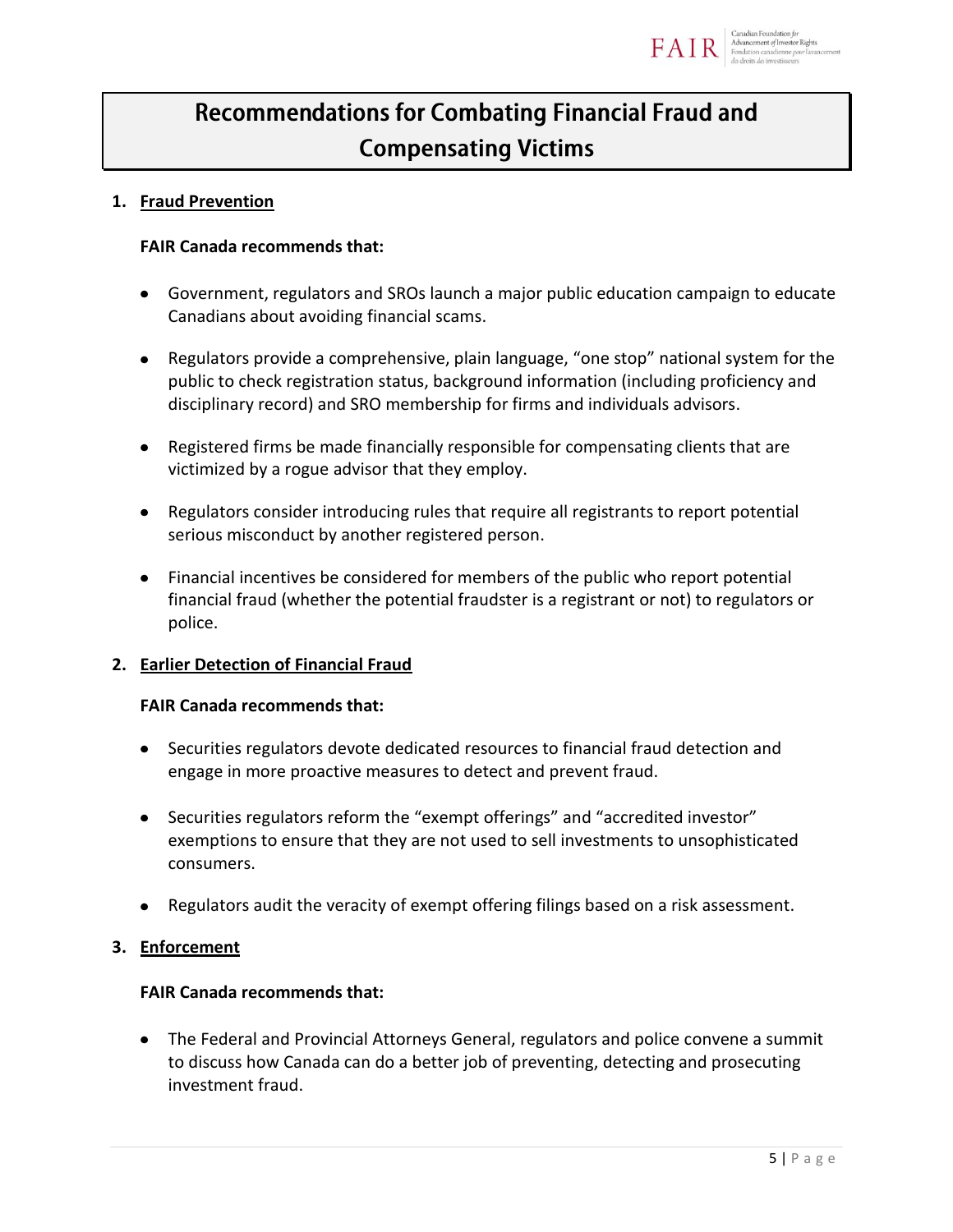

The Federal Government consider the creation of a national agency under the Attorney General of Canada staffed by experts to specifically target investment and other financial fraud.

### **4. Better Compensation for Victims**

### **FAIR Canada recommends that**:

- Existing provincial regulators mandate that all registrants be members of an existing SRO backed by an existing compensation fund.
- Provincial regulators, SROs and compensation funds convene a summit to develop a strategy to ensure that compensation funds cover fraud leading to insolvency of all registrants, and to address gaps in compensation fund coverage.
- Securities regulators be given consistent statutory powers to order compensation for victims of financial scams, and a clear mandate to seek compensation for victims.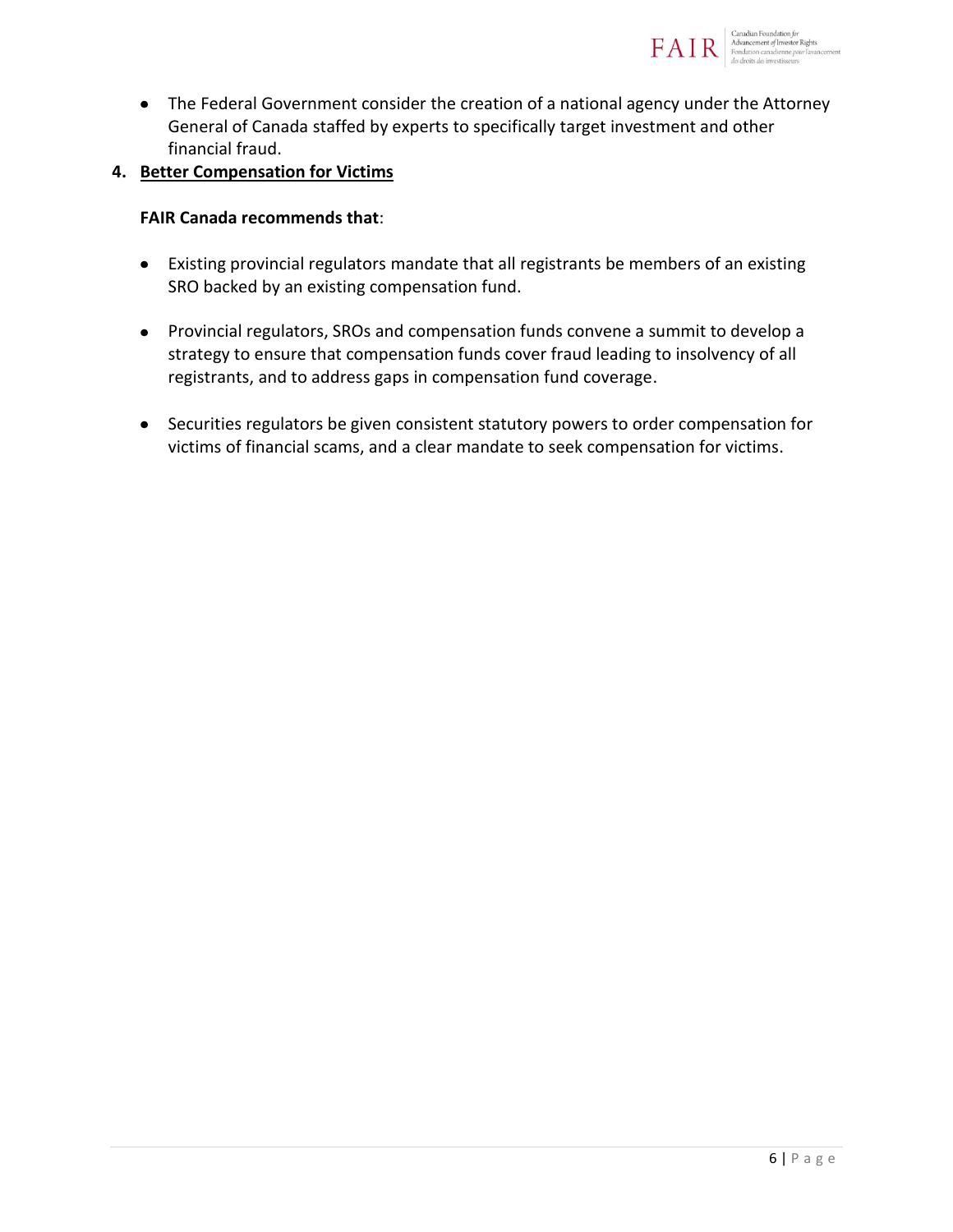

# **Table of Contents**

|                                            | 1. Review of Securities Scandals                       | $9 - 15$  |
|--------------------------------------------|--------------------------------------------------------|-----------|
| 1.1.                                       | Background to FAIR Canada Review                       | 9         |
| 1.2.                                       | <b>Financial Crimes Devastate Individuals</b>          | 9         |
| 1.3.                                       | Financial Frauds Undermine Investor Confidence         | 9         |
| 1.4.                                       | <b>Fragmented Regulatory System</b>                    | 10        |
| 1.5.                                       | Who is Responsible?                                    | 10        |
| 1.6.                                       | Role and Power of Regulators                           | 10        |
| 1.7.                                       | <b>Proposed National Commission</b>                    | 11        |
| 1.8.                                       | <b>Compensation Fund Gaps</b>                          | 11        |
| 1.9.                                       | <b>Compensation Funds in Canada</b>                    | 11        |
|                                            | 1.10. Canadian Investor Protection Fund                | 11        |
|                                            | 1.11. Investor Protection Corporation                  | 12        |
|                                            | 1.12. Fonds d'indemnisation des services financiers    | 12        |
|                                            | 1.13. Current Compensation System                      | 12        |
|                                            | 1.14. Registration                                     | 12        |
|                                            | 1.15. Self-Regulatory Organizations                    | 13        |
|                                            | 1.16. Regulation by Historical Accident                | 13        |
|                                            | 1.17. Comprehensive Funds Tied to SRO Membership       | 13        |
|                                            | 1.18. Checking Registration Status in Canada           | 13        |
|                                            | 1.19. Checking Registration is Difficult for Investors | 14        |
|                                            | 1.20. Comprehensive National System Recommended        | 14        |
|                                            | 1.21. Cases Reviewed Not Comprehensive                 | 14        |
| 2. Analysis of Fifteen Investment Scandals | $16 - 22$                                              |           |
| 2.1.                                       | <b>Investor Losses and Recovery</b>                    | 16        |
| 2.2.                                       | <b>Main Findings</b>                                   | 16        |
| 2.3.                                       | Victim Recovery                                        | 16        |
| 2.4.                                       | Frauds Involving Registered Firms and/or Individual    | 17        |
| 2.5.                                       | Registered Firm, but Non-Registered Individuals        | 18        |
| 2.6.                                       | Registered Firm and Registered Individual              | 18        |
| 2.7.                                       | Cases of Firms and Individuals with No Registration    | 19        |
| 2.8.                                       | <b>SRO Member Losses</b>                               | 19        |
| 2.9.                                       | Non-SRO Registrant Losses                              | 20        |
|                                            | 2.10. Vulnerable Groups Targeted                       | 21        |
|                                            | 2.11. The Elderly                                      | 21        |
|                                            | 2.12. Affinity Frauds                                  | 21        |
|                                            | 3. Enforcement of Securities Law Violations in Canada  | $23 - 25$ |
| 3.1.                                       | <b>Public Perception</b>                               | 23        |
| 3.2.                                       | <b>Administrative Proceedings</b>                      | 23        |
| 3.3.                                       | Securities Law Quasi-Criminal Prosecutions             | 23        |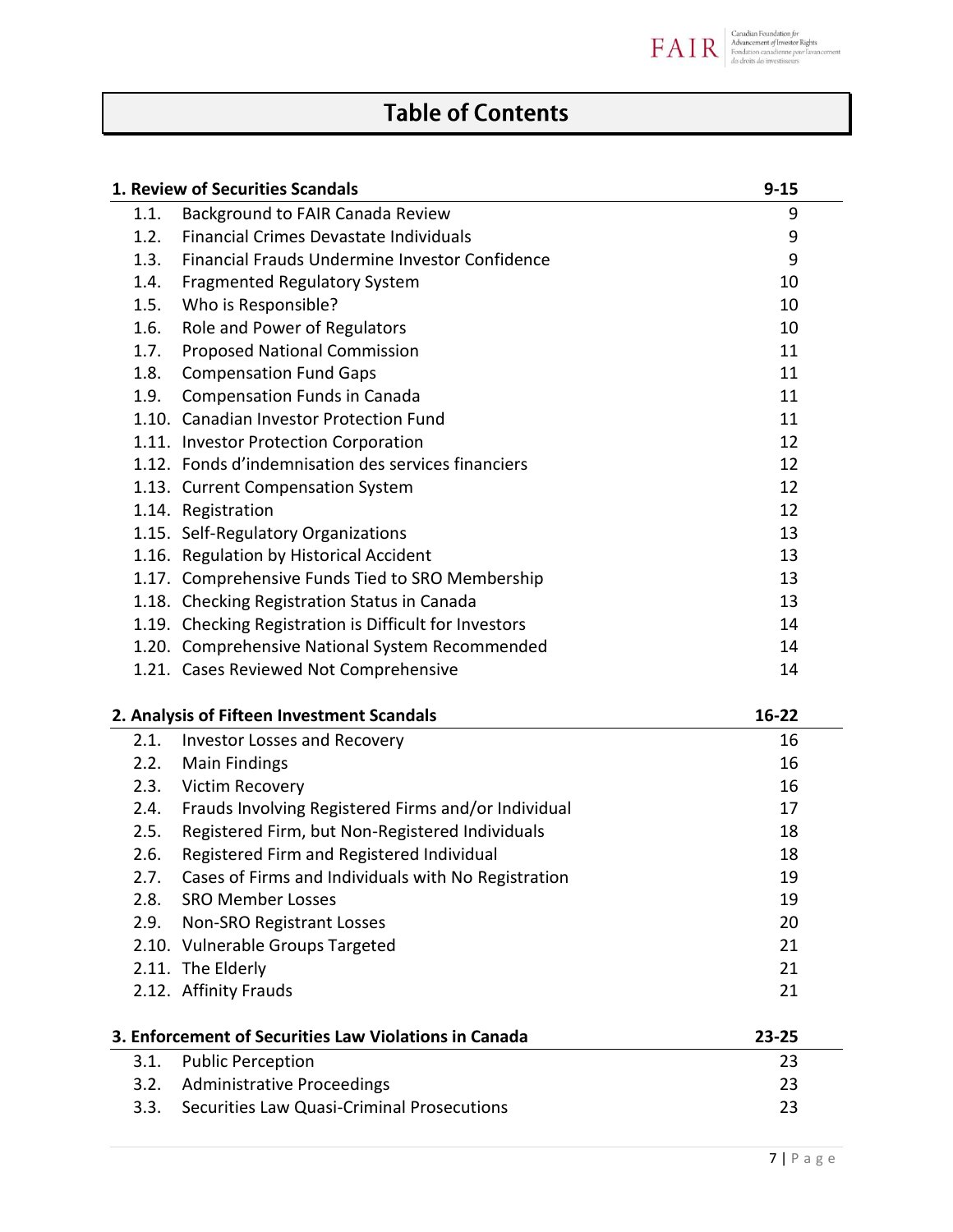|               |                                                                                  | Canadian Foundation for<br>Advancement of Investor Rights<br>Fondation canadienne pour l'avancement<br>des droits des investisseurs |
|---------------|----------------------------------------------------------------------------------|-------------------------------------------------------------------------------------------------------------------------------------|
|               |                                                                                  |                                                                                                                                     |
| 3.4.          | <b>Criminal Prosecutions</b>                                                     | 23                                                                                                                                  |
| 3.5.          | <b>Fragmented Enforcement Matrix</b>                                             | 24                                                                                                                                  |
| 3.6.          | Inadequate Resources a Problem                                                   | 24                                                                                                                                  |
| 3.7.          | Fraudsters have More Rights than Victims                                         | 24                                                                                                                                  |
| 3.8.          | <b>IMET</b>                                                                      | 25                                                                                                                                  |
| 3.9.          | <b>Expert Agency Needed</b>                                                      | 25                                                                                                                                  |
|               | 4. Regulatory and Criminal Enforcement of Fifteen Cases Reviewed                 | $26 - 28$                                                                                                                           |
| 4.1.          | <b>Regulatory Actions by Securities Regulators</b>                               | 26                                                                                                                                  |
| 4.2.          | <b>Criminal and Quasi-Criminal Law Enforcement</b>                               | 27                                                                                                                                  |
| 4.3.          | Parole                                                                           | 28                                                                                                                                  |
|               | 5. Inadequate Recovery of Losses by Investors                                    | 29-33                                                                                                                               |
| 5.1.          | <b>Compensation Options in Canada</b>                                            | 29                                                                                                                                  |
| 5.2.          | Non-Registered Persons                                                           | 29                                                                                                                                  |
| 5.3.          | Non-SRO Registrants                                                              | 29                                                                                                                                  |
| 5.4.          | Registrants that are SRO Members                                                 | 29                                                                                                                                  |
| 5.5.          | Recovery Breakdown                                                               | 29                                                                                                                                  |
| 5.6.          | <b>Examples of Loss Recovery</b>                                                 | 30                                                                                                                                  |
| 5.7.          | <b>Civil Actions</b>                                                             | 30                                                                                                                                  |
|               | 5.8. Distribution on Funds on Receivership                                       | 31                                                                                                                                  |
| 5.9.          | Compensation for Victims of Fraud by Registered Firm                             | 31                                                                                                                                  |
|               | 5.10. Mandatory SRO Membership for all Registrants                               | 32                                                                                                                                  |
|               | 5.11. "Skin in the Game"                                                         | 32                                                                                                                                  |
|               | 5.12. Moral Hazard                                                               | 33                                                                                                                                  |
|               | <b>6. FAIR Canada Recommendations</b>                                            | 34-39                                                                                                                               |
| 6.1.          | Recommendations                                                                  | 34                                                                                                                                  |
| 6.2.          | Launch Major Public Education Campaign                                           | 34                                                                                                                                  |
| 6.3.          | Focus on Vulnerable Groups                                                       | 34                                                                                                                                  |
| 6.4.          | Make Firms Responsible for their Advisors                                        | 35                                                                                                                                  |
| 6.5.          | Whistleblower Duty and Incentives                                                | 35                                                                                                                                  |
| 6.6.          | Devote Resources to Fraud Detection                                              | 35                                                                                                                                  |
| 6.7.          | Reform Exempt Offerings to Accredited Investors                                  | 36                                                                                                                                  |
| 6.8.          | Require SRO Membership for all Registrants                                       | 37                                                                                                                                  |
| 6.9.          | <b>Better Enforcement</b>                                                        | 37                                                                                                                                  |
|               | 6.10. Create National Agency to Target Financial Fraud                           | 37                                                                                                                                  |
|               | 6.11. Securities Regulators Need Consistent Powers to Compensate Investors       | 38                                                                                                                                  |
|               | 6.12. Express Mandate for Securities Regulators to Seek Compensation for Victims | 38                                                                                                                                  |
|               | 6.13. Regulators to Prioritize Protecting Investors                              | 39                                                                                                                                  |
| 7. Appendices |                                                                                  | 40                                                                                                                                  |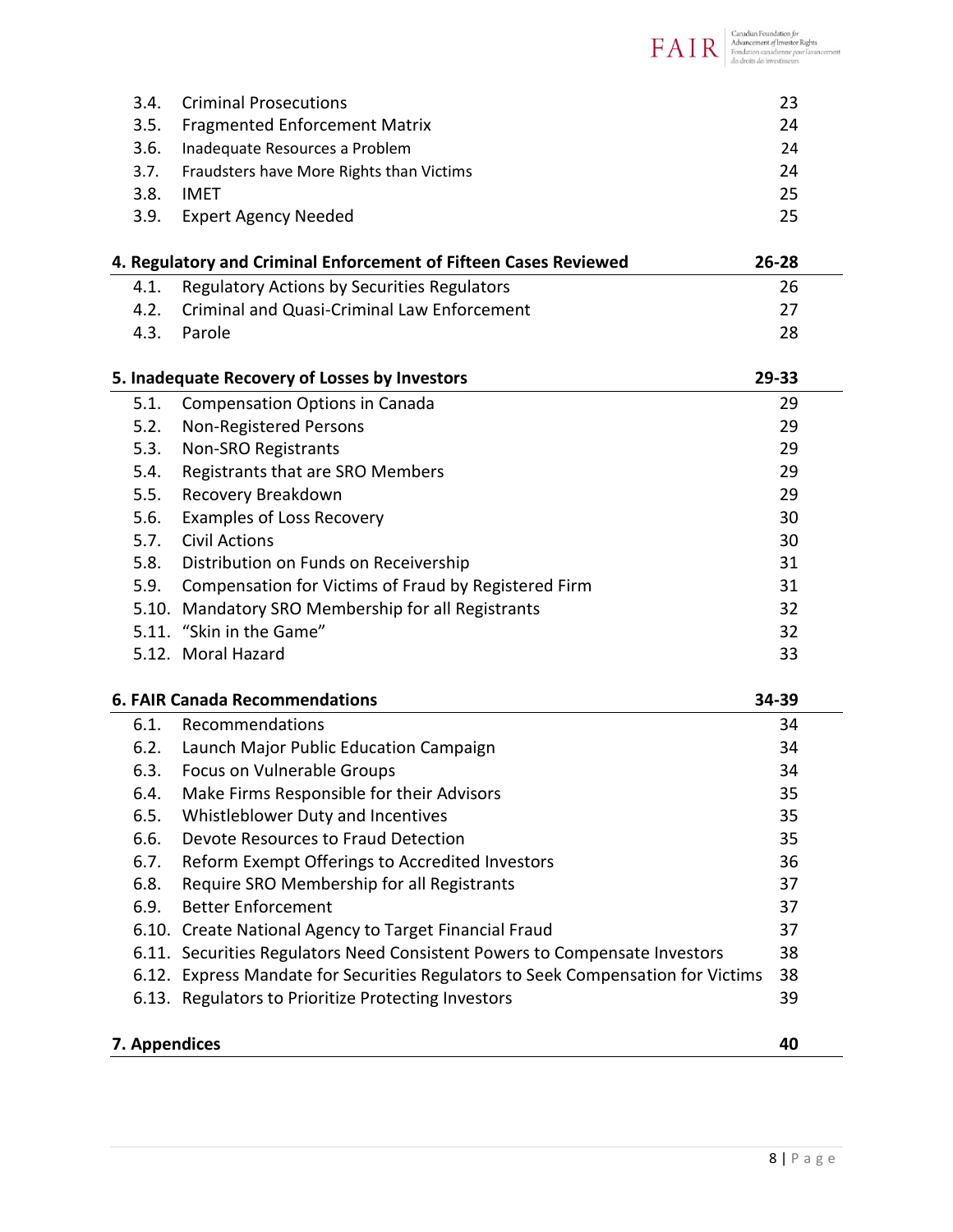

### **Review of Securities Scandals**  $1<sup>1</sup>$

- **1.1. Background to FAIR Canada Review** Over the past decade, Canadians have suffered significant losses as a result of financial frauds. In the past year, financial fraud and other financial market misconduct affecting Canadians, appear in the media virtually on a daily basis. Canada appears to have a serious problem with financial fraud and government, regulators, police and prosecutors do not seem to be effective at prevention, detection and prosecution. FAIR Canada has examined a subset of fifteen securities- or investment-related scandals that occurred in Canada over the last decade. These losses were caused by a variety of misdeeds, including Ponzi schemes, the misappropriation of assets and the mismanagement of books and records. See Appendix A for the complete list of scandals FAIR Canada reviewed.
- **1.1.1.** The purpose of our review was to identify in a non-empirical or exhaustive manner, where, how and to what extent losses were suffered by Canadian investors in securities scams, and to evaluate the effectiveness of the regulatory system in detecting frauds, compensating the victims of fraud and sanctioning the perpetrators of the frauds. Most importantly, we wanted to determine whether the sample of selected frauds provide lessons about how Canada can: (a) improve the prevention, detection and prosecution of capital market fraud, and (b) better protect and compensate Canadians who are the victims of securities fraud.
- **1.2. Financial Crimes Devastate Individuals** As of July 2009, an estimated 1.3 million Canadians have been victims of fraud at some point during their lives.<sup>1</sup> In many cases, investors lose a significant part of or their entire life savings. The impact on their lives is devastating and irreversible. These crimes impact the financial, emotional, psychological and physical health of the victims and seed doubts about the security and fairness of our financial system.<sup>2</sup>
- **1.3. Financial Frauds Undermine Investor Confidence** Half of Canadian fraud victims say that fraud caused them not to trust "…the way investments are run and regulated..."<sup>3</sup>. Victims of fraud report high incidences of stress, anger, depression, loss and isolation.<sup>4</sup> Nine in ten Canadians agree that "[t]he impact of investment fraud can be just as serious as the impact of crimes like robbery and assault."<sup>5</sup> Half of Canadians do not believe that authorities treat fraud as seriously as other crimes, and a majority

 $\overline{a}$ 1 See the Canadian Securities Administrators Investor Education Committee's *CSA Investor Index 2009*, found at <http://www.securities-

administrators.ca/uploadedFiles/General/pdfs/CSA%20Investor%20Index%202009%20Final\_EN.pdf?n=6519>.

<sup>2</sup> Jean St-Gelais, CSA Chair and President and CEO of the Autorité des marchés financiers, noted in the 2009 CSA Enforcement Report, found at [<http://www.securities-administrators.ca/uploadedFiles/General/pdfs/CSAReportENG09%5bFA%5d.pdf>](http://www.securities-administrators.ca/uploadedFiles/General/pdfs/CSAReportENG09%5bFA%5d.pdf).

<sup>3</sup> Canadian Securities Administrators Investor Education Committee, *2007 CSA Investor Study: Understanding the Social Impact of Investment Fraud*, found at <http://www.msc.gov.mb.ca/about\_msc/2007\_csa\_invest\_exec.pdf>.

<sup>4</sup> Michael Kempa, *Combating White Collar Crime in Canada: Serving Victim Needs and Market Integrity*, online: <http://www.policecouncil.ca/reports/Kempa\_Combating%20White%20Collar%20Crime%20in%20Canada\_Kempa.pdf>.

<sup>5</sup> Canadian Securities Administrators Investor Education Committee, *2007 CSA Investor Study: Understanding the Social Impact of Investment Fraud*, found at <http://www.msc.gov.mb.ca/about\_msc/2007\_csa\_invest\_exec.pdf>.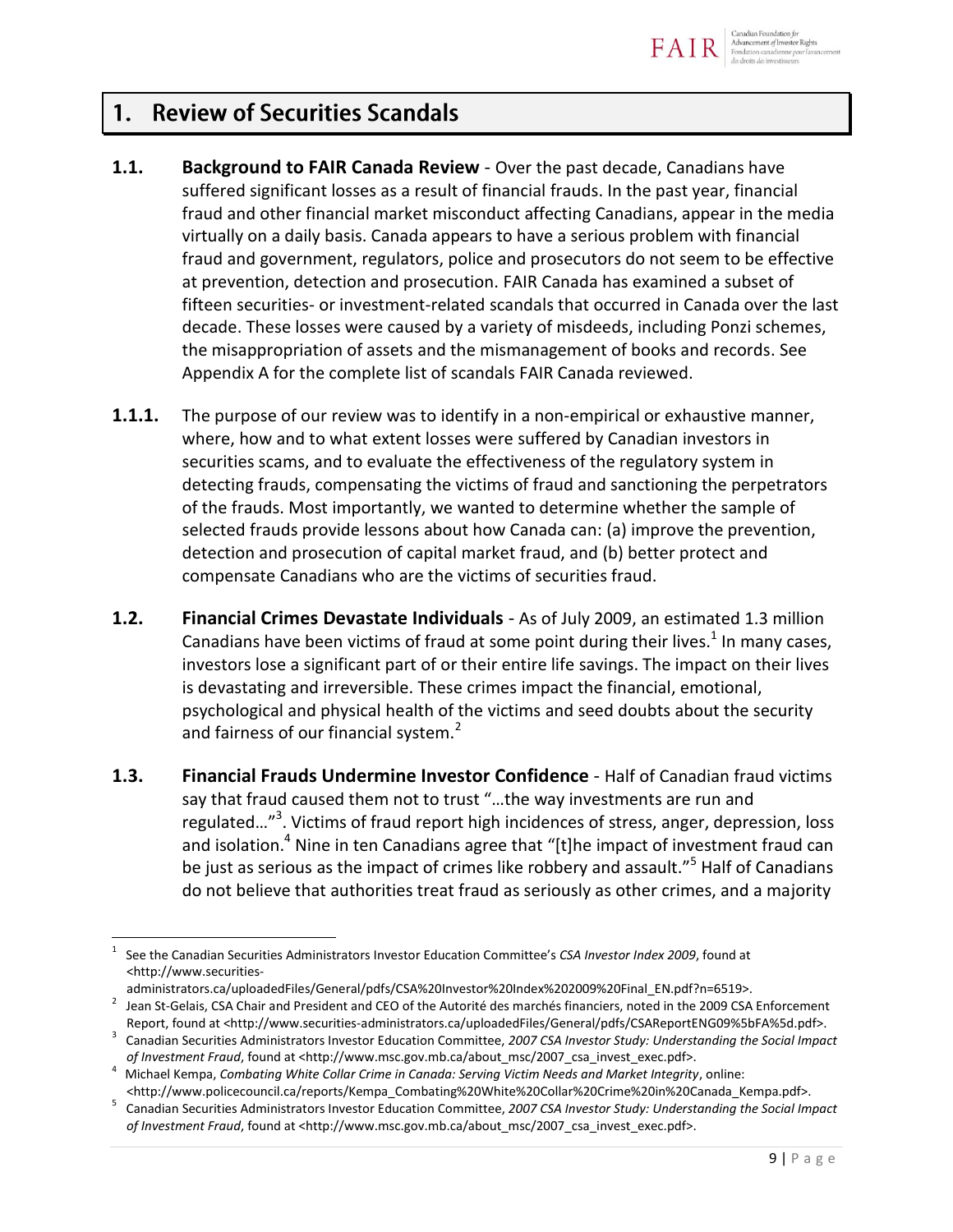

think that people who defraud others tend to get away with it and those who get caught receive a light sentence at most.<sup>6</sup>

- **1.4. Fragmented Regulatory System** The Canadian regulatory framework for regulation of investments is complex and fragmented. First, there are thirteen provincial and territorial statutory securities regulators and two national self regulatory organizations. In addition, there are many other provincial<sup>7</sup> and national regulators that are involved in regulating financial institutions and investment products. When it comes to enforcement, the complexity and fragmentation gets much worse, as it includes provincial crown prosecutors and local and provincial police forces as well as the RCMP and its Integrated Market Enforcement Teams ("**IMET**"s) which were set up to combat commercial crime. The fragmented system, the combined delays in the justice system and difficulty in tracing assets make these cases complex and time-consuming, which results in most cases taking years to resolve.
- **1.5. Who is Responsible?**  With this bewildering array of government, regulators and police, it appears that no one has ultimate responsibility for prevention, detection and prosecution of investment frauds and scams. An investor who has lost \$50,000 in an investment scam may start by calling the local police who may refer the victim to the provincial police, a commercial crime unit, the RCMP or IMET or a provincial securities commission. The victim may contact each of these agencies only to find that none of them wants to assume responsibility for investigating and prosecuting the investment scam. Even if some agency is willing to investigate, the investigation may take many years and the crown prosecutor may decide not to prosecute due to lack of resources.
- **1.6. Role and Power of Regulators** Where a securities regulator undertakes an investigation of an investment scam, this may be of little benefit to the victims of the fraud as the regulator's priority will be enforcement rather than victim compensation. Regulators may impose administrative sanctions such as removing trading privileges or imposing fines (which are generally never collected). Such sanctions represent a minor wrist slap for a serious crime.
- **1.6.1.** Even where the regulator prioritizes compensation it may lack the necessary statutory power to compensate the victims. In its Final Report and Recommendations, the Expert Panel on Securities Regulation expressed concern about the degree of variation in financial redress provided by securities commissions across Canada.<sup>8</sup> As we note later in this report, some provincial commissions have the power to order compensation up to certain limits, while others do not. The Panel noted Québec's process (where compensation can be paid directly to victims) to be a best practice,

 $\overline{a}$ <sup>6</sup>*Ibid*.

<sup>7</sup> Throughout this report, the terms 'provincial' and 'province' are used to denote both the provinces and territories of Canada. <sup>8</sup> Expert Panel on Securities Regulation, *Final Report and Recommendations, January 2009*, online:

<sup>&</sup>lt;http://www.expertpanel.ca/eng/documents/Expert\_Panel\_Final\_Report\_And\_Recommendations.pdf> at page 35.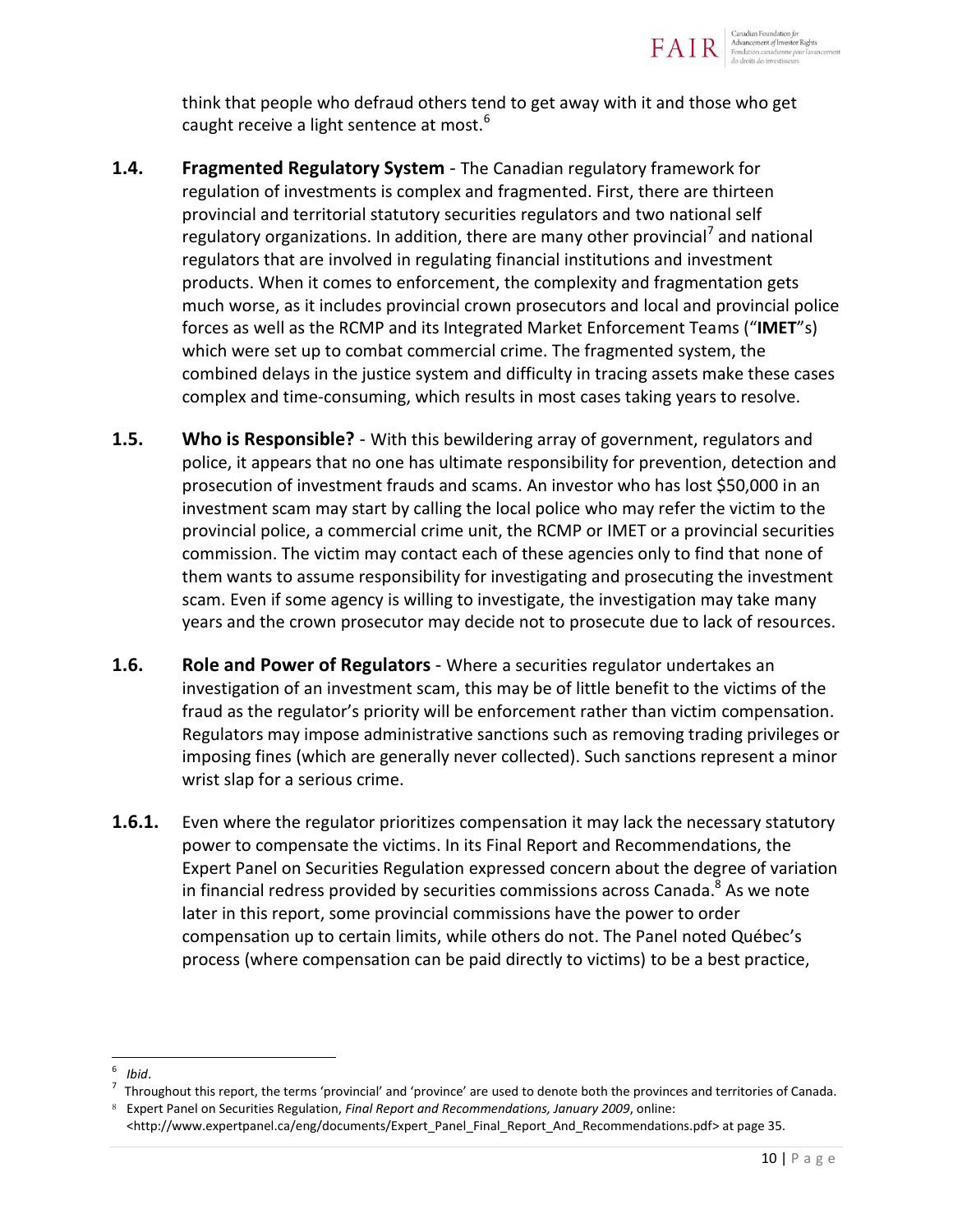

and recommended that a national regulator be vested with the power to award compensation.<sup>9</sup>

- **1.7. Proposed National Commission** Under the proposed Canadian securities legislation<sup>10</sup>, the Canadian Securities Regulatory Authority will have the power to designate an organization or entity to be a national compensation fund. However, we understand that this is only intended to recognize the existing compensation funds and that it will not address any of the gaps currently existing for victims of securities fraud. The proposed national regulator would not be granted the specific power to order restitution or to award compensation to wronged investors. Consistent with the recommendations outlined in the Expert Panel Report $^{11}$ , FAIR Canada supports the recommendation for a securities regulator with the power to order compensation. At a minimum, compensation powers across all provincial and territorial securities regulators should be clear and consistent.
- **1.8. Compensation Fund Gaps** Some registered firms are backed by compensation funds that compensate clients in the event of insolvency of the firm (major frauds involving senior management generally lead to insolvency) but many other registered firms are not. If a government regulated firm becomes insolvent, it is unlikely that it is a member of an SRO backed by a compensation fund. Even where the regulated firm is backed by a compensation fund, some frauds by the firms or individual advisors are not covered by compensation funds.
- **1.9. Compensation Funds in Canada** Unfortunately for Canadian investors, there is no single comprehensive, national compensation fund in Canada that covers investment fraud-related loss, even if those losses relate to misdeeds committed by registered firms or individuals.
- **1.10. Canadian Investor Protection Fund** The Canadian Investor Protection Fund ("**CIPF**") is a national, non-statutory private sector fund established by the securities industry. CIPF provides coverage in the event of insolvency of IIROC member firms. The coverage is automatic when an investor opens an account with an investment dealer who is a member of CIPF. The Fund does not cover consumer losses caused by the changing market values of securities, unsuitable investments, or the default of an issuer of securities that is not a member of IIROC. CIPF covers up to \$1 million in aggregated losses per investor<sup>12</sup>. As of December 31, 2009 the resources available to pay customers' claims totalled \$559 million; this is made up of a General Fund balance of \$359 million, two lines of credit totaling \$100 million, and an insurance policy that provides for recovery of amounts paid in excess of \$100 million up to a limit of \$100 million per year.

 $\overline{a}$ 9 *Ibid*.

<sup>&</sup>lt;sup>10</sup> Proposed Canadian Securities Act, found at <http://www.fin.gc.ca/drleg-apl/csa-lvm-eng.htm>.

<sup>&</sup>lt;sup>11</sup> Expert Panel on Securities Regulation, *Final Report and Recommendations, January 2009*, online:

<sup>&</sup>lt;http://www.expertpanel.ca/eng/documents/Expert\_Panel\_Final\_Report\_And\_Recommendations.pdf>.

<sup>12</sup> CIPF covers up to \$1 million of losses in a "general" account (e.g. combination of cash accounts, margin accounts, short sale accounts and the share of joint account), plus an additional \$1 million for each "separate" account (e.g. testamentary trusts, *inter-vivos* trusts, RESPs and RRSPs).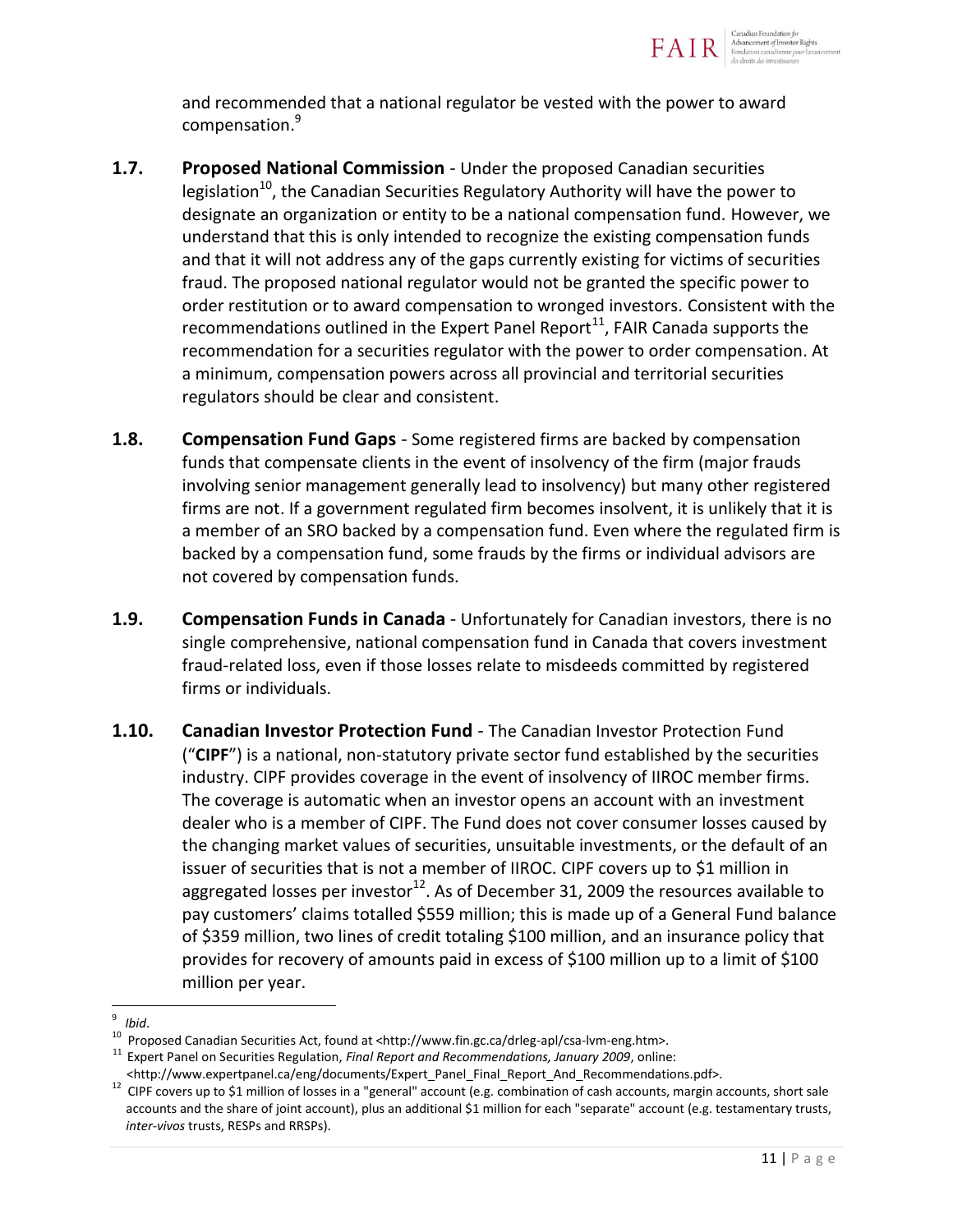

**1.11. Investor Protection Corporation** - The Investor Protection Corporation ("**IPC**") is a national private sector fund (excluding accounts held in Québec $^{13}$ ) which provides coverage to customers who incur losses of their assets as a result of the insolvency of MFDA member firms. Losses resulting from the changing market values of securities, unsuitable investments, or the default of an issuer of securities are not covered by IPC. Coverage is available for up to \$1 million for each of a customer's general and separate accounts<sup>14</sup>. Claims must be filed within 180 days of the date of insolvency. As at June 30, 2010, the balance in the fund stood at \$27.8 million. In addition, the IPC has a credit facility with a maximum limit of \$30 million.

### **1.12. Fonds d'indemnisation des services financiers**<sup>15</sup>

The Fonds d'indemnisation des services financiers (the "Fund") covers investor losses resulting from "fraud, fraudulent tactics or embezzlement for which a firm, an independent representative or an independent partnership is responsible" and which were committed in the course of the distribution of financial products and services. Losses resulting from fraud due to the mismanagement of the mutual funds themselves are not covered. Eligibility for coverage is determined on a case by case basis by the AMF. The Fund's coverage is limited to \$200,000 per claim. As at March 31, 2010, the Fund had a negative balance of \$20 million.

- **1.13. Current Compensation System** The current system for compensation in Canada is complex and full of gaps. See the description in section 5 of compensation options available to Canadian investors. Most importantly, the current system does not adequately provide victims with what they most want and need – the timely return of their lost funds. Canadian compensation funds only applied in one of the fifteen cases reviewed even though the majority of cases involved registered firms and individuals. The compensation funds compensated only a small number of victims, and only 2% of the Total Loss. The 2009 CSA Investor Index noted that 70% of fraud victims did not recover any of their financial losses.<sup>16</sup>
- **1.14.** Registration In Canada, some form of provincial registration<sup>17</sup> or licensing is required when an individual or firm is engaged in the business of trading or advising in securities or in the sale of life insurance, which includes securities-like instruments such as segregated funds and variable life contracts. Throughout this document, we refer to firms or individuals licensed by securities regulators as "registrants". In most provinces, insurance and securities businesses are administered by different agencies. Even where life insurance and securities administration is consolidated (e.g. Québec and Saskatchewan), the businesses are governed by different sets of laws and policies. Yet most individuals dually licensed under both regimes deal with the public simply as financial consultants or financial planners, selling indistinguishable instruments (e.g.

<sup>&</sup>lt;sup>13</sup> The MFDA is not recognized as an SRO in Quebec, and, as a result, clients of MFDA members operating in Québec do not qualify for IPC compensation.

<sup>14</sup> Most customers will have two "accounts" for coverage purposes, the aggregate of their trading accounts (general account) and the aggregate of their registered retirement accounts, such as RRSPs and RIFs (separate account).

<sup>15</sup> Se[e http://www.lautorite.qc.ca/clientele/consommateur/demande-indemnisation.en.html.](http://www.lautorite.qc.ca/clientele/consommateur/demande-indemnisation.en.html)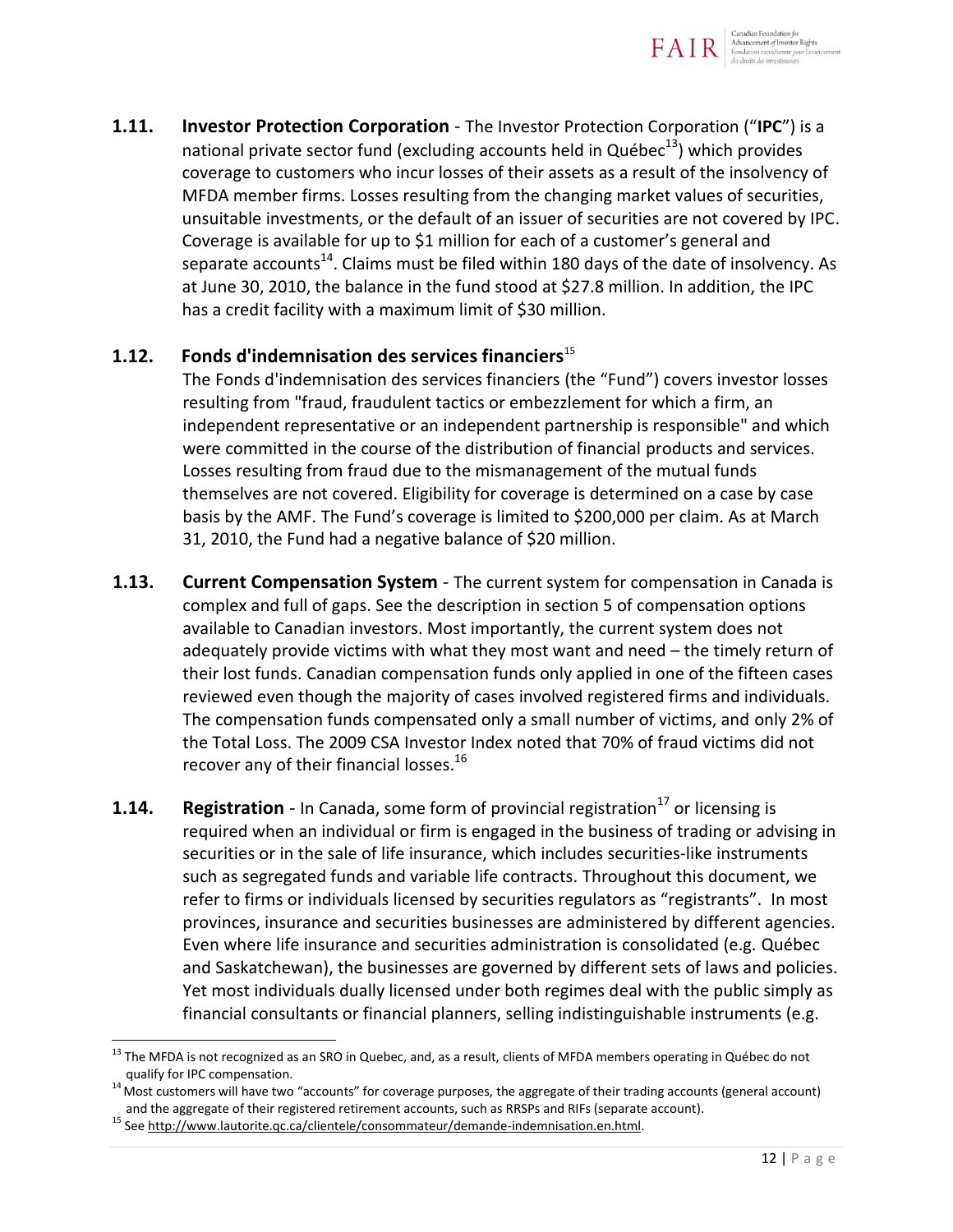

segregated funds and mutual funds) leaving their clients oblivious to the complexity and fine distinctions underlying the mechanisms that exist to protect them from fraud.

- **1.15. Self-Regulatory Organizations** Registrants that conduct a securities business which allows them to deal with all types of securities and investors must be members of an industry-funded self regulatory organization ("**SRO**"). SROs can be formally recognised by provincial securities regulators and are permitted to substitute their own rules and guidelines for prescribed rules. Often the SROs impose higher standards including compliance standards. SROs are expected to supervise their members for compliance with these requirements and are subject to regulatory audit. The two securities industry SROs in Canada are the Investment Industry Regulatory Organization of Canada ("**IIROC**") and the Mutual Fund Dealers Association ("**MFDA**"). The MFDA is recognised as an SRO in all provinces except Québec. IIROC district counsels are recognised as SROs in each province. The Chambre de la sécurité financière ("**CSF**") is an SRO recognized in the province of Quebec by the AMF. The CSF oversees individual advisors who sell mutual funds, scholarship plans, and certain insurance products.
- **1.16. Regulation by Historical Accident** Protection of consumers from financial abuse is fragmented along historical "product" lines. Yet this does not reflect the converged business model of most of the individuals and firms dealing with typical investors. Insurance counsels in some provinces (e.g. B.C. and Alberta) act as SROs for individuals selling life insurance, other provinces (e.g. Ontario) regulate directly. The sale of mortgages, interests in real estate and the mortgage brokerage business is again regulated separately in all provinces, yet individuals who are licensed in non-SRO categories to sell securities or to sell life insurance can conduct this business as well.
- **1.17. Compensation Funds Tied to SRO Membership** Members of either of Canada's national<sup>18</sup> securities SROs are backed by compensation funds that cover firm insolvencies affecting client assets. Firms registered as Exempt Market Dealers, ("**EMDs**") and Portfolio Managers ("**PMs**") are not SRO members and no compensation fund exists to protect client assets held in the firm on insolvency. All registrants are now required to obtain fidelity insurance against fraud and theft, including EMDs as of September 2009.
- **1.18. Checking Registration Status in Canada** In order to protect investors from frauds and scams, securities regulators recommend that investors check whether a firm or individual is registered, and also verify the disciplinary history of individuals.

 $\frac{1}{16}$  Canadian Securities Administrators Investor Education Committee, *CSA Investor Index 2009*, online: <http://www.securitiesadministrators.ca/uploadedFiles/General/pdfs/CSA%20Investor%20Index%202009%20Final\_EN.pdf?n=6519>.

<sup>&</sup>lt;sup>17</sup> When we refer to 'registration', we use the term broadly to refer to individuals and firms being registered under one or more of the provincial securities acts. We recognize that, in a number of provinces, provincial securities regulators have delegated the authority to register individuals and/or firms to IIROC. They are nevertheless registrants in prescribed categories under provincial securities laws. In our study, we use the term 'registration' to refer to all such firms or individuals, regardless of whether administrative authority has been delegated to IIROC.

 $18$  As noted above, although we acknowledge that the MFDA is not recognized as an SRO in the province in Québec, for purposes of this report, we refer to both IIROC and MFDA as *national* SROs in Canada.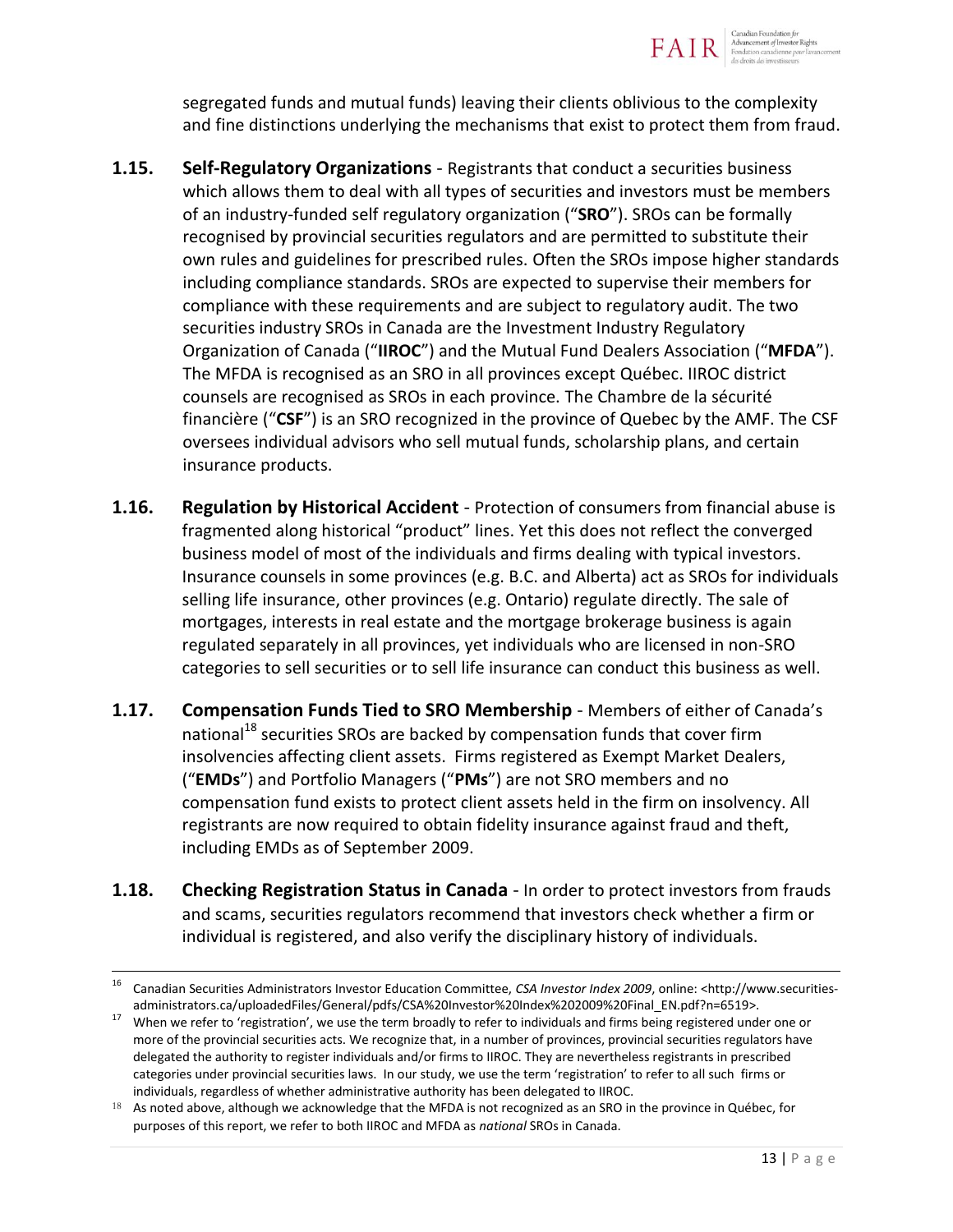

Registration information for SRO and non-SRO firms and individuals is entered into a searchable national database, the National Registration Database ("**NRD"**) under the joint auspices of the umbrella organization that represents the provincial securities regulators, the Canadian Securities Administrators **("CSA").** Current information as to registration status, registration category, scope of activities and any terms and conditions can searched for firms and individuals for all provinces except Québec and Ontario from the NRD website, and there is a simple link to the Ontario Securities Commission's registration database. Québec must be searched directly on the AMF website.

- **1.19. Checking Registration is Difficult for Investors** However, there are limitations for anyone unfamiliar with the technicalities of the registration system who tries to search the database. The investor needs to know the registered name of the firm, although this may not be the business name the investor knows. For example, a search for an adviser at "CIBC Wood Gundy" draws a blank. The investor needs to know to search "CIBC World Markets". Investors may not understand the significance of a listed registration category (e.g. that "investment dealer" means an IIROC member) or what a condition attached to registration means. No registration history is shown for firms that merge or registrants that move from firm to firm. Disciplinary history is not shown on the national registration system. Information on disciplinary action is only available by searching SRO websites for SRO members, and for non-SRO members, wading through enforcement documents on individual regulators' websites (although even this may not reveal disciplinary history).
- **1.20. Comprehensive National System Recommended** The complexity of the regulatory regime and the fact that multiple sources must be consulted can make background checks, or even determining if someone is registered or not, a difficult and confusing exercise for a retail investor. Even when investors are aware that they should "check" the registration information of a firm or individual, the system of registration currently in place in Canada is so complex that it would be difficult for most investors to understand exactly what and where they should check or to get the basic information they need.
- **1.20.1. To remedy this problem, FAIR Canada recommends that Canadian regulators provide an informative, comprehensive, "one-stop" national system for investors to check registration and background information (including proficiency and disciplinary history) and SRO membership for all firms registered with securities regulators and SROs and to identify non-securities licenses for individuals licensed under different regimes with different sponsoring firms. This system should include plain language explanations of the information provided and be searchable under business names as well as proper legal names.**
- **1.21. Cases Reviewed Not Comprehensive** The cases reviewed by FAIR Canada included schemes through which investors lost money by investing in securities that were either non-existent, mismanaged or misappropriated to finance the lifestyles of the principals of a firm. A number of the cases reviewed were "Ponzi"-style schemes,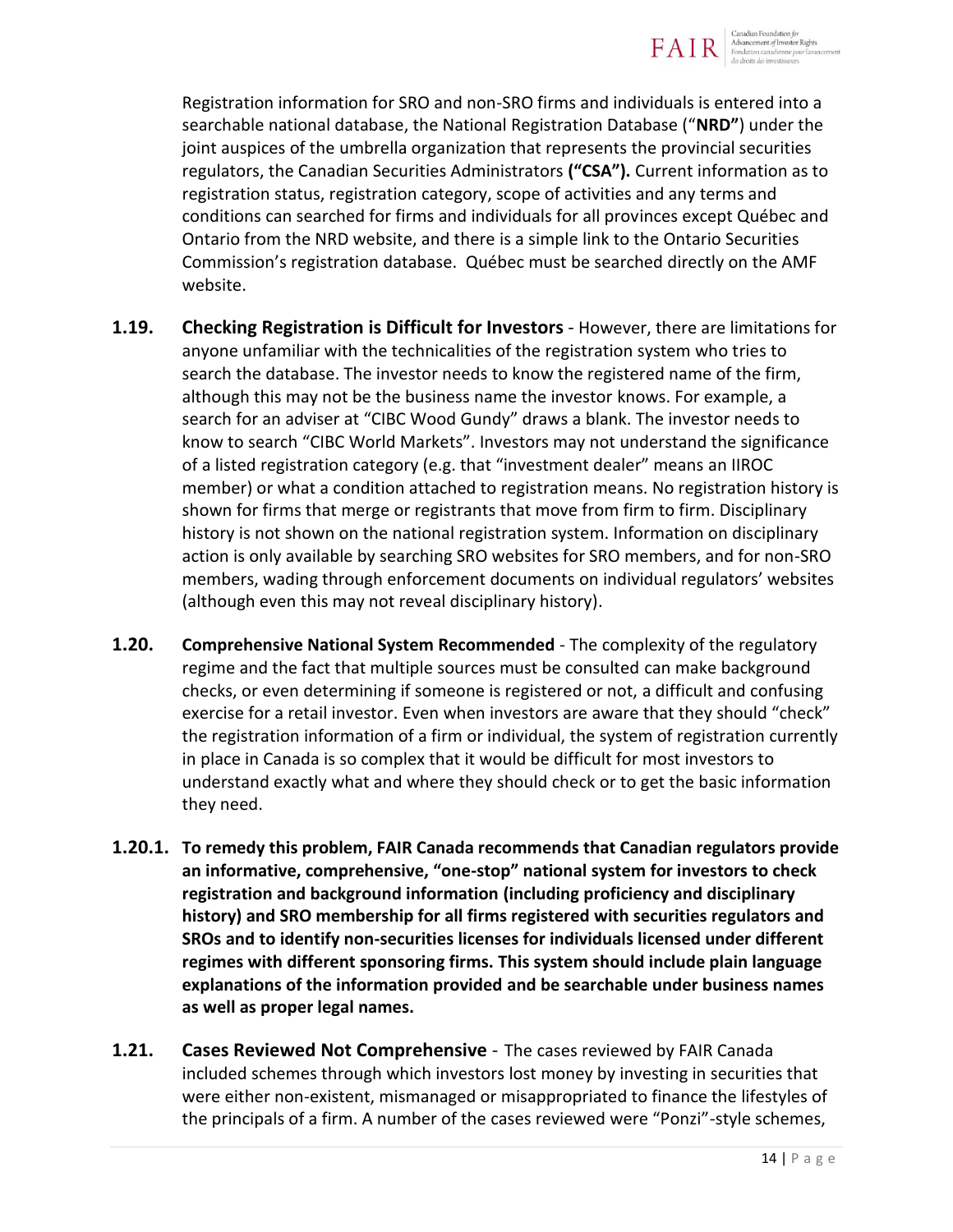

where a firm or advisor used the investments of later investors to fund promised returns to earlier investors. Examples of Ponzi-style schemes include the Earl Jones scandal in Québec, the Manna case in British Columbia, and Weizhen Tang in Ontario. Our review was not exhaustive of financial scams over the past decade, and did not include other investment frauds and scams, such as "pump and dump" schemes, and listed company fraud (including accounting fraud). Throughout our report, we refer to the fifteen cases reviewed as "scandals" or "frauds". $19$ 

- **1.21.1.** The fifteen cases selected by FAIR Canada were determined to have had a significant impact on Canadian investors based on either the total dollar amount lost and/or the number of investors affected and include scandals from several provinces. Information on these cases was gathered from a variety of sources, including court documents, securities regulators' publications (including records of hearings and decisions), trustees' reports, bail reports and media articles.
- **1.21.2**. Collecting up-to-date information for this report was a challenging exercise, given the absence of a central national authority or body responsible for investigating and prosecuting financial fraud. As noted above, the responsibility currently falls to thirteen provincial and territorial securities regulators, two SROs, the Royal Canadian Mounted Police (including IMET), provincial and local police, the Federal and Provincial Attorneys General.

<sup>19</sup> Throughout this report, when the term "fraud" is used, this does not mean that fraud-related charges have been laid, either pursuant to relevant securities legislation or the *Criminal Code* (Canada). We have used the term generically to describe the scandals reviewed by FAIR Canada, that included schemes through which investors lost money by investing in securities that were either non-existent, mismanaged, or misappropriated to finance the lifestyles of the principals of a firm or when there was criminal fraud, civil fraud, dealing in securities without being registered, serious misrepresentations and other misconduct. The one possible exception is Vantage, which appears to have involved mismanagement of books and records rather than investment fraud.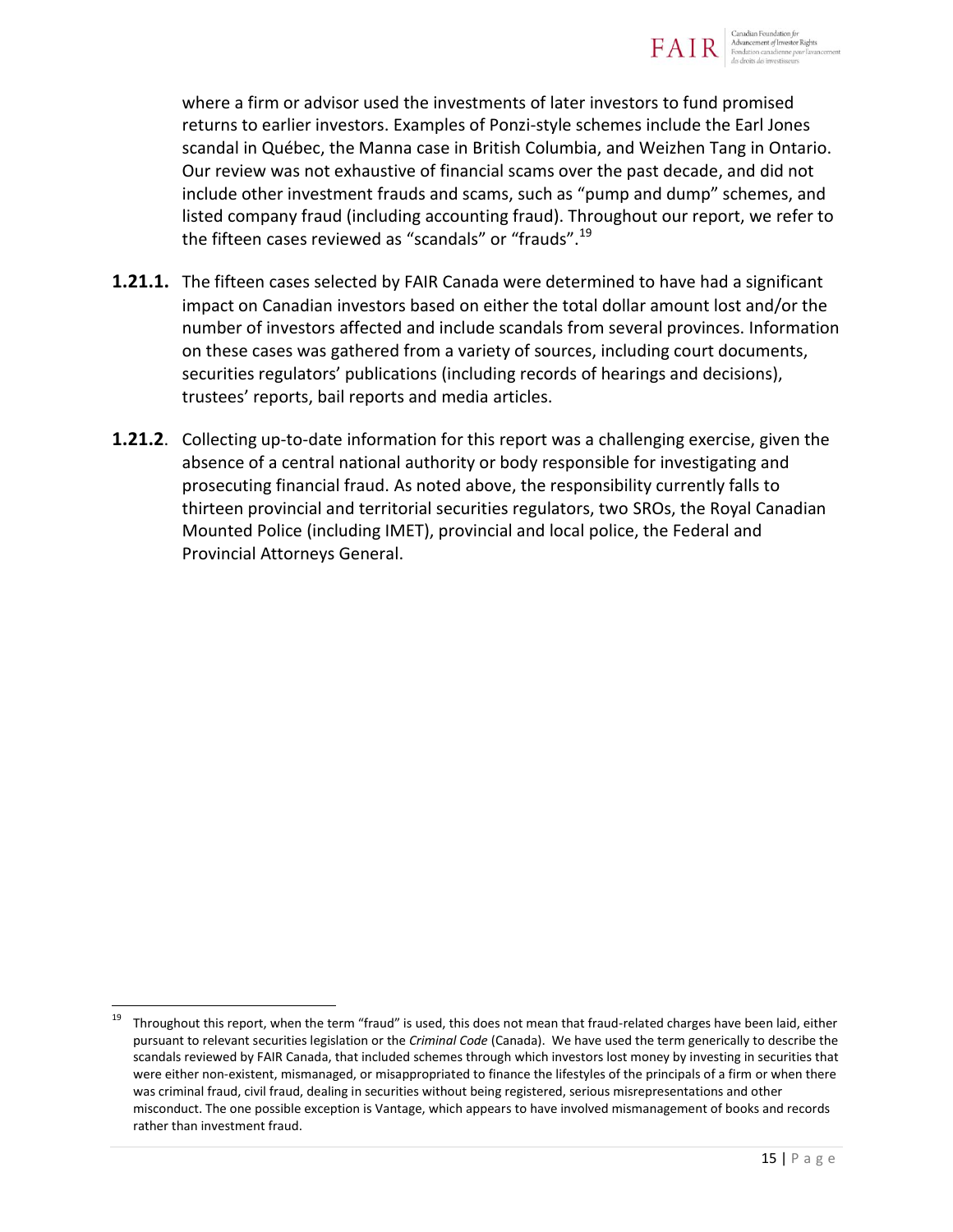### **Analysis of Fifteen Investment Scandals**  $2.$

In the following sections, we describe the scandals reviewed in FAIR Canada's analysis, outline the characteristics of several groups that are particularly vulnerable to and affected by financial fraud, discuss the inadequacy of enforcement and recovery in Canada, and make recommendations to improve the existing system.

- **2.1.** Investor Losses and Recovery Canadian investors lost an estimated total of \$1.9 billion in the fifteen financial scandals reviewed (we refer to this amount in our analysis as the "**Total Loss**"). Recovery for the victims was limited, and most of the recoveries that were made occurred long after the victims sustained the losses.
- **2.2. Main Findings** It is important to stress again that we have not undertaken an empirical study of all investment frauds by sellers of investments whether registered or not. While we believe the statistics are relevant and identify problems with the Canadian system, these numbers should not be interpreted as being indicative of investment scandals generally – they are limited to the fifteen cases that we selected. The statistics described below raise questions that we believe should prompt government and regulators (who have greater resources and access to information) to undertake a more comprehensive study.
	- Approximately 22% of the Total Loss was linked to non-registered firms or individuals
	- Approximately 78% of the Total Loss was linked to registered firms and/or individuals overseen by one or more securities regulators in Canada.
	- Approximately only 17% of the Total Loss was linked to registered firms that were also SRO members: Essex, Farm Mutual, iForum, Thow, and Triglobal.
	- Approximately 8% of the Total Loss was linked to IIROC members (Essex and  $\bullet$ iForum) and 16.1% of the Total Loss was linked to MFDA members (Farm Mutual, iForum, Thow, and Triglobal).
	- Approximately 61% of the Total Loss was linked to firms that were not members of SROs and were directly regulated by the securities commissions.
	- **Only 2% of the Total Loss was recovered through one of the two Canadian compensation funds.**
- **2.3. Victim Recovery** In total, investors recovered approximately \$915 million, or 49.5% of the Total Loss in the fifteen cases studied. However, Portus skewed the results and these figures do not give a real picture of limited recovery of losses.<sup>20</sup> Recovery by

 $\overline{a}$  $^{20}$  While Portus was a major scandal that involved negligence, non-compliance, regulatory inaction, financial mismanagement and misrepresentations to investors, it was distinguishable in the sense that investor funds were not all misappropriated or paid out in a Ponzi scheme. Rather, when a receiver was ordered in, most investor funds were found to be tied up in long-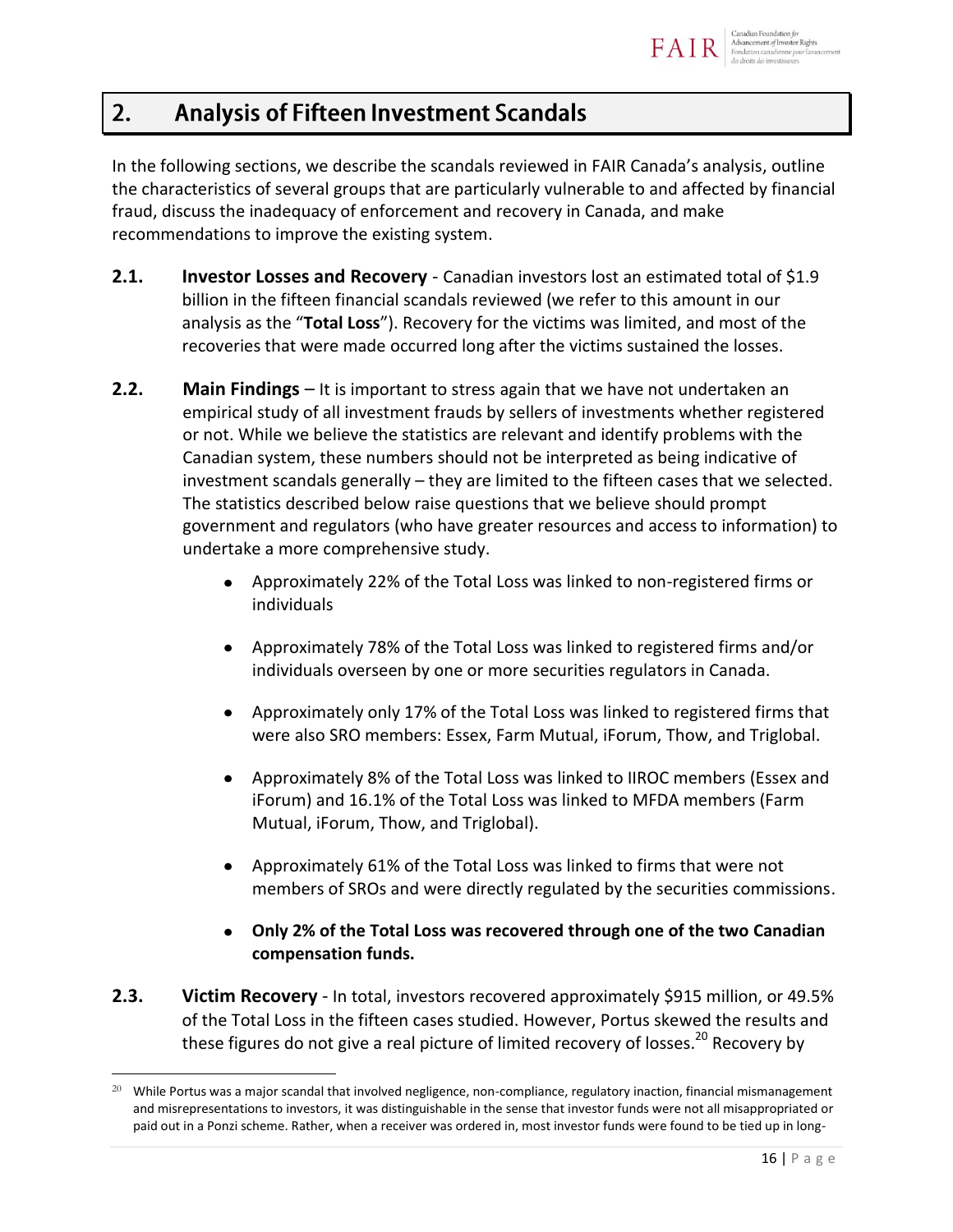

Portus investors through private settlements totalled 66.9% of all funds recovered in the cases we reviewed. Excluding Portus from the results, investors in the fourteen other cases recovered approximately 14% of their combined loss. In only one of the fifteen cases reviewed were investors eligible for compensation by Canadian compensation funds. Two others were compensated by provincial compensation funds, one of which has since been phased out.

**2.3.1.** Investors' recovery in the fifteen cases reviewed (including Portus) can be broken down as follows:

| <b>Recovery</b><br>(in millions) | Recovery (as %<br>of Total Loss) | <b>Source of Recovery</b> |
|----------------------------------|----------------------------------|---------------------------|
| \$39.2                           | 2.12%                            | <b>Compensation Fund</b>  |
| \$4.3                            | 0.23%                            | Disgorgement              |
| \$169.4                          | 9.16%                            | Receiver                  |
| \$690.1                          | 37.3%                            | Settlement/Class Action   |
| \$12.0                           | 0.65%                            | <b>Fees Repaid</b>        |
| \$915.0                          | 49.45%                           | <b>Total</b>              |

**2.3.2.** Investors' recovery in the fourteen cases reviewed (excluding Portus) can be broken down as follows:

| <b>Recovery</b><br>(in millions) | Recovery (as %<br>of Total Loss) | <b>Source of Recovery</b> |
|----------------------------------|----------------------------------|---------------------------|
| \$39.2                           | 3.7%                             | <b>Compensation Fund</b>  |
| \$4.3                            | 0.41%                            | Disgorgement              |
| \$26.0                           | 2.46%                            | Recovery by Receiver      |
| \$78.2                           | 7.4%                             | Settlement/Class Action   |
| \$0                              | 0%                               | <b>Repaid Fees</b>        |
| \$147.7                          | 13.98%                           | <b>Total</b>              |

**2.4. Frauds involving Registered Firms and/or Individuals** - Surprisingly, FAIR Canada's research shows that approximately 78% of the Total Loss suffered by investors in the fifteen cases reviewed can be traced back to registered firms and/or individuals. However, only some 17% of the Total Loss can be traced back to registered firms that were also members of one of the two national SROs (IIROC and the MFDA). The scandals involving non-SRO registered firms or individual advisors also affected the largest number of investors.

term deposits with major financial institutions rather than invested in market-neutral hedge funds as promised, so could not be liquidated quickly or cheaply. The bulk of investor claims to funds in long-term deposits were bought by Manulife at full value in anticipation of an ultimate good recovery. Commissions and finders' fees were returned to retail clients by IIROC and MFDA member distributors. Since investors did not suffer losses in the sense of the other cases reviewed, we have excluded Portus figures from the Total Loss computation.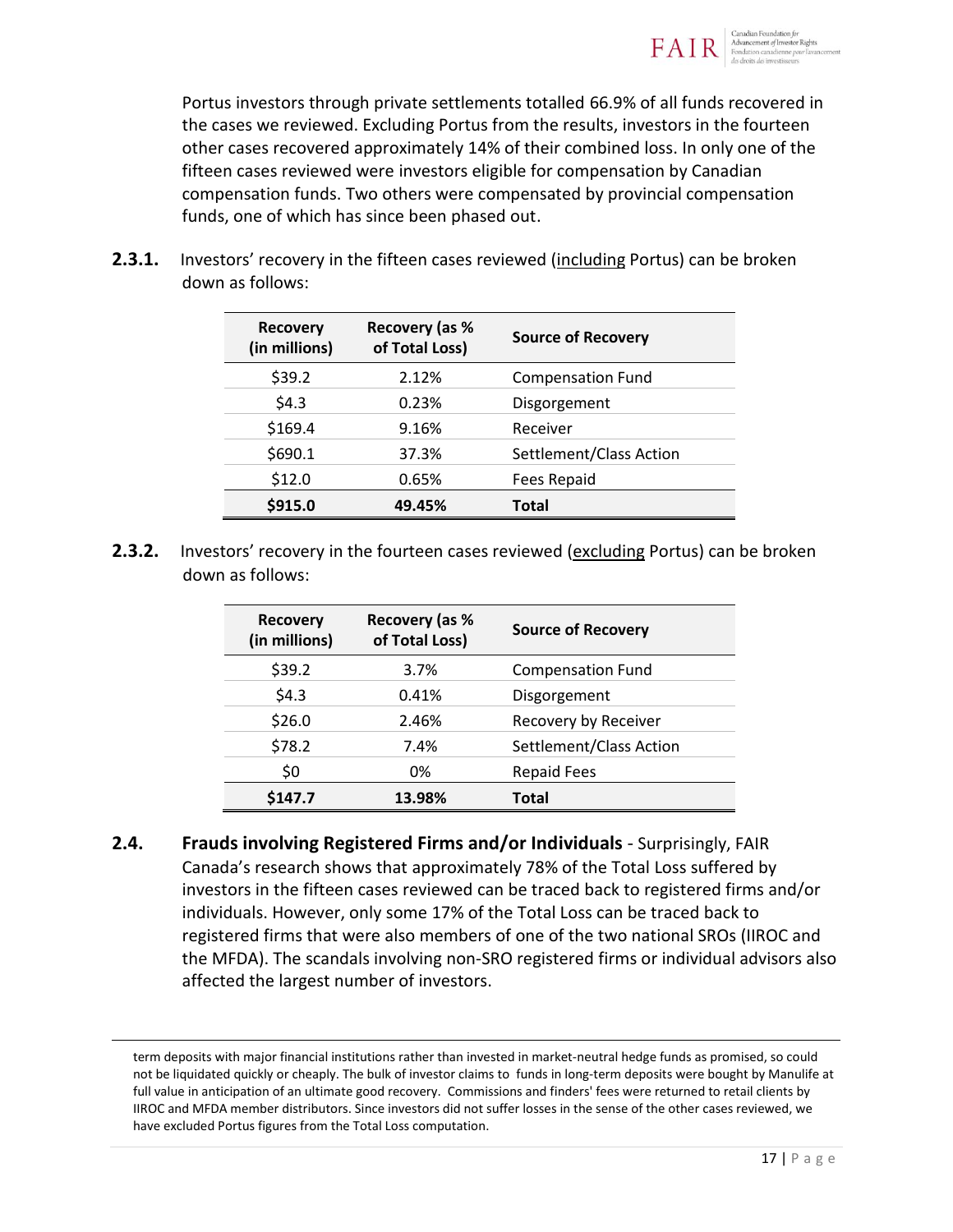

- **2.5. Registered Firm, but Non-Registered Individual** Approximately 5% of the Total Loss was attributable to one case of investments with a non-registered advisor at an AMF-registered firm. None of the loss resulting from the case was recovered by investors.
	- *Triglobal* is a Québec case where, although the firm itself was operating as a  $\bullet$ mutual fund dealer and was registered with the AMF, the company's executives were not registered. Both principals fled Canada, which resulted in a total of \$86.3 million unrecoverable loss for 250 investors.
- **2.6. Registered Firm and Registered Individual** As noted above, a surprising 78% of the Total Loss can be traced back to registered firms or individuals. Over 73% of the Total Loss is linked with both a registered firm and a registered individual.
	- In 1999 assets were frozen and it was uncovered that Ontario investment dealer *Essex* and its related company Nelbar had defrauded 143 investors of \$12.8 million. Essex was registered as an investment dealer with the OSC, and was a member of the IDA at the time of the insolvency. Its principals, Allen and Moriarty, were registered with the OSC. Nelbar was not registered.
	- Between approximately June 2003 and April 2007, *Farm Mutual* lost \$50 million  $\bullet$ of its 511 investors' funds. The firm was registered with the OSC as a mutual fund dealer and limited market dealer.
	- *iForum* involved two registered companies affiliated with Mount Real. One of the entities was a member of the IDA and the other was a member of the MFDA. 1,600 investors in this case lost \$130 million.
	- *Norbourg*'s principal Vincent Lacroix was registered with the AMF as a securities advisor, and Norbourg was also registered with the AMF. Approximately 9,200 investors in Québec lost a total of \$115 million.
	- *Norshield*, a Montreal-based manager and advisor to hedge funds, was  $\bullet$ registered with both the OSC (as investment counsel and portfolio manager) and the AMF (as an advisor with unrestricted practice). The scandal involved over 2,000 investors and cost investors \$159 million in losses.
	- *Portus* was registered in all provinces except Québec as an investment counsel,  $\bullet$ portfolio manager and limited market dealer. Losses to its 26,000 investors were estimated to be \$793.9 million, although most of the losses were recovered though a combination of legal settlements, recovery by the receiver and refund of commissions.
	- The *Weizhen Tang* operation was in place from 2006 to 2009, in which 200 Chinese Canadian investors in Ontario lost \$60 million to an improperly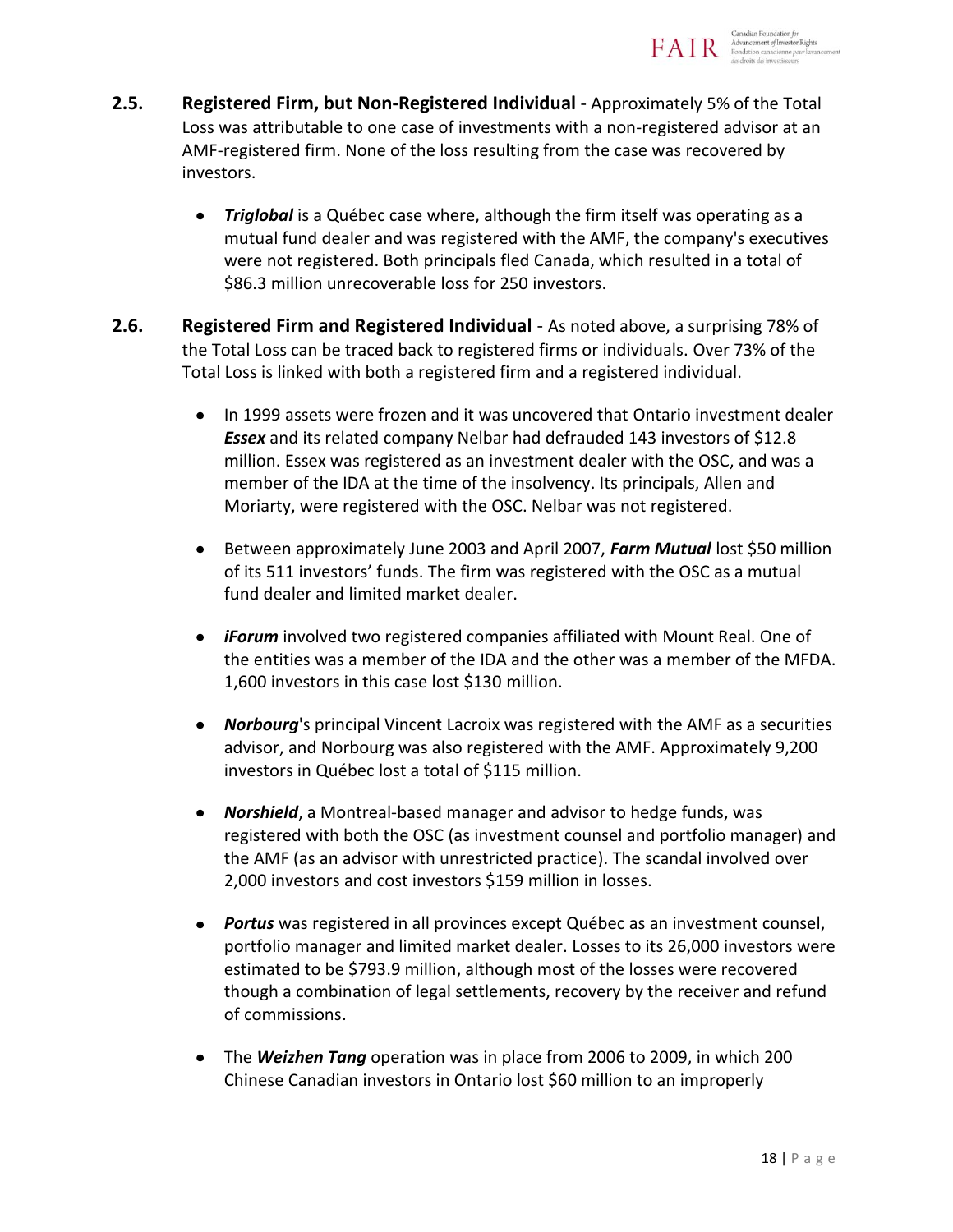

registered individual (Tang), who is alleged to have been running a Ponzi scheme.

- Between January 2003 and May 2005, dozens of investors in British Columbia  $\bullet$ and Alberta lost \$32 million in the *Thow* case. Thow was registered with the BCSC as a mutual fund salesperson, and Berkshire was registered in British Columbia and Ontario and was a member of the MFDA.
- In 1998, a \$1.8 million shortfall was discovered in the accounts of the British Columbia Securities Commission-registered mutual fund dealer *Vantage* Securities Inc.
- **2.7. Cases of Firms and Individuals with No Registration** Less than half (five out of fifteen) of the financial scandals that we examined, involved firms and individuals not registered with securities regulators. About 22% of the Total Loss can be traced back to non-registered individuals and firms. The majority of these 'no-registration' scams were affinity frauds and Ponzi schemes, and the losses to investors were all significant (averaging between \$20,000 and \$500,000 per investor).
	- The following cases involved individuals and firms with no registration:
		- *Brost, Sorenson et al.* scheme in Alberta, operated between 1999 and 2005, where investors lost up to \$400 million,
		- uncovered in 2009, the *Earl Jones* case in Québec involved 158 elderly Anglophone investors who lost over \$50 million,
		- the 2004-2005 *Fulcrum* case, which involved \$3.4 million in investor losses,
		- 1999-2003 *Lech* case, where Lech was charged with 88 counts of fraud, and hundreds of investors lost \$100 million, and
		- in British Columbia, the fraud committed by four principals of *Manna* between 2005 and 2007, which totalled up to \$16 million in investor losses.
- **2.8. SRO Member Losses** Five of the fifteen cases reviewed involved firms or individuals that were SRO members at the time of the relevant scandal. Investor losses in these cases totalled approximately 17% of the Total Loss. In each of the cases, the firm was registered with a securities commission and in all but one, the associated individual was also registered with a securities commission. These cases are all summarized above (*Essex, Farm Mutual*, *iForum*, *Thow, and Triglobal*).
- **2.8.1.** While statistics are surprisingly hard to come by, it is our belief that registrants that are also SRO members represent the great majority of the securities business in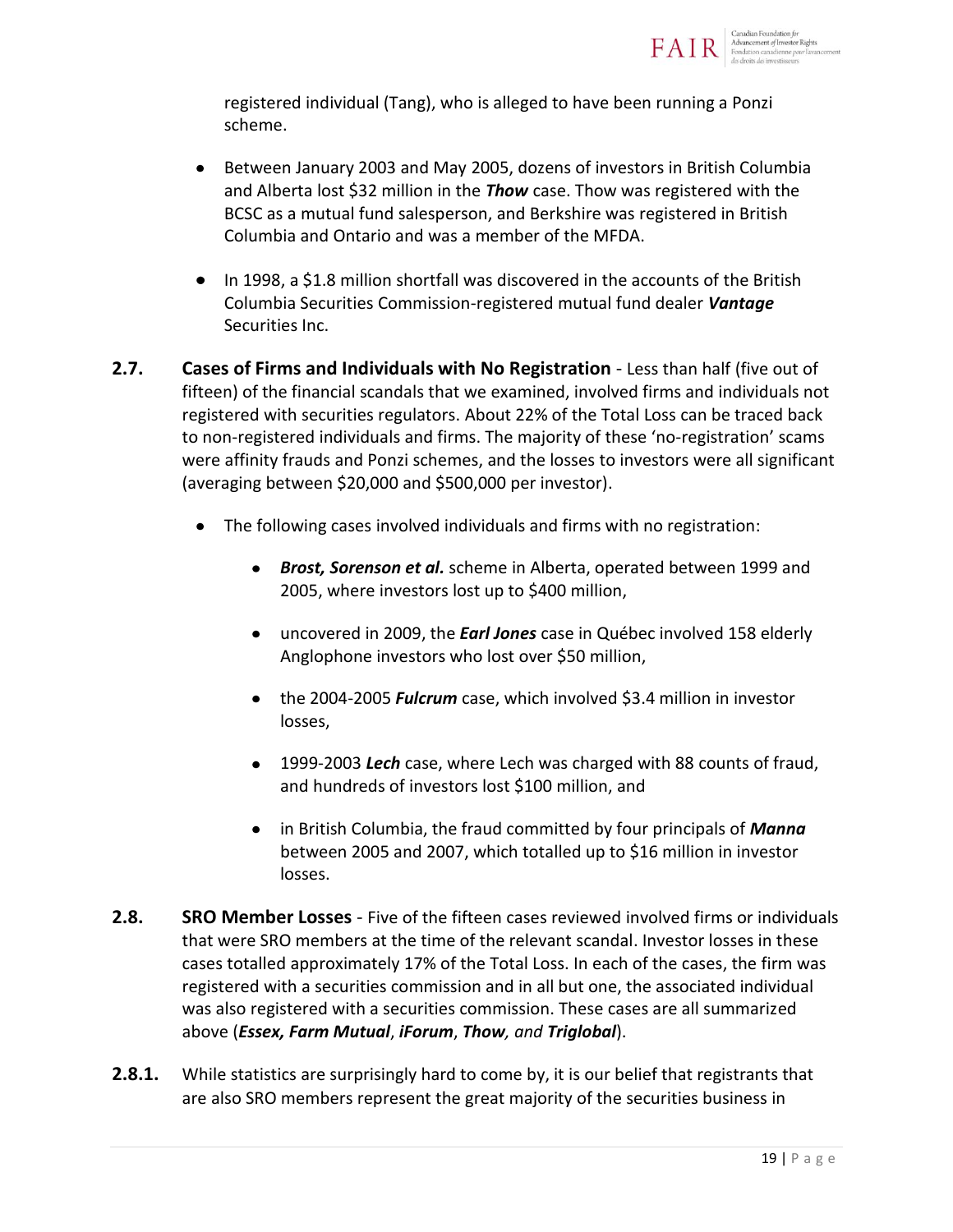

Canada. Included in SRO member firms are the securities subsidiaries of the banks and the major mutual fund management companies.

- **2.9. Non-SRO Registrant Losses** As noted above, approximately 78% of the Total Loss was attributable to registered firms or individuals. However, only some 17% of the Total Loss involved registered firms or individuals who were also subject to the supervision of an SRO. It would therefore appear that registrants that are directly regulated by a provincial securities commission (but not an SRO) represent a much greater risk of investment fraud losses by investors than registrants that are also SRO members. In addition, these higher risk registrants are not backed by a compensation fraud.
- **2.9.1.** This means we may have a perverse arrangement in Canada: low risk registrants are backed by a compensation fund that reimburses investors in the event of a fraud leading to the insolvency of the firm. On the other hand, the high-risk registrants may not be supervised as effectively and are not backed by a compensation fund. In the event of fraud leading to insolvency, retail investor clients of these firms are unlikely to see the return of much of their investments, and in many cases there is no recovery for investors.
- **2.9.2.** The current situation gives rise to many questions for which there are no clear answers.
	- $\bullet$ Why do registrants that are directly regulated by a statutory regulator appear to be more likely to be a source of investment fraud and insolvency? Do securities commissions lack resources or are they simply saddled with most of the high-risk registrants?
	- $\bullet$ SROs and their members have a financial incentive to effectively supervise SRO member firms. If an SRO member becomes insolvent due to investment fraud the compensation fund established and funded by the SRO members is called to compensate investors. In the event of a larger fraud, the SRO members may be called on to contribute more money to their compensation fund. SRO members (and indirectly the SROs themselves) have "skin in the game" since they are penalized financially if another member becomes insolvent. Does having "skin in the game" influence the results?
	- $\bullet$ Registrants that are supervised by the securities commissions have no financial incentive to help police other registrants. Similarly, the securities commissions have no "skin in the game" since a fraud leading to insolvency of a registrant supervised by the commission does not affect them financially.
	- Retail investors rely on the registration status of firms and individuals to protect  $\bullet$ them from fraud. As part of their fraud prevention strategy, regulators stress the importance of checking that a firm or individual is registered. In the circumstances, should retail investors have a right to expect that there is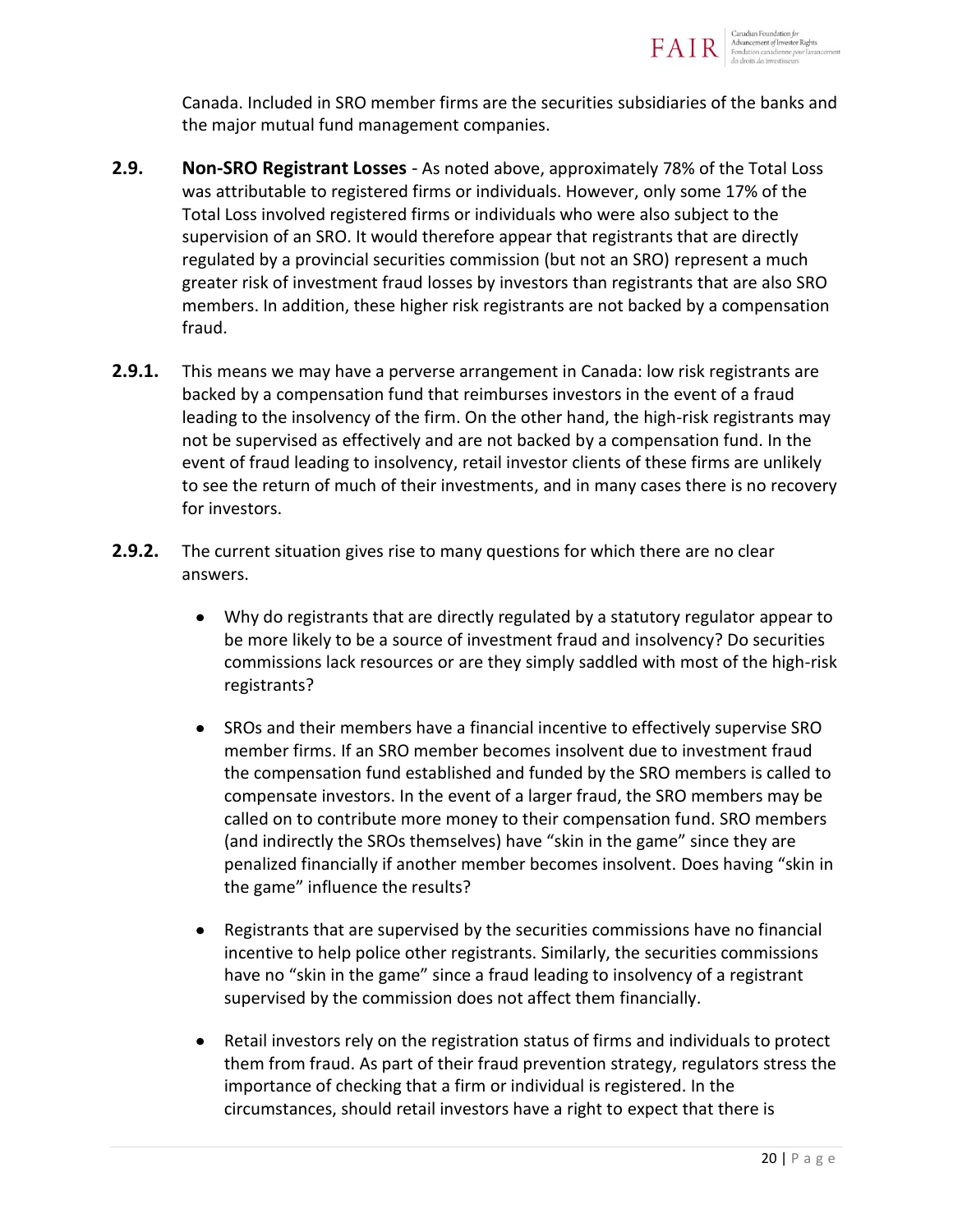

effective supervision and recourse to a compensation fund in the event of fraud by a registered firm leading to its insolvency?

- **2.10. Vulnerable Groups Targeted** Although victims of investment scams can be diversely represented in terms of age, social, ethnic and cultural backgrounds, studies show that these scams often target the most vulnerable groups in society. According to the CSA's 2009 *Investor Index Study*<sup>21</sup>, 38% of Canadians surveyed believe that they have been approached with a possible fraudulent investment. Of those, 50% experienced fraud while in a vulnerable situation. The CSA study provides several examples of investment-related vulnerability, including when a person: (a) loses a job and/or starts a new one, (b) experiences a financial windfall, (c) goes through a divorce or separation, or (d) is within 5 years of retirement. Vulnerable groups are often comprised of seniors, individuals saving for retirement and children's education, and representatives of faith-based, immigrant, ethnic and geographically smaller communities.
- **2.11. The Elderly** As noted above, one example of investment-related vulnerability can be age, particularly when an individual is close to retirement. In our analysis, the following cases involved this vulnerable group:
	- $\bullet$ *Earl Jones* defrauded 158 elderly Anglophone investors in Montreal, resulting in over \$50 million in losses. He had built up trust with a number of the investors, based on his previous employment with Montreal Trust.
	- $\bullet$ Nearly 800 investors trusted their savings to the four officers operating *Manna*  Corporation in British Columbia between 2005 and 2007. The scheme promised low risk and unrealistically high 125% annual returns. Many of the investors were older individuals close to retirement.
	- *Ian Thow*, the former vice-president of Berkshire Securities Inc. in British  $\bullet$ Columbia, promised "secure, high-yield investments" to a number of elderly investors, many of whom remortgaged their homes to invest. The loss to investors was \$32 million.
- **2.12. Affinity Frauds** In "affinity frauds", members of identifiable groups who share common beliefs or interests, such as religion or ethnicity, are targeted. The fraudster exploits the trust and friendship of those individuals, and proposes investments to individual members of the group. Smaller, close-knit communities are often considered easier targets in affinity frauds. In our research, the following cases involved affinity frauds:

 $\frac{1}{21}$  See Canadian Securities Administrators Investor Education Committee, *CSA Investor Index 2009* online at: [<http://www.securities-](http://www.securities-administrators.ca/uploadedFiles/General/pdfs/CSA%20Investor%20Index%202009%20Executive%20Summary_EN.pdf)

[administrators.ca/uploadedFiles/General/pdfs/CSA%20Investor%20Index%202009%20Executive%20Summary\\_EN.pdf>](http://www.securities-administrators.ca/uploadedFiles/General/pdfs/CSA%20Investor%20Index%202009%20Executive%20Summary_EN.pdf).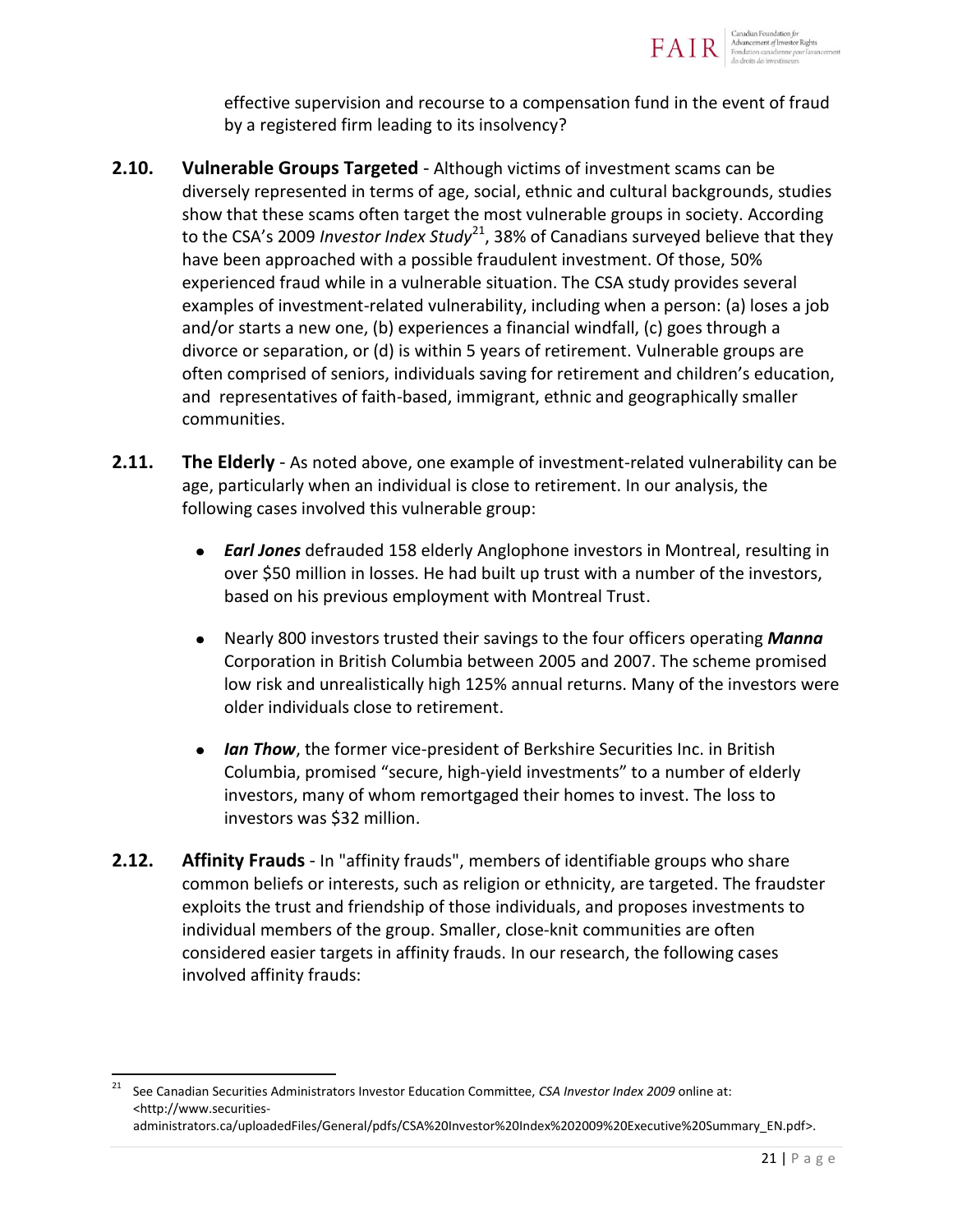

#### **Faith-Based Communities**  $\bullet$

o In Peterborough, regular church-goers were among hundreds of investors recruited by *Andrew Lech* to invest in 15 to 20% return investments. Investors' losses totalled almost \$100 million.

#### **Ethnic Communities**  $\bullet$

o Other easy targets for fraudsters are members of ethnic groups. *Weizhen Tang*, the self-proclaimed "Chinese Warren Buffett", defrauded 200 Chinese Canadian investors of over \$60 million in Ontario.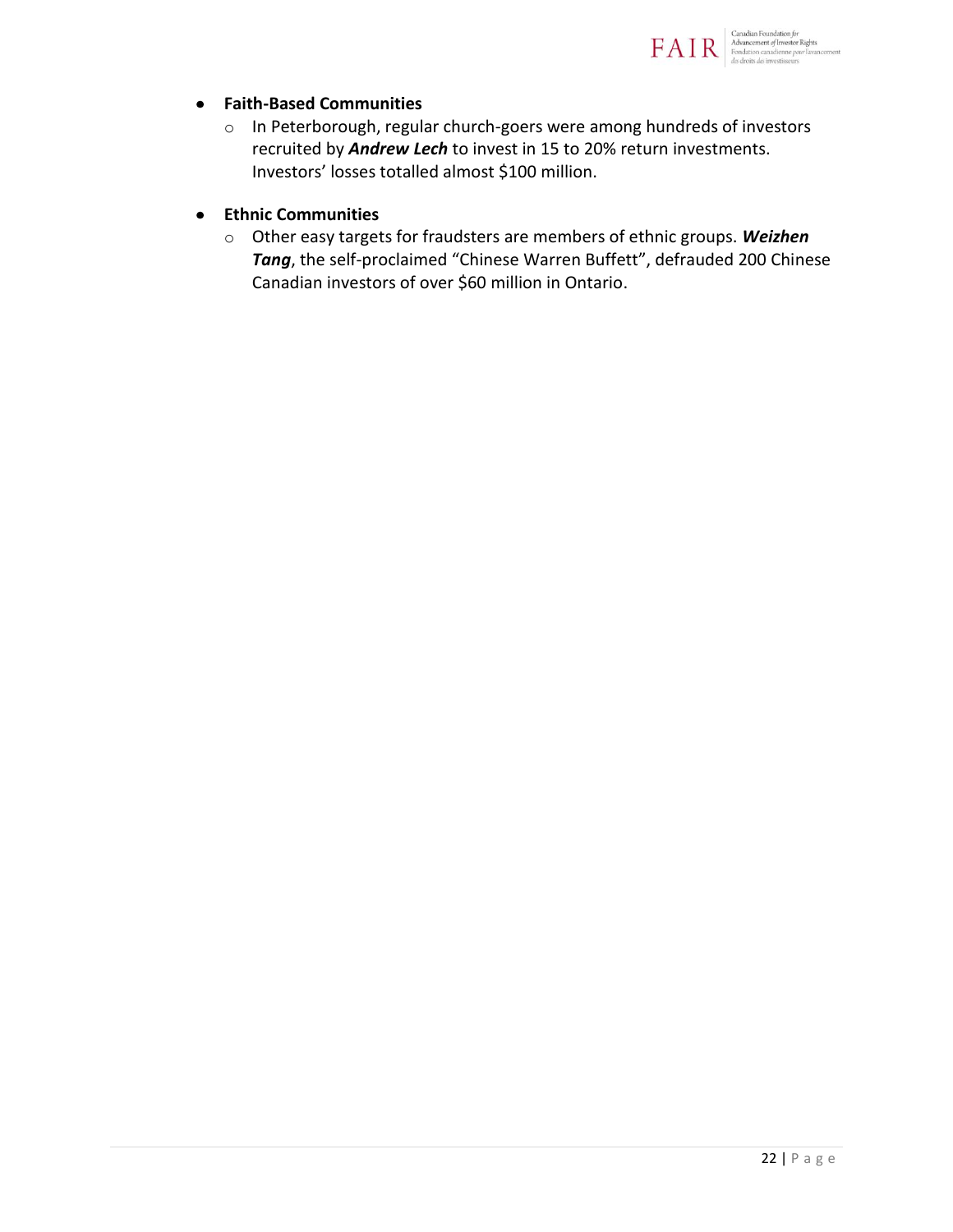- **3.1.** Public Perception There is a public perception (whether justified or not) that:
	- $\bullet$ securities scams go unpunished in Canada by both securities regulators and the police.
	- investigations drag on for years and prosecutions (if any) take even longer.
	- $\bullet$ sanctions that are imposed by securities regulators for white collar crime are often viewed as inadequate.
	- fines imposed by regulators are often left uncollected.
	- individuals who are criminally convicted may get little jail time and are usually  $\bullet$ released on bail after serving only a small fraction of their sentence.
- **3.2. Administrative Proceedings** In Canada, the enforcement of securities laws can be effected through administrative proceedings (including those conducted by provincial regulators and SROs), quasi-criminal prosecutions under provincial securities laws, or criminal prosecutions under the Canadian *Criminal Code*<sup>22</sup>. Provincial securities commissions are the primary source for the enforcement of securities laws, through administrative proceedings.<sup>23</sup> Decisions and orders resulting from administrative hearings before the commissions can give rise to a wide variety of orders including:
	- disgorgement;  $\bullet$
	- fine payments (up to \$1 million in several provinces for each failure to comply);
	- reprimands; and  $\bullet$
	- orders prohibiting individuals from trading in securities.  $\bullet$
- **3.3. Securities Law Quasi-Criminal Prosecutions** Violations of provincial securities legislation can also be prosecuted as "quasi-criminal" matters. Quasi-criminal prosecutions are punitive proceedings that take place in provincial courts. These prosecutions are brought under the provincial securities acts rather than under the Canadian *Criminal Code*. Sanctions for securities law offences include:
	- fines (up to \$3 million in British Columbia and \$5 million in several other provinces);
	- $\bullet$ prison terms for a maximum of five years less a day;
	- payment of triple the amount of the profit made or the loss avoided;  $\bullet$
	- $\bullet$ disgorgement; and
	- payments of restitution or compensation.  $\bullet$
- **3.4. Criminal Prosecutions** Prosecutions for violations of Canadian *Criminal Code* offences such as fraud affecting the public market, fraudulent manipulation of a stock

<sup>&</sup>lt;sup>22</sup> R.S.C. 1985, c. C-46.

<sup>23</sup> Joseph Groia and Pamela Hardie, *Securities Litigation and Enforcement* (Toronto: Carswell 2007).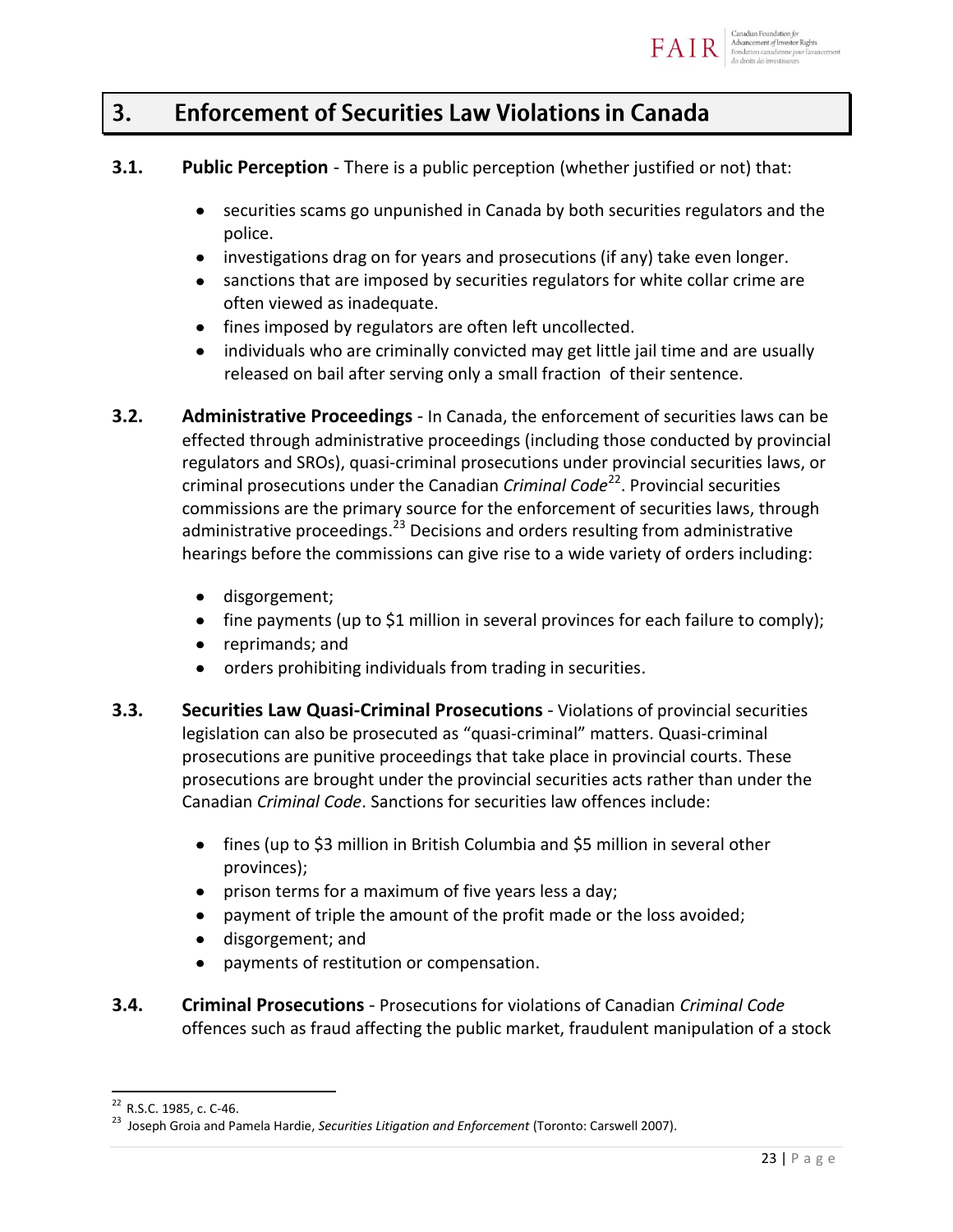

exchange, false prospectuses, statements and accounts can carry the most severe sanctions. Those sanctions include up to fourteen years' imprisonment and fines<sup>24</sup>.

- **3.5. Fragmented Enforcement Matrix** The fractures in the enforcement matrix are many and varied, some inherent in the legal process, others reflecting a lack of overall national co-ordination, focus and resources for financial crime and other misconduct. Gaps and weaknesses in the enforcement system create opportunities for those who operate outside the limits of the legitimate financial services industry. The appearance of ineffective enforcement where substantial losses have occurred undermines public confidence in the system. Poor perceptions are exacerbated by the complexity of the industry/regulatory structure and the enforcement mechanisms. Investors may not understand how the losses occurred or who, or which among various issuers and market intermediaries, are legally responsible. The lines between criminal fraud, statutory violations and breach of business conduct rules are not clear to most consumers, yet this determines where or, even if, they can look for compensation for losses, whether a third party such as a receiver or securities regulator will work towards compensation or if they must pursue a private civil claim. Investigation of financial misconduct is expensive and time consuming, especially where the perpetrators are unwilling to co-operate. In the case of fraud, typically the investor funds are lost, or cannot be traced, even with resources to do so.
- **3.5.1.** Responsibility for enforcement efforts following financial losses resulting by misconduct ranging from criminal fraud to breach of regulated conduct standards are fragmented in Canada along (1) jurisdictional , (2) operational and (3) legal process lines. There is a basic operational schism between criminal acts such as criminal fraud which are investigated by local municipal, provincial or national police and prosecuted by provincial crown prosecutors, and regulatory violations which are handled by provincial regulatory tribunals and local SROs through fines and suspension or revocation of license. The facts of a financial scandal such as Norbourg can cross provincial boundaries, and involve criminal conduct as well as regulatory violations.
- **3.6. Inadequate Resources a Problem** Resources, time, budget and expertise at the criminal or regulatory level may be inadequate for the frequently expensive and complex gathering and interpretation of financial evidence . Lines of communication between agencies may be broken or ineffective. Evidence gathering and use at the investigative and adjudicative stages can work at cross purposes between police and securities regulators.
- **3.7. Fraudsters have More Rights than Victims** Although the investor losses may be equally devastating, there are fundamental procedural and adjudicative differences

<sup>24</sup> Stiffer sanctions have been proposed in Bill C-21, which targets fraud sentencing and was introduced to help crack down on white collar crime and increase justice for victims. Its amendments to the *Criminal Code* (Canada) include a two-year mandatory minimum sentence for fraud over \$1 million, a requirement for sentencing judges to consider making a restitution order to compensate victims of the crime, and additional specified aggravating factors for the court's consideration in sentencing. The Bill was passed by the House of Commons in December 2010 and will need to be passed by the Senate before it becomes law.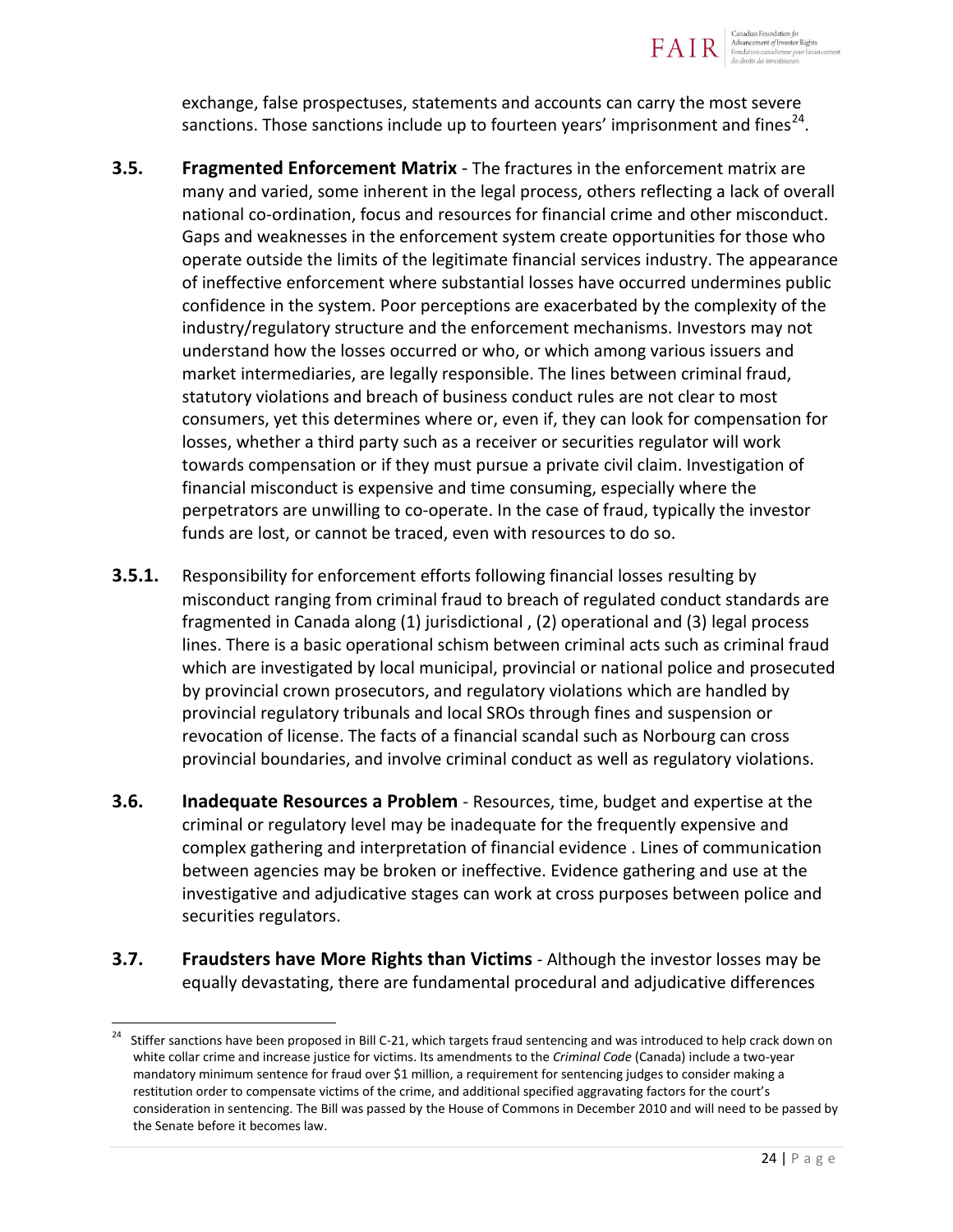

between sanctions for criminal conduct and a breach of provincial or SRO rules. Evidence gathered for a criminal prosecution is governed by the constitutional rights of the accused to fair process as is the pace of the proceedings. The victims have no such rights. All of the processes may take many years to work through the system. The rights of the accused in criminal matters are a key factor in prosecution and sentencing, while administrative bodies can proceed with more freedom and flexibility in imposing preventative regulatory sanctions. Results of regulatory and criminal investigations that may lead to regulatory sanctions or charges cannot be shared with victims for purposes of a civil claim.

- **3.8. IMET** The intended solution to fragmentation and public perceptions of ineffective enforcement, the Integrated Market Enforcement Team ("**IMET**"), has not been very effective from the perspective of wronged investors. Established in 2004 by the RCMP to tackle serious capital markets crime and coordinate with local police, regulators and investigators, the IMETs have suffered from a lack of publicized operational successes. According to its published data, since inception IMET has obtained ten convictions with sentences ranging between eighteen months and thirteen years. A flagship IMET prosecution, the Royal Group Technologies matter, which was allocated considerable time and resources, was recently soundly rejected by an Ontario judge who delivered a stinging rebuke to the prosecution for pursuing the case.
- **3.9. Expert Agency Needed** Financial markets and financial products have become increasingly complex and the legal and regulatory framework is equally, if not more, complex. A national enforcement agency staffed with experts in finance, law, accounting, technology and investigation is required to combat financial fraud. No such expert agency exists in Canada.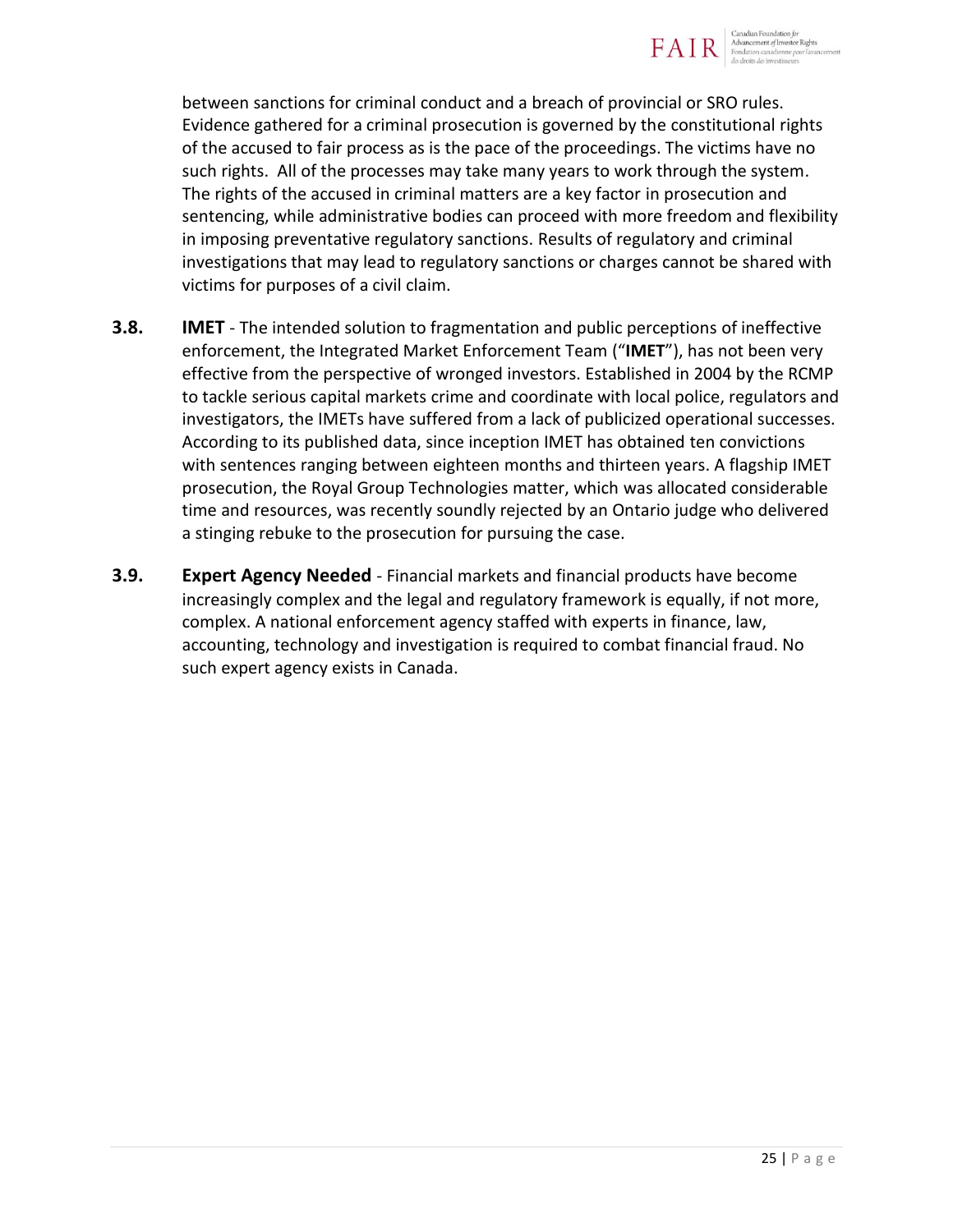

### **Regulatory and Criminal Enforcement of Fifteen Cases** 4. **Reviewed**

- **4.1. Regulatory Actions by Securities Regulators** Our analysis has revealed that enforcement by securities regulators was, in many cases, not adequate. Fines imposed by securities regulators were often not collected, and the laxity of sanctions imposed, if any, did not send a sufficiently strong deterrence message to market participants or the public. Unfortunately, whether justified or not, inadequate enforcement can create the perception that investor protection is not a top priority for securities regulators. Below is our analysis of the sanctions imposed by securities regulators for securities law violations.
- **4.1.1.** In several cases, securities regulators did not bring charges against the wrongdoers:
	- The AMF cooperated with the Sûreté du Québec in *Earl Jones* and sought freeze  $\bullet$ and cease trade orders from the Bureau de décision et de révision ("**BDRVM**").
	- $\bullet$ OSC proceedings against Van Dyk and Rogers, the two principals in the *Fulcrum* have been suspended pending the completion of the criminal proceedings.
	- $\bullet$ In the case of *Triglobal*, the AMF's investigation in Québec has been ongoing since December 2007. The freeze trade order originally issued by securities regulators in October 2009 has been extended.
	- No securities enforcement action was undertaken in the British Columbia  $\bullet$ registered *Vantage* case.
- **4.1.2.** In other cases, provincial regulators brought regulatory action but the sanctions were, in our view, inadequate:
	- The regulatory case against *Andrew Lech* for securities fraud, which was first  $\bullet$ investigated in 2003, was resolved in May 2010. Lech was permanently barred from trading in securities or acquiring securities, reprimanded, and prohibited from becoming a director or officer of any issuer or investment fund manager. No fines were imposed.
	- In *Manna*, the BCSC imposed a total of \$26 million in fines (divided among the  $\bullet$ four principals), in addition to ordering disgorgement and the repayment of \$16 million to investors. It is unlikely that the fines will ever be collected. Three of the four principals fled from British Columbia. The one remaining in the province claims to have no assets to pay the fine or to repay aggrieved investors. The BCSC reports that investors received back as little as \$3 million and no more than \$5.6 million of their \$16 million lost.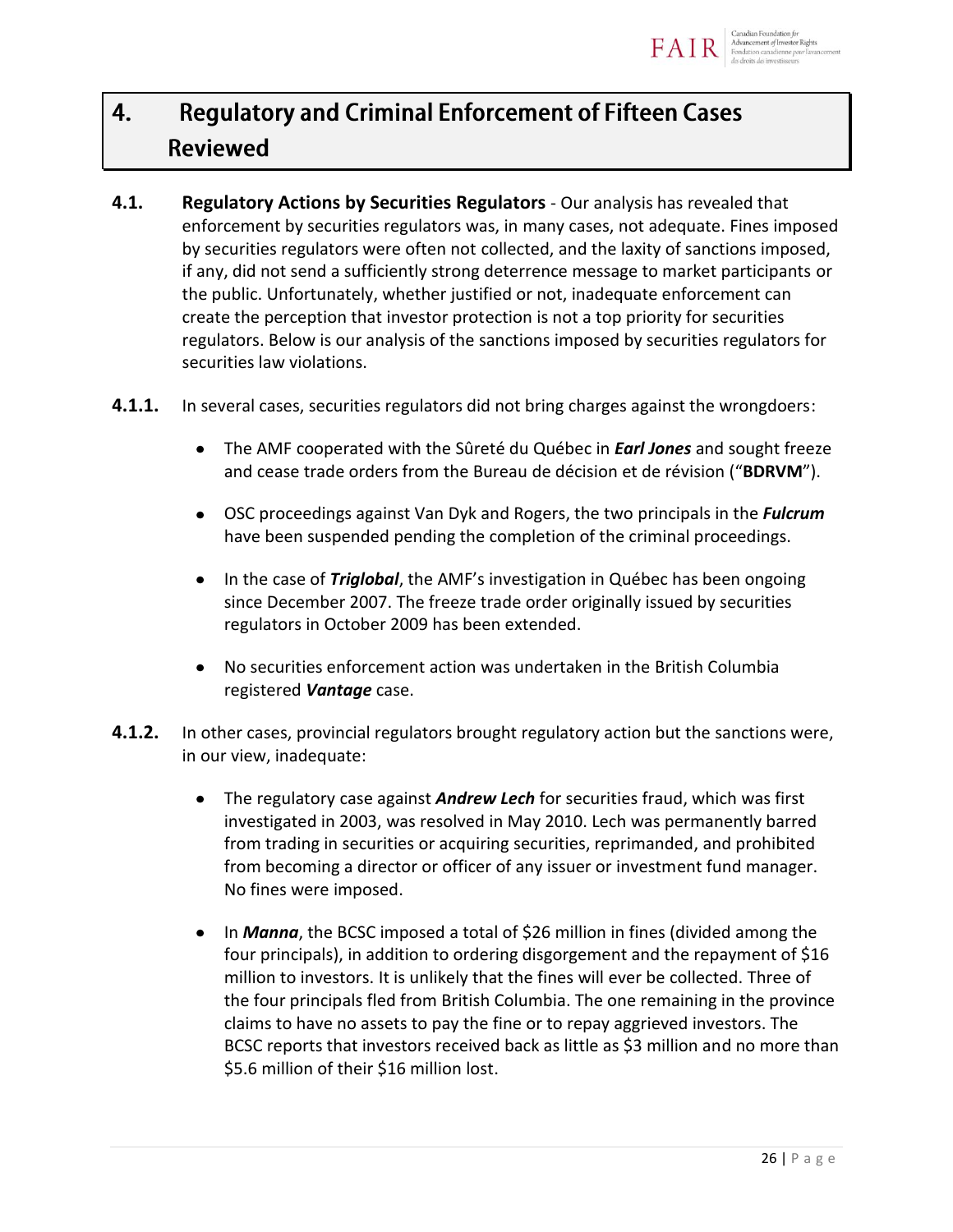

- $\bullet$ In 2009, *Ian Thow* was initially fined \$6 million by the BCSC, which was subsequently reduced to \$250,000 by the British Columbia Court of Appeal. Thow has not paid the fine. On the criminal prosecution side, Thow pled guilty to twenty counts of fraud in 2010, and was sentenced to nine years in jail, which was two years longer than the recommended joint sentence submission. Thow appealed the sentence and the appeal was rejected by the BC Court of Appeal in November 2010.
- **4.2. Criminal and Quasi-Criminal Law Enforcement** On the criminal law enforcement side, there is a public perception that, in Canada, financial fraud is not accorded sufficient seriousness or weight by the criminal law authorities. In the majority of the cases reviewed by FAIR Canada, criminal charges have either never been laid, or remain pending. Even in situations where criminal convictions have been secured (such as with Earl Jones), the sentences imposed and the actual time spent in prison, in our view, have been too lax to offer any serious deterrent effect.
	- $\bullet$ The criminal case involving the *Brost, Sorenson et al.* scheme brought against Brost and Sorenson has been pending since their arrests in 2009.
	- After being charged with fraud and theft by the Sûreté du Québec in July 2009, *Earl Jones* pled guilty to two fraud charges. On February 15, 2010, Jones was sentenced to 11 years in prison. Jones will be eligible for parole in December 2011.
	- In the *Essex* case, a plea bargain was reached on the 30 counts of fraud against each of Allen and Moriarty. Allen was sentenced to four years in jail and charges against Moriarty were dropped.
	- $\bullet$ In the *Manna* case, the BCSC referred the case to the RCMP in 2007. To date, the RCMP has not laid any charges.
	- *Norbourg*'s principal, Vincent Lacroix, was charged with fraud in 2007. He  $\bullet$ initially received a 12 year sentence and a \$250,000 fine. In July 2009, Lacroix was released on "day parole". In September 2009, the sentence was reduced to 5 years minus 1 day as the Court of Appeal ruled that the Québec Code of Penal Procedures required Lacroix's entire sentence to be served concurrently. Lacroix was then granted full parole, with conditions. Lacroix was subsequently brought back on other charges and was given a 13-year sentence, said to be the largest for white collar crime in Canadian history. Lacroix was conditionally released in January 2011, after serving 16 months of his 13-year sentence. (Although the latter sentence was precedent-setting in Canada, sentences of 50 years or more are not uncommon in the United States. For example, recent sentences have been handed out to Bernie Madoff for 150 years and Richard Harkless for 100 years).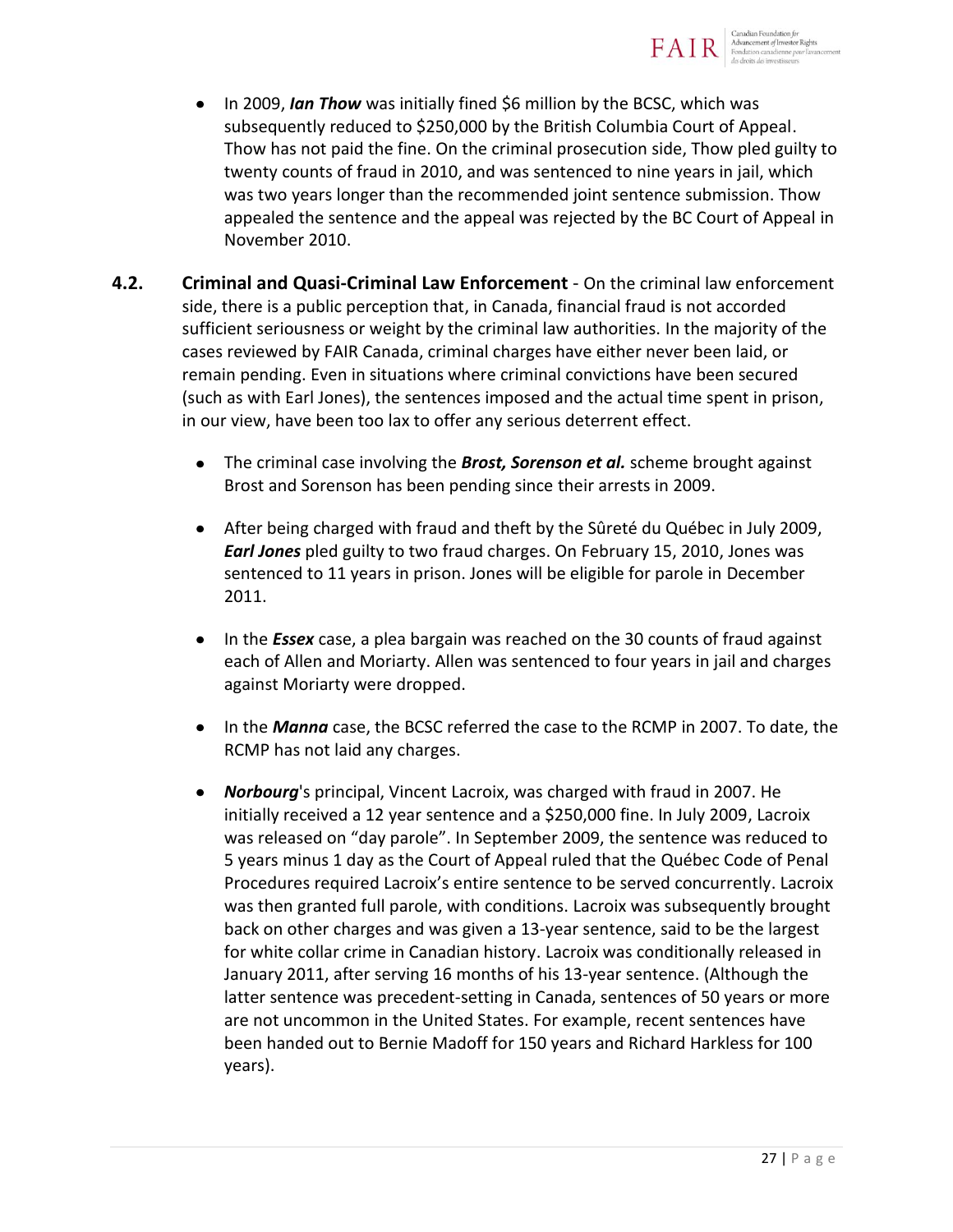

- The criminal fraud case against *Weizhen Tang* remains pending. The preliminary  $\bullet$ hearing is scheduled for February 14, 2011.
- The RCMP confirmed in late 2008 that it was conducting a criminal investigation  $\bullet$ in the *Triglobal* case. Charges, if any, have yet to be laid.
- To our knowledge, no criminal charges were laid in the *iForum and Vantage*  $\bullet$ cases.
- **4.3. Parole** In Canada, financial fraud is considered to be "non-violent". In the cases of first-time, non-violent offenders, unless the Parole Board of Canada has reasonable grounds to believe the offender will commit a violent offence before the end of his or her sentence, it must, by law, direct the release of the offender on day parole at six months or one-sixth of the sentence, whichever is longer, and on full parole at onethird of the sentence. In the U.S., offenders generally serve 90% of their sentence before parole is granted, making sentences there much more reflective of the time that will actually be served. $25$

 $25$  This may change with the passage of Bill C-21.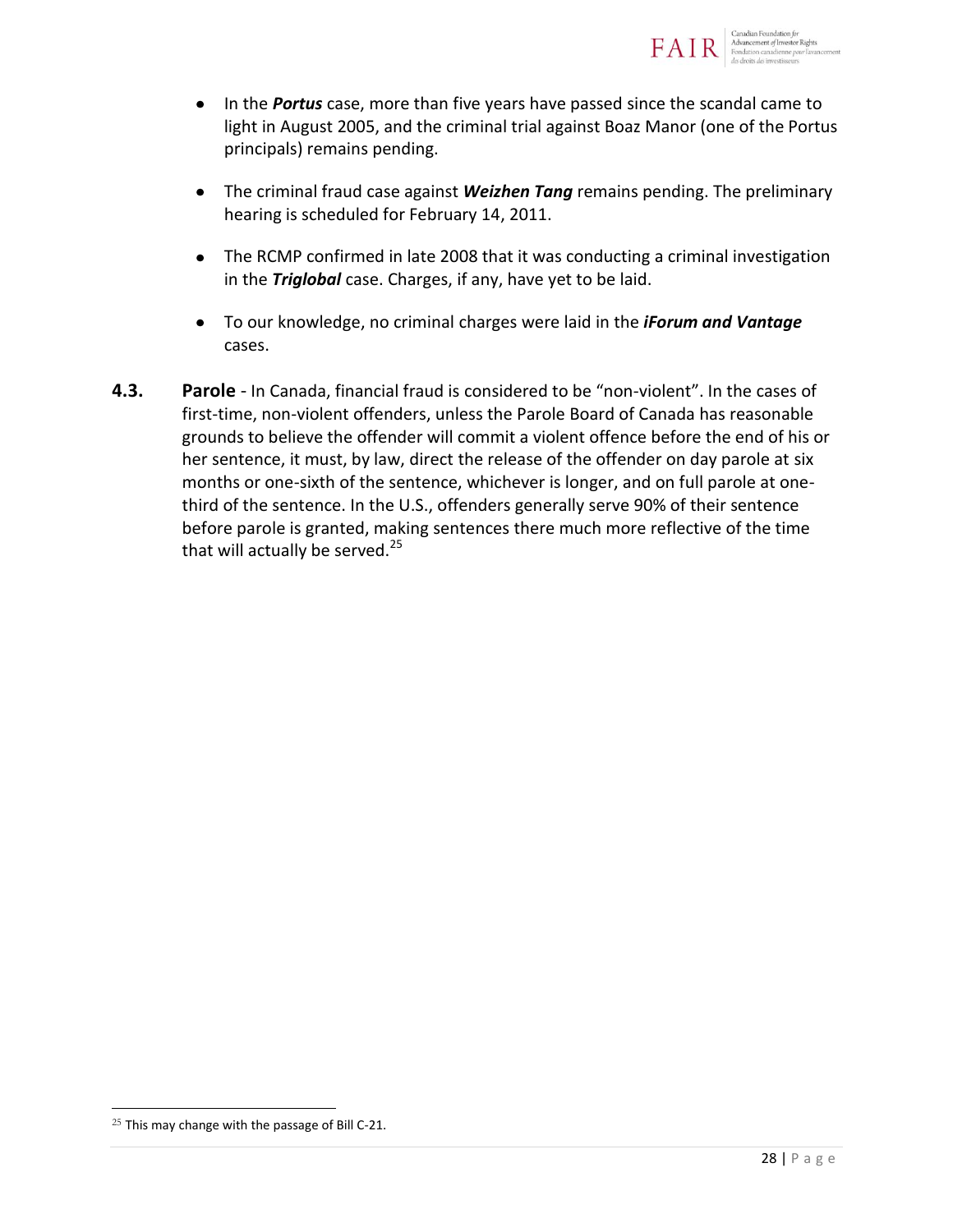### **Inadequate Recovery of Losses by Investors** 5.

- **5.1. Compensation Options in Canada** Public outcry about the lack of or inadequate punishment is further aggravated by the fact that, in many cases, victims of financial fraud recover very little of their losses, if anything at all. In Canada, there are limited options available to investors who wish to recover losses sustained as a result of an investment fraud.
- **5.2. Non-Registered Persons** Practically speaking, investors that deal with nonregistered firms or individuals have very limited options, options which are quite costly and only meaningful if there are assets that can be located and seized. These include: disgorgement and restitution; civil causes of action; mediation or private settlements; and distribution of funds on receivership. Disgorgement and restitution are only available from some provincial commissions and only meaningful when fraudsters have assets that can be located and seized. Some provincial and territorial regulators do not have the power to make orders for these types of relief.<sup>26</sup> In addition, the distribution of funds on receivership is only available in circumstances where there are assets left to distribute and, unfortunately, there are often few, if any, assets remaining after frauds have been committed.
- **5.3. Non-SRO Registrants** Investors that deal with a non-SRO member registered firm or individual do not have access to a compensation fund but can be compensated through broker-dealer insurance, where available and, in the province of Québec, through the FISF. Investors can be paid out of broker-dealer insurance only where there is insurance coverage and the loss is insurable. In addition, as noted in this report under section 1.12., the FISF compensates investors in Québec, in very limited circumstances for fraudulent acts committed during the distribution of financial products and services.
- **5.4. Registrants that are SRO Members** Investors that invest through SRO member registrants are compensated through available compensation funds in the event of insolvency of the firm. Where the firm is not insolvent, there are assets so that some recovery via alternative avenues is possible: OBSI non-binding dispute resolution, IIROC arbitration proceedings (for investments made through IIROC member firms) or civil litigation are options.
- **5.5. Recovery Breakdown** In the scandals reviewed by FAIR Canada, approximately \$915 million of the \$1.9 billion Total Loss was recovered. The recovery can be broken down as follows:
	- \$39.2 million from compensation funds;  $\bullet$
	- \$4.3 million through disgorgement;

 $\overline{a}$ 

\$169.4 million in assets or other claims recovered by a receiver;

<sup>&</sup>lt;sup>26</sup> Expert Panel on Securities Regulation , Final Report and Recommendations, January 2009, online: <http://www.expertpanel.ca/eng/documents/Expert\_Panel\_Final\_Report\_And\_Recommendations.pdf> at page 35.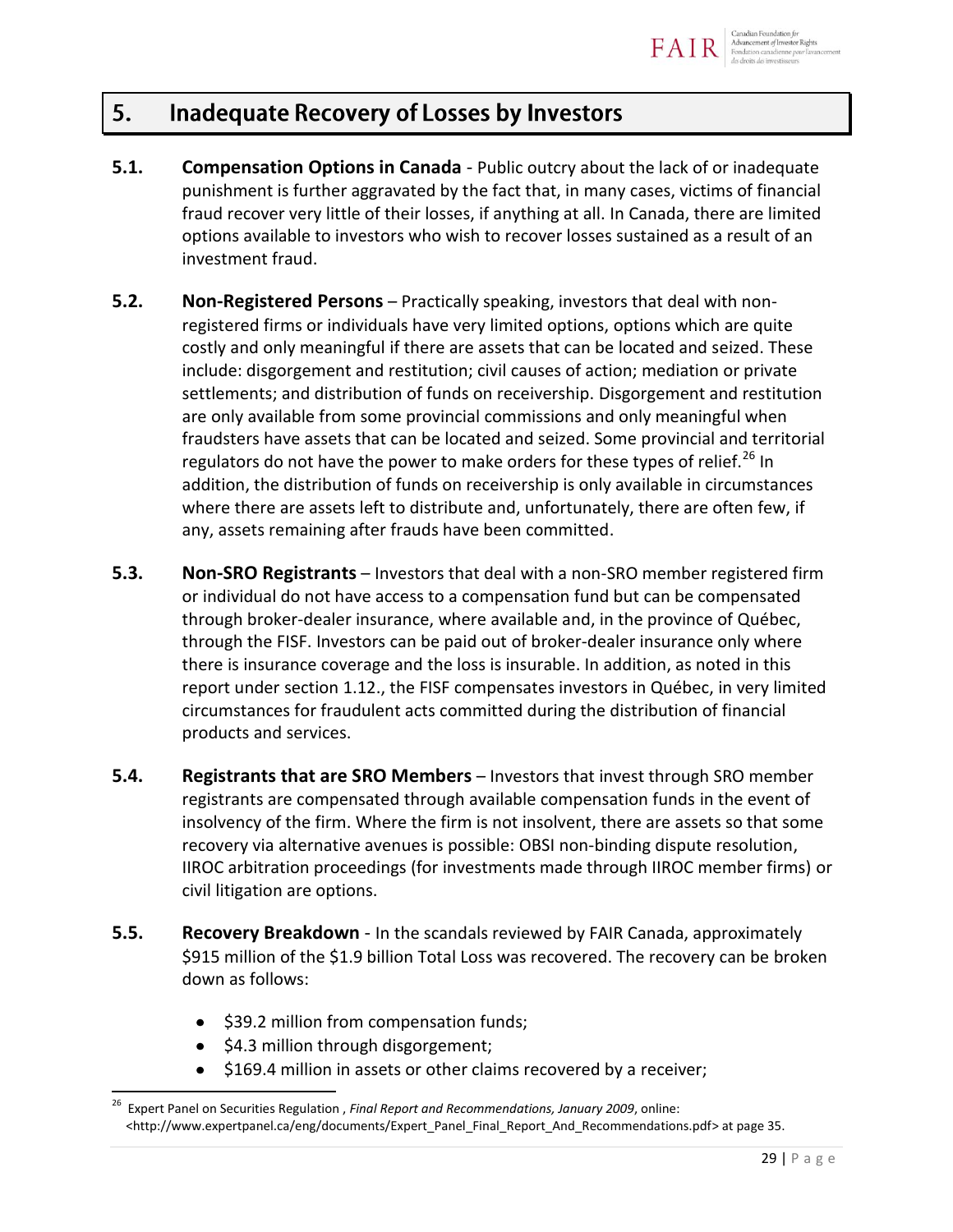

- \$690.1 through settlements/class actions (mostly from Portus); and
- \$12 million in repaid fees (Portus only).

Excluding the Portus case, which is an outlier of a case (as discussed at footnote 20), recovery was as follows:

- \$39.2 million from compensation funds;
- $\bullet$  \$4.3 million through disgorgement;
- \$26 million in assets or other claims recovered by a receiver; and
- \$78.2 through settlements/class actions.
- **5.6. Examples of Loss Recovery** In three cases, victims received recovered losses from compensation funds.
	- In 1999, approximately \$6.4 million was paid out to investors of *Essex* from CIPF, the compensation fund for IIROC members.
	- In the *Norbourg* case, approximately \$112 million of the \$115 million of total loss has been repaid to investors from recovery by the receiver (approximately \$26 million), compensation from Fonds (\$31 million), and class action settlement (\$55 million).
	- In the 1998 *Vantage* case, the full recovery of investors' losses was approved by the BC Supreme Court and paid from a surety bond held by Vantage and the BC contingency fund (which is no longer in existence). $27$
- **5.7. Civil Actions** Civil litigation result in some cases or is currently being pursued in others.
	- o Investors who were scammed by *Earl Jones* brought a class action against the Royal Bank of Canada's ("**RBC**") Montreal-area branch that handled much of Jones' banking. The trial has not begun, but victims claim that RBC provided Jones with irregular and inappropriate privileges that enabled him to carry out his scheme.
	- o A class action judgment was issued in 2001 against *Essex*, Nelbar, Allen and Moriarty for \$10,610,808 plus interest. Allen unsuccessfully appealed the judgment against him in 2006. \$6.4 million was ultimately paid to investors by the CIPF.
	- $\circ$  In June 2010, the \$21 million class action settlement for compensation for investors in the *Farm Mutual* case was approved. The net payment to the class under the settlement was \$17.5 million. Investors in that case lost a total of \$50 million.

<sup>&</sup>lt;sup>27</sup> Note, however, that any registrants previously belonging to the BC contingency fund are now members of the CIPF or the IPC.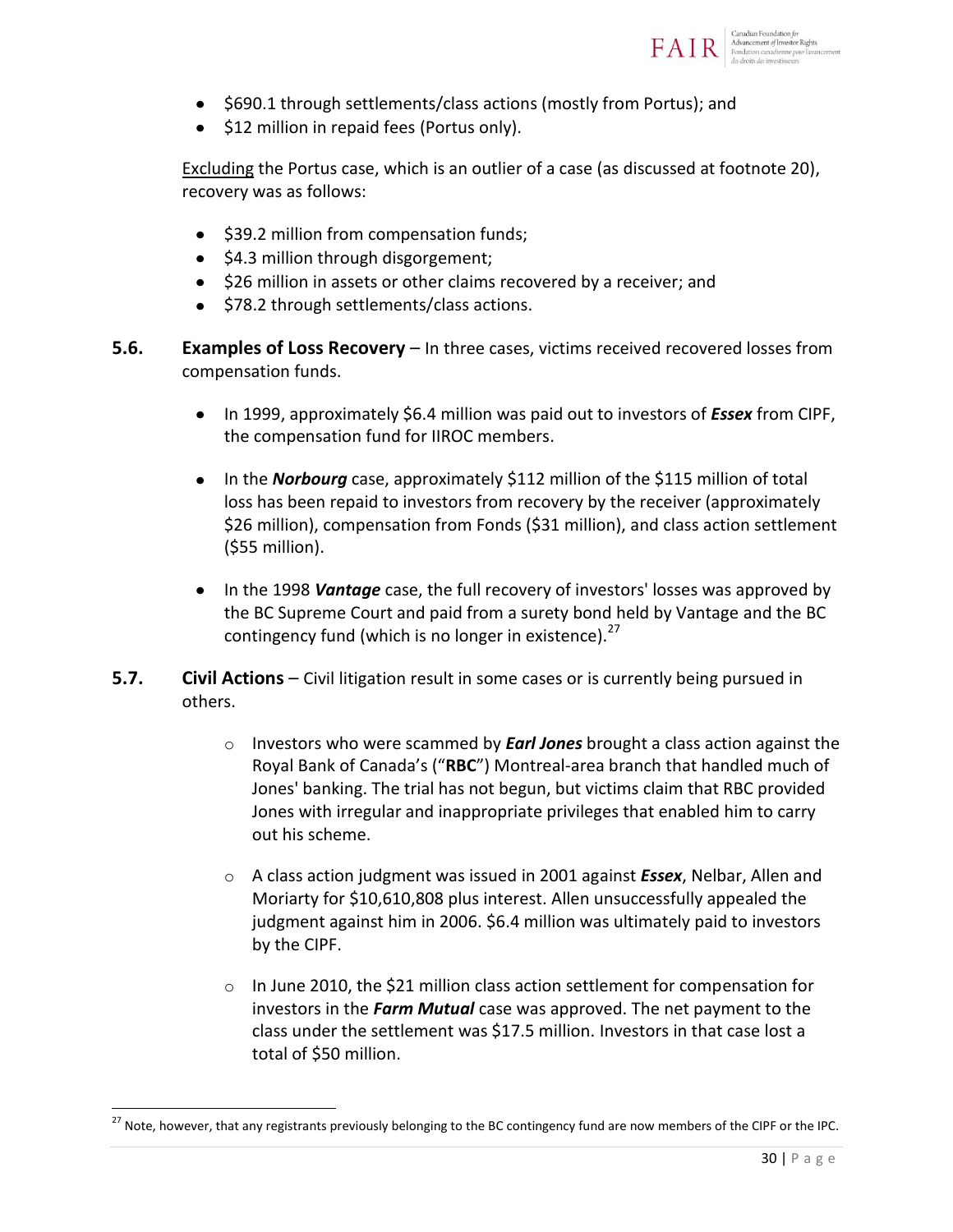

- o A class action award was made in the *Lech* case in December 2004. Investors are expected to recover less than 2 cents for every dollar lost.
- o *Portus* investors were able to recover \$611.9 million in losses through a private settlement with Société Générale in 2009. Under the settlement agreement, Société agreed to repurchase the deposit instruments underlying the Portus investments.
- o In the case of *Triglobal*, a number of individual investors brought civil actions against Papadopoulos, with one investor successfully suing him for \$14.3 million. However, Papadopoulos later fled to Greece, so the plaintiffs can only recover their losses if Papadopoulos returns to Canada or if the plaintiffs incur the expense of enforcing the judgment in Greece and locating the assets.
- **5.8. Distribution of Funds on Receivership** When individual investors are shareholders in the companies in which they invest, upon the wind-up or dissolution of a corporation, they have the right to any remaining property only after all debts have been satisfied. If they are creditors then they would share in recovery with other creditors.
	- o About \$26 million was recovered by *Norbourg*'s receiver, Ernst & Young. The money went to Norbourg's creditors, which included a number of investors.
	- o In March 2007, RSM Richter, a receiver for *Norshield*, estimated that only 6 to 9 cents on the dollar would be recovered on behalf of Norshield's investors. The case is still ongoing.
	- o In *Portus*, in addition to the funds recovered through the settlement with Société Générale (\$611.9 million), KPMG was able to locate \$143.4 million out of a total of \$793.9 million. Those funds were distributed in full to investors by the end of December 2009.
- **5.9. Compensation for Victims of Fraud by Registered Firm** FAIR Canada believes that investors should be protected from losses that result from fraud leading to insolvency of, all registered firms and individuals, at all levels of the investment chain whether by means of a compensation fund, insurance or otherwise. However, creating a national compensation fund that covers fraud leading to insolvency of all government licensed firms would not be a perfect solution for victims of financial fraud and could be challenging for many reasons, including the following:
	- o Federal legislation would be required and this would only be seriously contemplated by the federal government in the context of a national securities regulator. The most optimistic forecast for the establishment of a national regulator (from the CSTO) is mid-2012.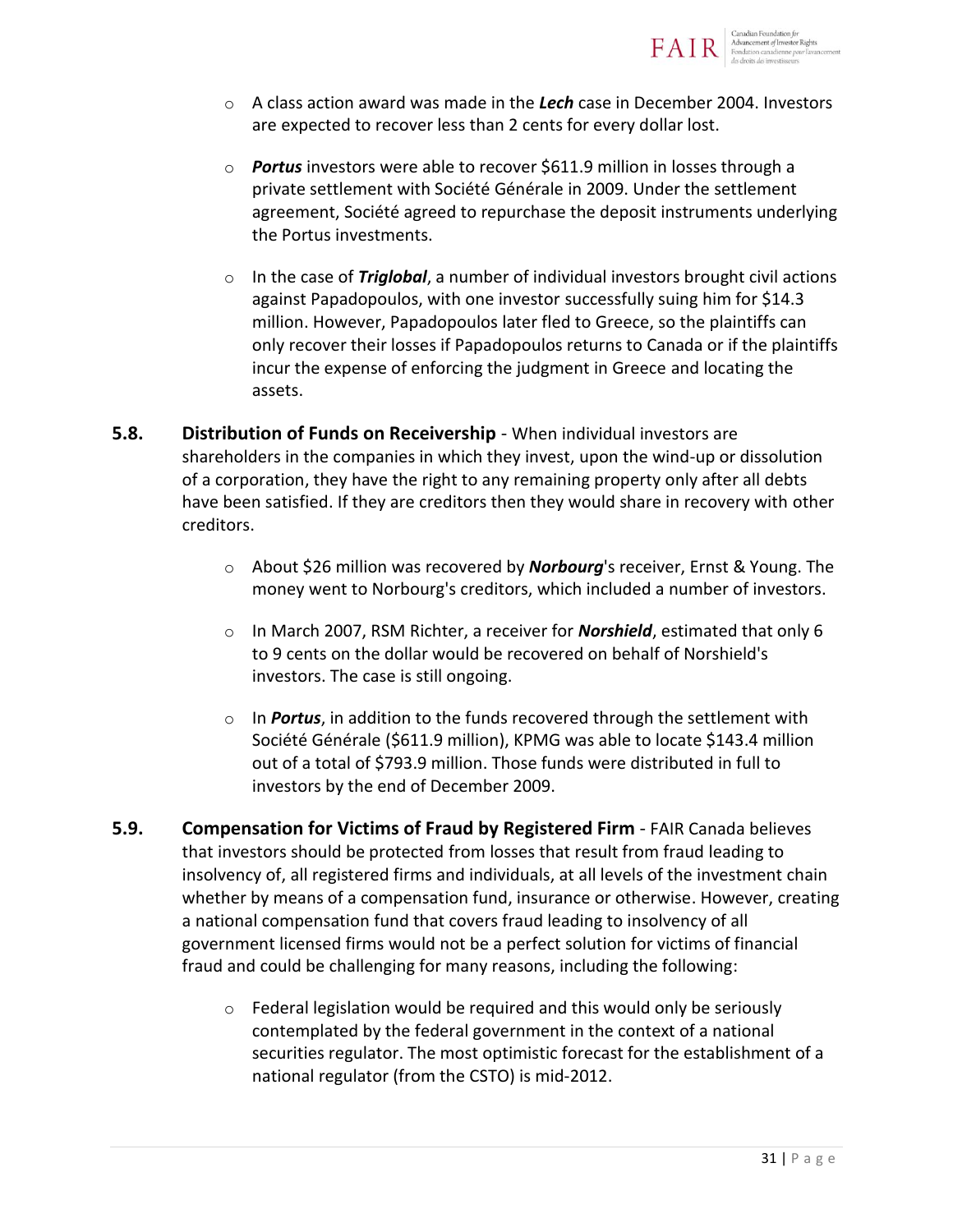

- o Funding of a national compensation fund will need to come from government or the financial industry and is likely to be contentious.
- $\circ$  The new national fund would need to merge with the existing funds (CIPF) and IPC) to avoid a multiplicity of funds.
- o Firms that currently contribute to CIPF and IPC may resist the notion of a national fund or of expanding the existing funds to include registrants that are currently not SRO members, particularly if that translates into higher fees for existing SRO members.
- o Such a fund would not cover fraud committed by non-registered firms or individuals.
- **5.10. Mandatory SRO Membership for all Registrants FAIR Canada recommends that all registrants be required by securities regulators to become a member of an existing SRO that is backed by an existing compensation fund.** Given the existence of compensation funds and our finding that a small percentage of the Total Loss could be traced back to SRO member firms, we believe that advantages of mandatory SRO membership would include the following:
	- The risk of fraud leading to insolvency of registered firms could be reduced.  $\bullet$
	- Investors would be compensated in the event of any registered firm's insolvency.  $\bullet$
	- $\bullet$ As SRO members are ultimately responsible for funding the existing compensation funds, all registered firms would have "skin in the game" since their members would, through the compensation fund, need to reimburse investors in the case of a firm insolvency. Greater incentives would exist for SRO members (essentially including all registered firms) to ensure that high standards of conduct were followed by all members of that SRO, to keep compensation fund premiums low.
- **5.11. "Skin in the Game"** Our research did not try to determine the reason(s) why fewer financial scandals were linked to registrants who were also SRO member firms as opposed to registrants directly regulated by the provincial securities commission. Is it possible that the existence of compensation funds may lead SROs members to have a greater vested interest in preventing and detecting fraud that could lead to firm insolvency, since they pay the premiums for the fund? Do SRO members support SROs imposing stricter compliance requirements and being more active in the day-to-day activities of their members, resulting in closer supervision and oversight? Do they have an incentive in passing on intelligence about potential problems to their SRO while they may be less willing to deal with a securities regulator? **The important point from our analysis was the finding that fraud leading to insolvency was rare among SRO member firms, even though those firms represent the largest percentage of business**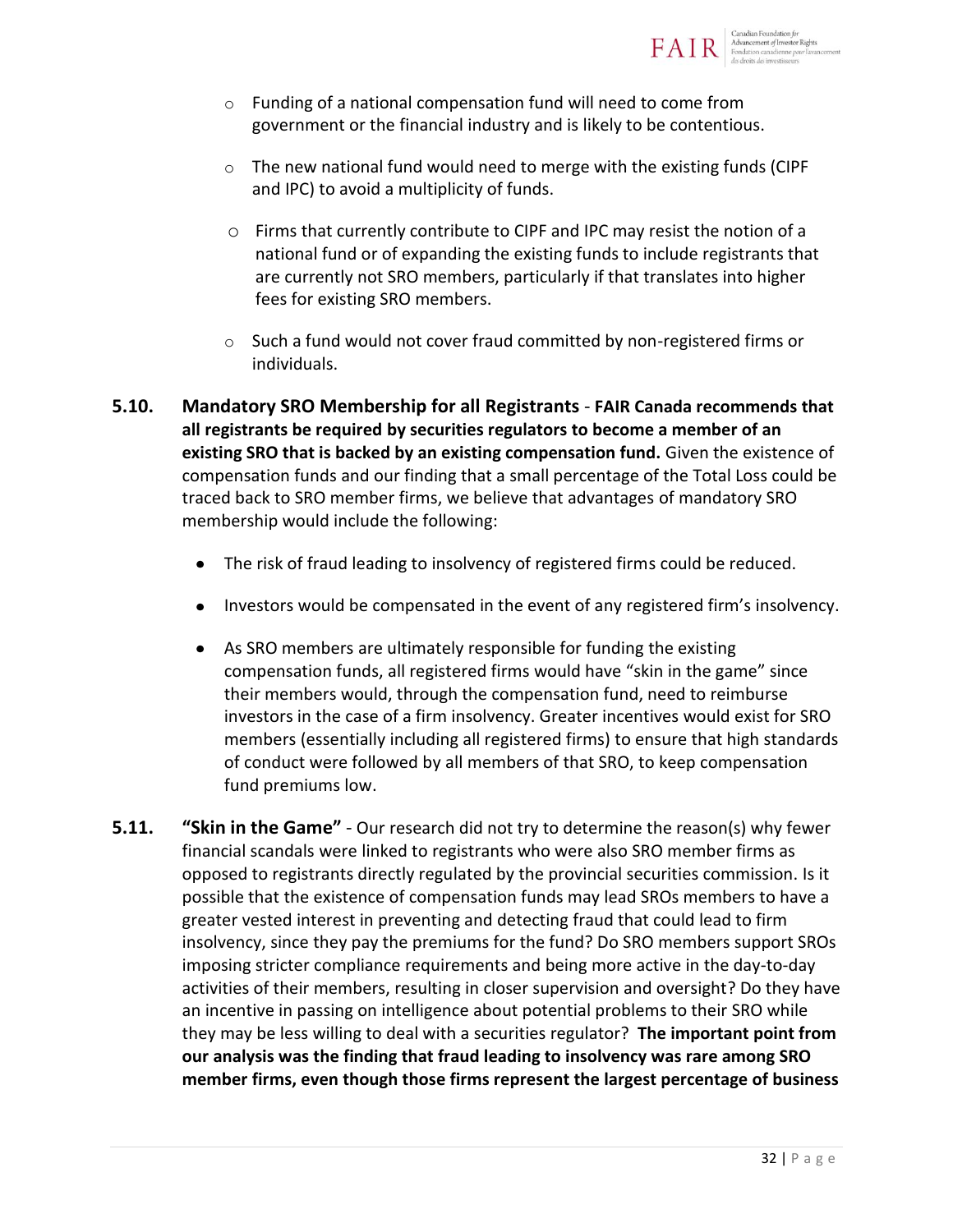

**conducted by registrants in Canada.**<sup>28</sup> **Further in the case of insolvency, investor losses were compensated through a combination of recoveries and payouts by the compensation fund.**

**5.12. Moral Hazard** - Protecting consumers from the fraud and insolvency of registered person does not create any "moral hazard". Consumers will not be protected from market risk if they make bad investment decisions. They will be protected from fraud leading to insolvency of firms licensed by government as being "fit and proper" to conduct an investment business. Consumers have the right to expect that government-licensed and regulated firms are not operating Ponzi schemes or perpetrating other frauds and that their investments and funds will not disappear. Expert securities regulators with statutory powers of supervision and industry selfregulatory organizations, both of which have teams of lawyers, accountants, investigators and other experts, are responsible for licensing and supervising registrants. If these well-resourced expert organizations are not able to identify fraud by registrants, how can we expect vulnerable consumers (who are often not even financially literate) to identify fraud by a registrant?

 $28$  In the approximately forty years since the CIPF was established, seventeen member firms have become insolvent with all cash and securities being returned to eligible clients, including a total payment from CIPF of approximately \$35.5 million.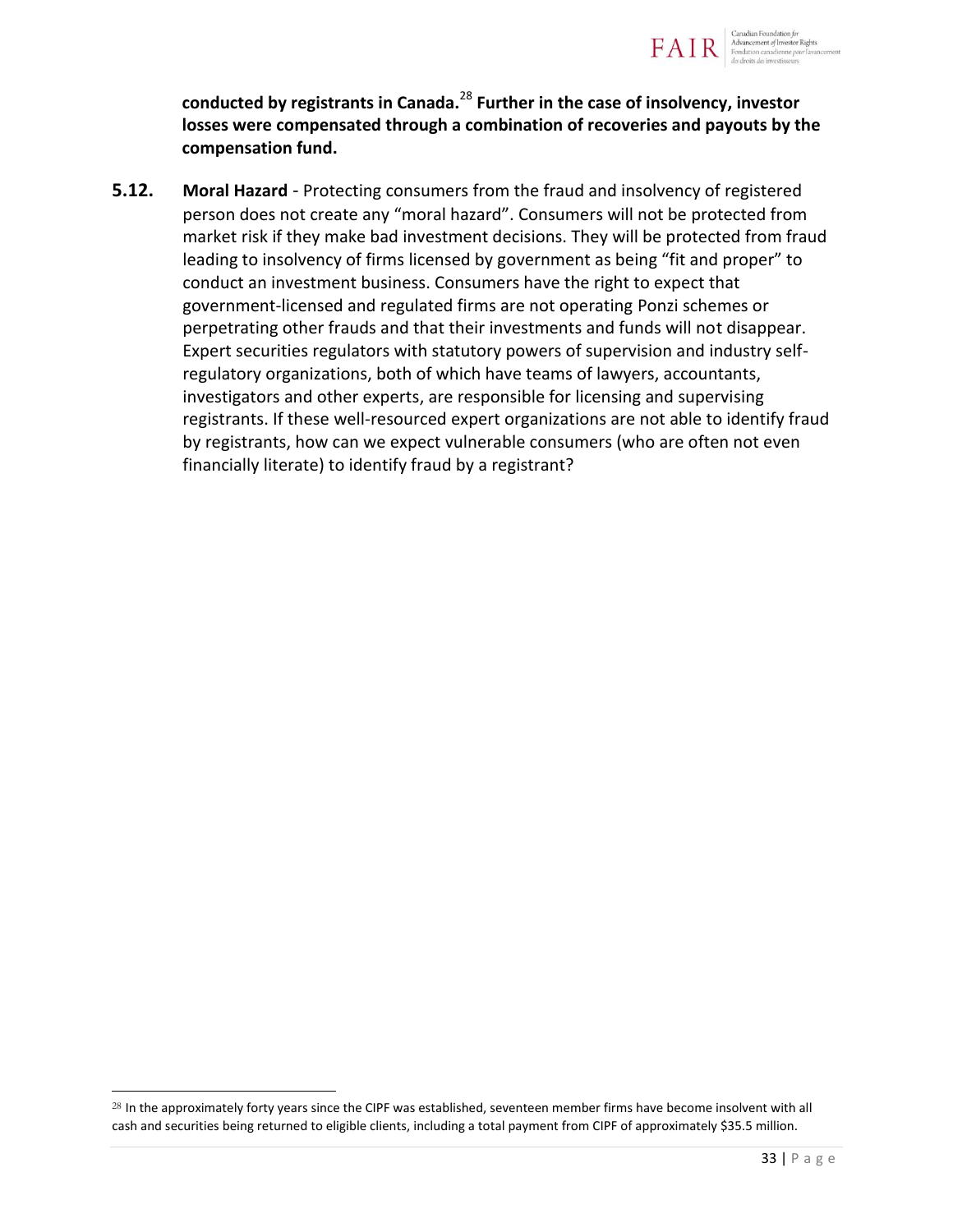#### 6. **FAIR Canada Recommendations**

**6.1. Recommendations** - FAIR Canada has a number of recommendations for securities regulators, governments, industry organizations, and Canadian compensation funds. Our recommendations focus on: (1) fraud prevention, (2) early detection of fraud; (3) better enforcement leading to more effective prosecution and stronger sanctions, and (4) improved compensation for victims of investment fraud.

# **FRAUD PREVENTION**

- **6.2. Launch Major Public Education Campaign** In order to address the issue of Canadians, and in particular vulnerable groups, being targeted by investment scams, FAIR Canada recommends that a major public education campaign be launched by government, securities regulators and industry organizations to educate Canadian investors about fraud prevention including the importance of dealing with registered firms or individuals. SROs and their members should educate Canadians about the benefit of dealing with firms that are members of an SRO backed by a compensation fund. While regulators have made efforts to educate Canadians on how to avoid fraud, we do not believe that they are actually reaching the vast majority of Canadians and, in particular, vulnerable groups.
- **6.3**. **Focus on Vulnerable Groups** Particular focus should be on educating vulnerable groups, with a goal of identifying and equipping those groups with the necessary tools to detect and avoid financial fraud. The campaign should include advertisements or notices in publications targeting the elderly, ethnic groups (in various languages), religious groups, reaching out to organizations representing vulnerable groups. Innovative strategies need to be considered to reach out to vulnerable groups, such as the "God's Fraud Squad" initiative at the BCSC. This is a grassroots program developed by two Fraser Valley pastors, to prevent and disrupt cases of investor fraud in faithbased communities. The education campaign should make reference to the dangers of promises of unrealistic returns and guaranteed consistent returns and how they are often a red flag for fraud. FAIR Canada drafted a list of warning signs and tips for investors. See Appendix B to this report for a copy of the Spring 2010 "Virage" article entitled *Be a well-informed investor*.

**FAIR Canada recommends that government, regulators and SROs launch a major public education campaign to educate Canadians about avoiding financial scams.** 

**FAIR Canada recommends that regulators provide a comprehensive, plain language, "one stop" national system for the public to check registration status, background information (including proficiency and disciplinary record) and SRO membership.**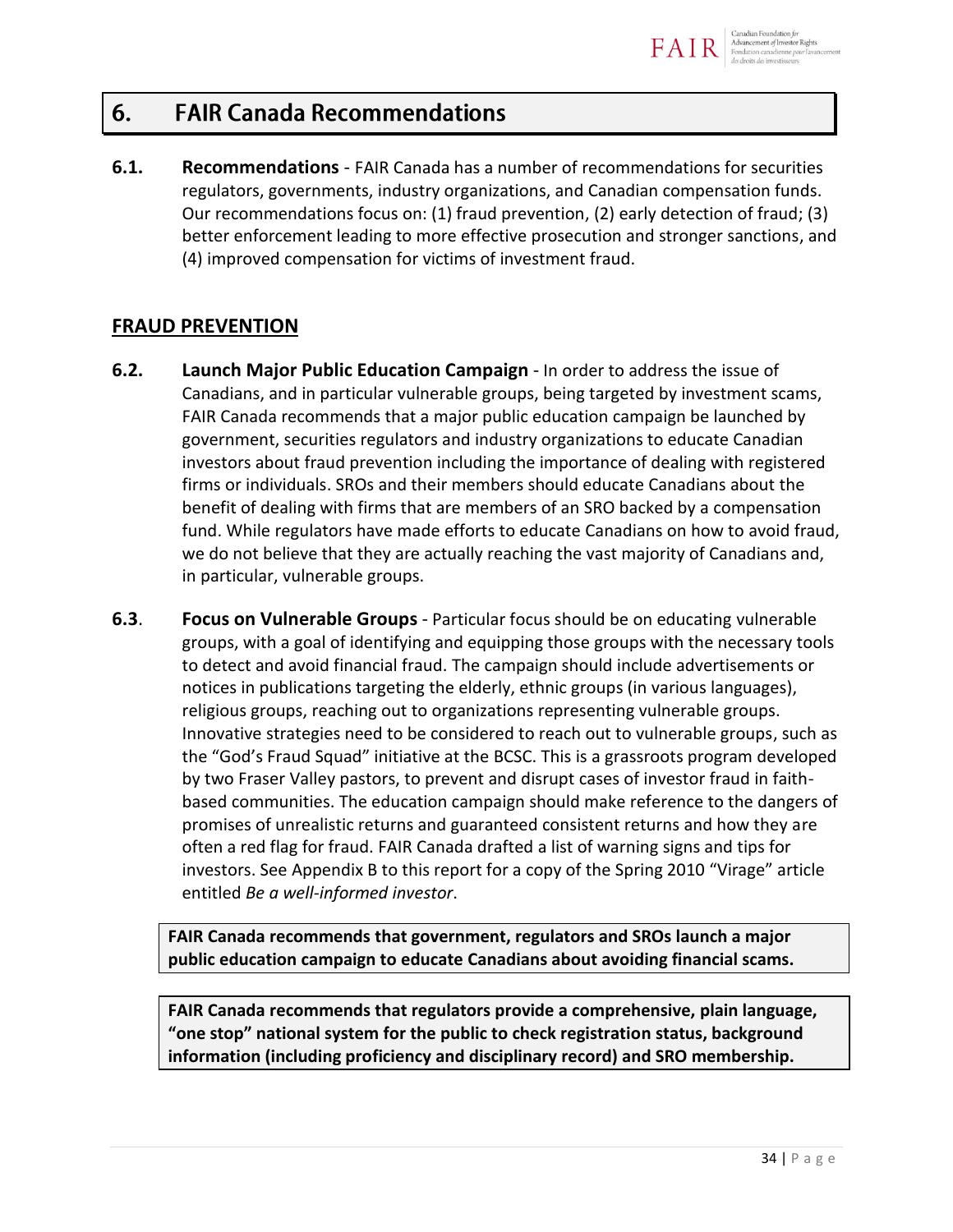

**6.4. Make Firms Responsible for their Advisors** - Financial firms should be made financially responsible for rogue advisors they employ (like Ian Thow) who defraud clients, including where the broker was acting outside the business of the firm. A financial firm and its compliance function is best placed to supervise its advisor, it is best placed to communicate with the clients of the advisor to ensure that client funds are always transferred to the firm and never the advisor and firms are better able to obtain fidelity insurance to cover losses by rogue brokers.

**FAIR Canada recommends that registered firms be made financially responsible for compensating clients that are victimized by a rogue advisor.**

**6.5. Whistleblower Duty and Incentives** - Regulators and SROs should take a leaf out of the rules for professional conduct of the legal profession. Registrants should have a duty to report to a commission or SRO when they have knowledge that suggests that another registrant is engaged in unprofessional conduct. Registrants are often best placed to detect potential fraud or other misconduct by another registrant (whether an individual or firm). Reporting potential misconduct could lead to the misconduct being identified at an early stage and loss or damage to clients being reduced or eliminated. Government and regulators should also consider providing financial incentives to any person (other than a registrant) who reports serious misconduct to a regulator (including SRO) or police.

**FAIR Canada recommends that regulators consider introducing rules that require all registrants to report potential serious misconduct by another registered person.** 

**Financial incentives should be considered for members of the public who report potential financial fraud (whether the potential fraudster is a registrant or not) to regulators or police.** 

# **EARLIER DETECTION OF FRAUD**

**6.6. Devote Resources to Fraud Detection** - We were surprised to learn that fraudsters who were not registered to undertake an investment business were openly advertising their investment services in newspapers and the internet (sometimes for years) before the fraud came to light. Some registrants that later went insolvent as a result of fraud or other financial misconduct were also advertising returns that should have been a red flag for regulators. We believe that regulators should have resources dedicated to fraud detection. For instance, staff should be reviewing newspapers and other media for advertising of investment services by persons who are not registered. The securities commissions should promptly investigate any advertisement by persons who are not registered and make it a practice to prosecute all persons actively conducting an investment business without a license. Similarly, securities commissions should scan the newspapers and media for advertisements by registered persons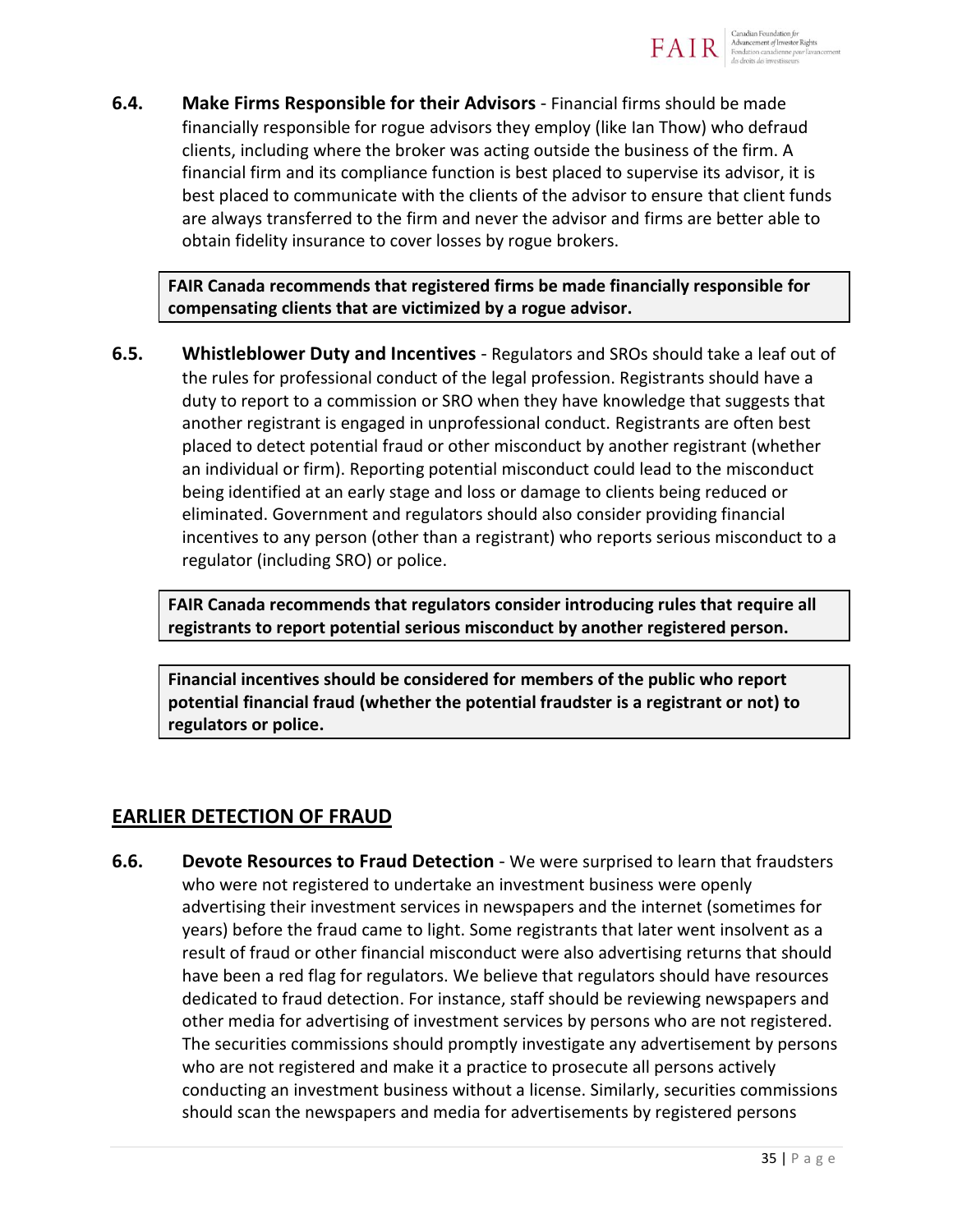

which offer unrealistic returns and put these on a list of high risk registrants subject to early inspection. "Mystery Shopping" by commission staff should also be considered.

**FAIR Canada recommends that regulators devote dedicated resources to financial fraud detection. We recommend that securities regulators engage in more proactive measures to detect and prevent fraud including reviewing print and other media advertising of investment services by unregistered persons and advertising of unrealistic returns by registered persons.** 

- **6.7.** Reform Exempt Offerings to Accredited Investors We regularly read about investment scams which ostensibly qualify as "exempt offerings" under securities laws based on the purchaser being an "accredited investor". Later it turns out that the socalled exempt offering contained serious misrepresentations and was made to unsophisticated consumers who did not qualify as "accredited investors". It is our understanding that, while filings are made with regulators for exempt offerings, regulators do not verify the veracity of exempt offering filings made with them.
- **6.7.1.** Some offerings of securities are exempt from the requirement to produce a prospectus providing full disclosure, as well as other regulatory requirements. The primary rationale for the exemption is that the purchaser is a "sophisticated" investor who has the knowledge, experience and resources to obtain the information without regulatory protection. An "accredited investor" is one of the major so-called "sophisticated investor" exemptions and includes both institutional investors and ordinary people who have money but are not truly "sophisticated" investors. An "accredited investor" includes an individual who has financial assets in excess of \$1 million or whose net income in the past two years was over \$200,000 (or \$300,000 when combined with the income of a spouse). There is no requirement that the person be financially literate or have knowledge and experience with investments. This effectively treats ordinary Canadians as being as financially sophisticated as institutional investors for purposes of purchasing financial products, subject to limited (or no) regulation. For example, the doctor who earns \$200,000 per year, middle class "boomers" who have inherited money from their parents' estate, retired persons with \$1 million in financial assets would all qualify under this exemption. The reality is that most Canadians do not have a basic level of financial literacy, let alone the financial sophistication needed to protect themselves in the "exempt market". Furthermore, fraudsters can easily sell to unsophisticated consumers who do not meet these financial tests as there is no independent verification that the individual even meets these financial thresholds.

**Securities regulators should reform the "exempt offering" and "accredited investor" exemptions to ensure that they are not used to sell investments to unsophisticated consumers. Regulators should audit the veracity of exempt offering filings based on a risk assessment.**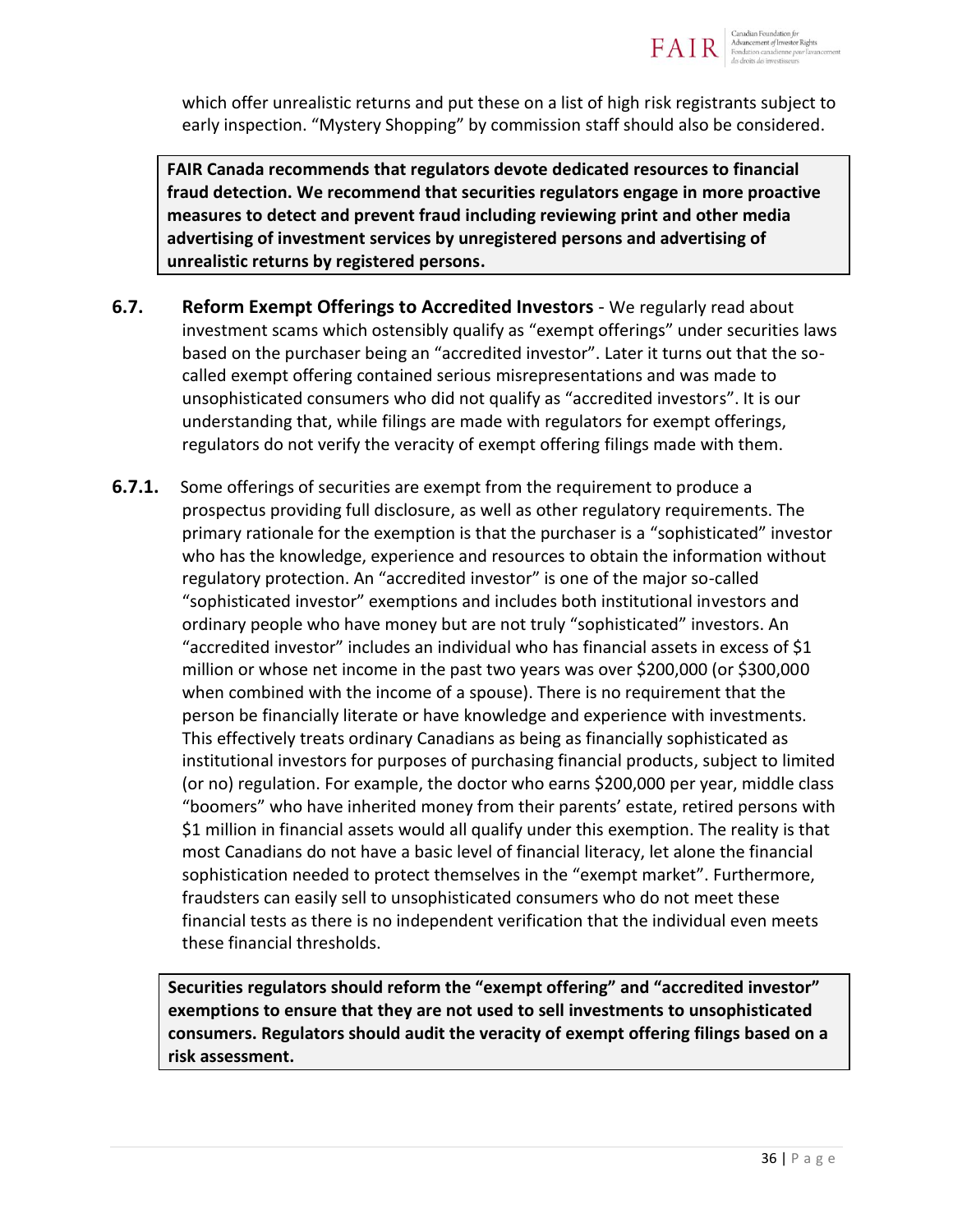

- **6.8. Require SRO Membership for all Registrants** Given the existence of compensation funds and our finding that a small percentage of the Total Loss could be traced back to SRO member firms, FAIR Canada recommends that all registrants be required to be members of an SRO backed by a compensation fund. Advantages to such an approach would include the following:
	- $\bullet$ Supervision and early detection of all registrants would be enhanced. The risk of fraud leading to insolvency of a registered firm could be reduced.
	- Investors would be compensated in the event of a registered firm's insolvency as a result of investment fraud committed by the firm.
	- Greater incentives would exist for all registrants to ensure that high standards of conduct are followed by all members of that SRO, to keep compensation fund premiums low.

**FAIR Canada recommends that provincial regulators and governments mandate that all registrants be required to become a member of an existing SRO backed by an existing compensation fund. As a starting point, FAIR Canada recommends that provincial regulators, SROs and compensation funds convene a summit to develop a strategy to ensure that compensation funds cover fraud leading to insolvency of all registrants that deal with investors and to address gaps in compensation fund coverage<sup>29</sup> .**

# **ENFORCEMENT**

 $\overline{a}$ 

**6.9. Better Enforcement** - Better investigation, enforcement, and prosecution of fraud is absolutely essential. Government and regulators need to send a clear message through tough, coordinated enforcement of securities law violations, that fraud will not be tolerated and will be investigated, prosecuted and punished through stiff sanctions. Investors are entitled to have confidence in the integrity and fairness of regulated securities markets and financial professionals.

**FAIR Canada recommends that the federal and provincial Attorneys General, regulators and police convene a summit to discuss how Canada can do a better job of preventing, detecting and prosecuting investment fraud.** 

**6.10. Create National Agency to Target Financial Fraud** - FAIR Canada believes that a new national agency staffed by experts may be the most effective way to target

 $29$  In January 2011, the Québec Minister of Finance confirmed that the AMF would hold consultations on the issue of compensation for financial sector fraud victims. At the same time, a group of experts, including the Quebec Coalition for the Protection of Investors (of which Robert Pouliot is a co-founder) has proposed the creation of a universal compensation fund for victims of fraud in the financial sector.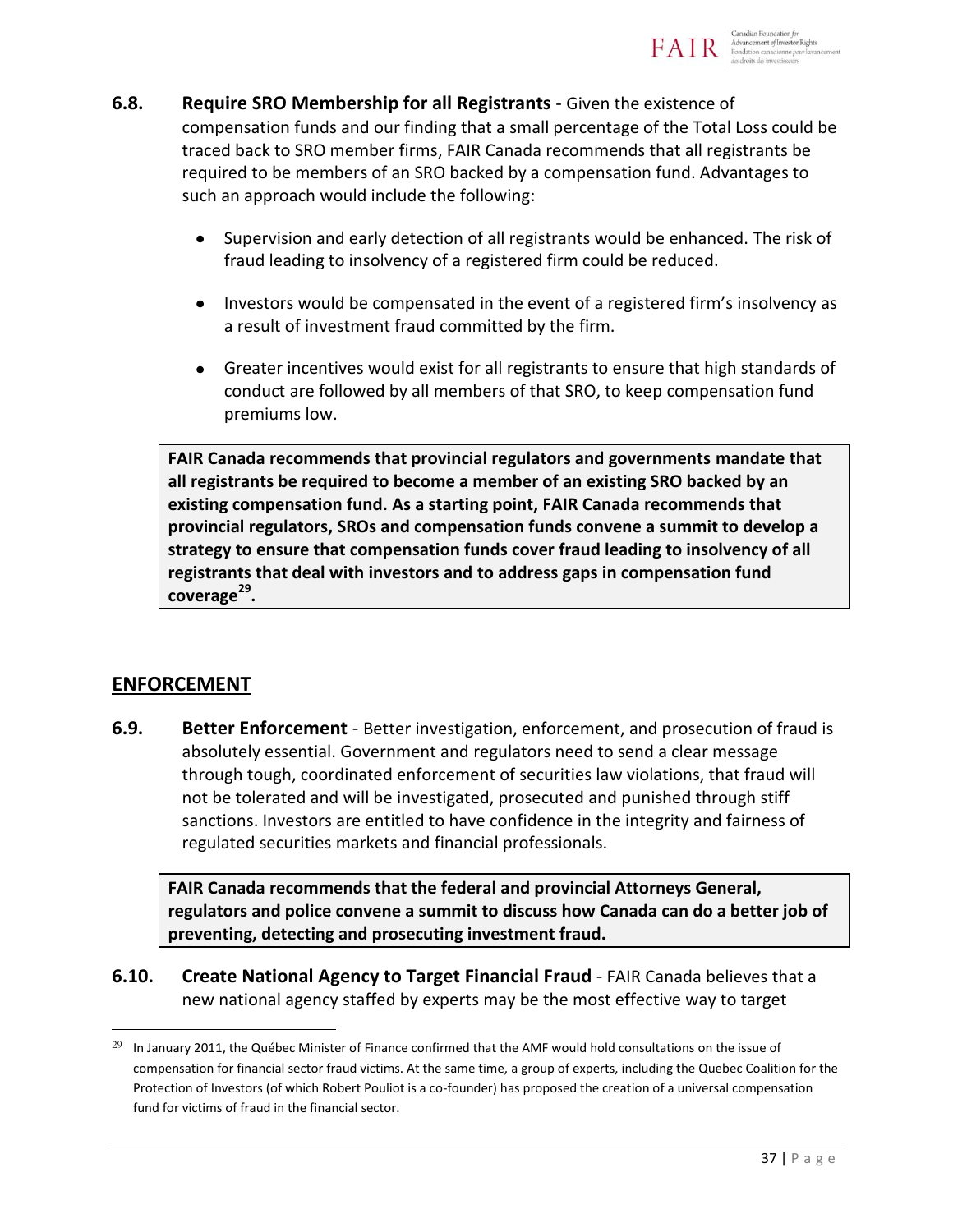

investment fraud and other financial fraud in Canada. Canada needs a national antifraud organization reporting to the Attorney General of Canada, lead by senior securities experts (with backgrounds in law, accounting, finance and technology), dedicated to protecting investors and fostering confidence in capital markets. A body of this type has been consistently recommended or supported by the reform–oriented task forces appointed over the last decade and their research experts.<sup>30</sup> The problem in a fragmented system is to find the leadership prepared and able to take charge of such an initiative.

**FAIR Canada recommends that the Federal Government consider the creation of a national agency staffed by financial experts under the Attorney General of Canada to specifically target investment and other financial fraud.**

# **COMPENSATION FOR VICTIMS OF FRAUD**

 $\overline{a}$ 

**6.11. Securities Regulators Need Consistent Powers to Compensate Investors** - Consistent with the recommendations outlined in the Expert Panel Report<sup>31</sup>, FAIR Canada supports the recommendation that a securities regulator have the power to order compensation. At a minimum, compensation powers across all provincial and territorial securities regulators should be clear and consistent. The proposed national regulator should have such a power. $32$ 

**Securities regulators should have consistent statutory powers to order compensation for victims of financial scams.** 

**6.12. Express Mandate for Securities Regulators to Seek Compensation for Victims** - In their research and recommendations to the 2006 Task Force to Modernize Securities Legislation in Canada, Cory and Pilkington<sup>33</sup> surveyed the plethora of reform proposals and research studies already generated in Canada and concluded that essential improvements to the enforcement of securities laws included (1) express authority for securities regulators to apply to a court for compensation for victims of financial losses, (2) greater use of existing powers of this type, (3) new powers for securities tribunals to order restitution and (4) jurisdiction for courts to order

<sup>30</sup> See for example, Poonam Puri, *A Model for Common Enforcement in Canada, The Canadain Capital Markets Enforcement Agency and the Canadian Securities Hearing Tribunal*, Research Study Prepared for the Expert Panel on Securities Regulation, 2009; Cory and Pilkington, infra Note \*; *Blueprint for a Canadian Securities Commission*, Crawford Panel on a Single Canadian Securities Regulator, 2006; Charles Rivers Associates, *Securities Enforcement in Canada: the Effect of Multiple Regulators*, Research Study Prepared for the Wise Persons Committee, 2003.

<sup>31</sup> Expert Panel on Securities Regulation, *Final Report and Recommendations, January 2009*, online:

<sup>&</sup>lt;http://www.expertpanel.ca/eng/documents/Expert\_Panel\_Final\_Report\_And\_Recommendations.pdf>. <sup>32</sup> In this report, we have not delved into an analysis of the potential difficulties associated with having securities regulators

directly compensate investors, including the type of focused resources and expertise that may not be currently available at Canadian securities commissions.

<sup>33</sup> Peter de C. Cory, Marilyn L. Pilkington, Critical Issues in Enforcement, Research Study for Task Force to Modernise Securities Legislation in Canada, 2006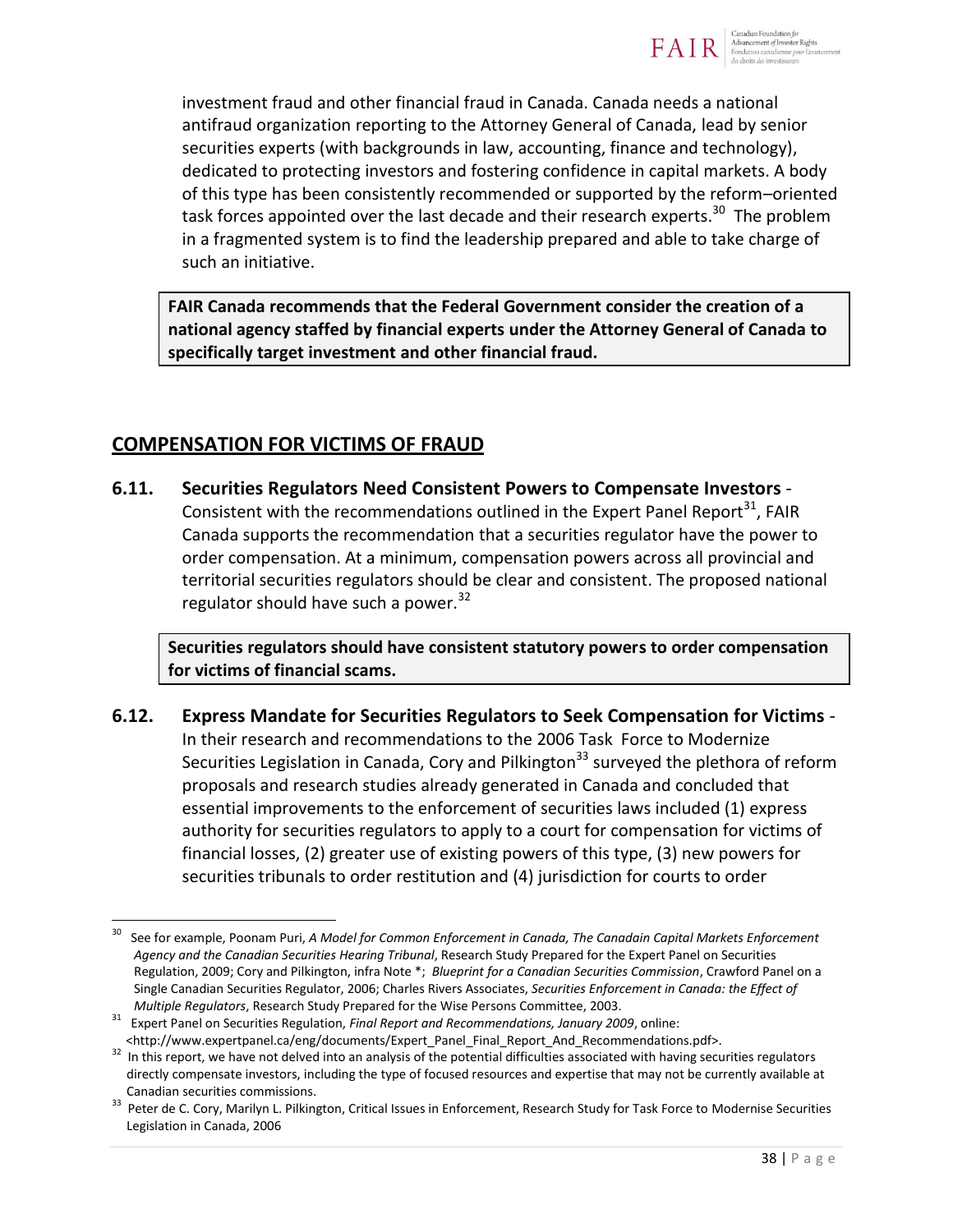

restitution. They also noted that there is much commentary on enforcement inefficiencies and plenty of proposals for rationalisation, but as yet no detailed research information exists as to the actual performance of the securities enforcement system in Canada. This situation has not changed significantly since 2006. Cory and Pilkington recommended a special body be established to gather and rigorously analyse enforcement data. FAIR agrees this is necessary. In the absence of this, the fragmentation enforcement agencies, bodies, goals and mandates in Canada will continue to strike all commentators as intuitively problematic, but effective solutions will remain elusive.

- **6.13. Regulators to Prioritize Protecting Investors**  We believe, however, that right now Canadians expect a more active role from regulators in compensation and restitution for victims of financial abuse, particularly in complex fact situations. The recent unanimous all-party Ontario Legislative Committee report on the  $OSC<sup>34</sup>$ suggests that elected officials also believe that the public expects more from securities regulators. We believe that regulators should make victim compensation a priority. Where regulators are able to achieve financial settlements as part of an enforcement proceeding, we believe that the money should be distributed to victims unless they have already been otherwise fully compensated.
- **6.13.1.** FAIR Canada recommends that securities regulators have a clear, nationallyharmonized mandate to seek compensation for investors. There can be no reasonable argument for regional disparities in this regard. In addition to Cory and Pilkington's proposals, in the event of fraud and misappropriation, these measures could take the form of increased cooperation among receivers, the police and others in order to ensure the most timely and inexpensive recovery possible of investors' lost funds. These changes will not ensure that all victims of investment fraud will be fully compensated but they will increase the prospects of compensation and assist victims in recovering whatever assets may be available.

**FAIR Canada recommends that securities regulators be given a clear mandate to seek compensation for victims of financial fraud.** 

<sup>34</sup> Ontario, Legislative Assembly, Standing Committee on Government Agencies, "Report on Agencies, Boards and Commissions - Ontario Securities Commission", *Official Records of Debates (Hansard)*, online: [<http://www.ontla.on.ca/committee-proceedings/committee-reports/files\\_pdf/OSC%20Report%20English.pdf>](http://www.ontla.on.ca/committee-proceedings/committee-reports/files_pdf/OSC%20Report%20English.pdf) (March 29, 2010).